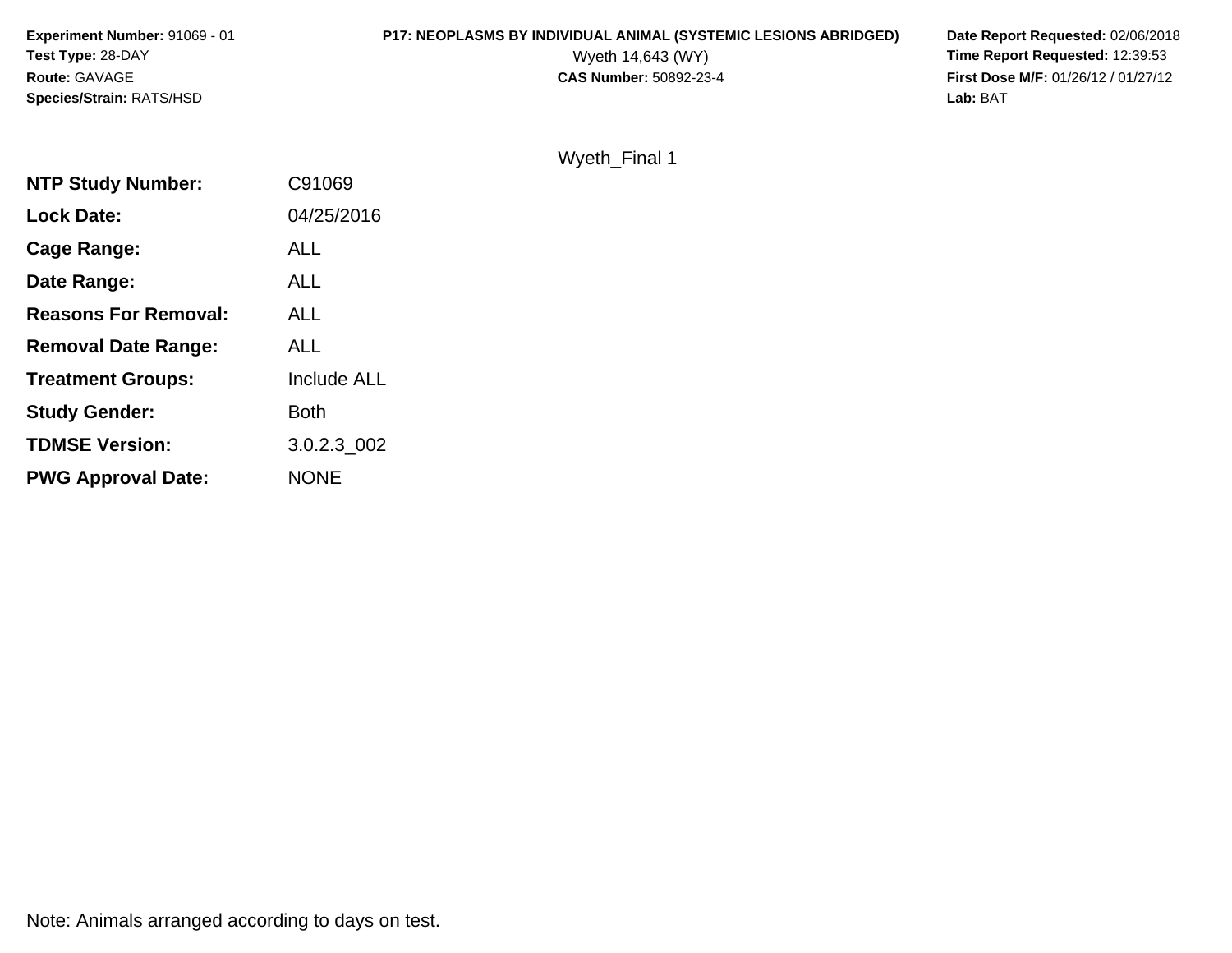# **P17: NEOPLASMS BY INDIVIDUAL ANIMAL (SYSTEMIC LESIONS ABRIDGED)** Date Report Requested: 02/06/2018<br>Wyeth 14,643 (WY) **Time Report Requested:** 12:39:53

Wyeth 14,643 (WY) **Time Report Requested:** 12:39:53<br>**CAS Number:** 50892-23-4 **Time Report Requested:** 12:39:53 **First Dose M/F:** 01/26/12 / 01/27/12<br>**Lab:** BAT **Lab:** BAT

| DAY ON TEST<br><b>HARLAN SPRAGUE DAWLEY RATS</b><br><b>MALE</b> | $\,0\,$<br>$\mathbf 0$<br>$\frac{2}{9}$                                               | $\begin{smallmatrix}0\\0\end{smallmatrix}$<br>$\frac{2}{9}$   | 00029                                                                   | $_{\rm 0}^{\rm 0}$<br>$\frac{2}{9}$                                                                  | $\begin{array}{c} 0 \\ 0 \\ 2 \\ 9 \end{array}$ |                                                                | $\pmb{0}$<br>$\pmb{0}$<br>$\frac{2}{9}$                                       | $\pmb{0}$<br>$\frac{0}{2}$                       | $\begin{smallmatrix}0\\0\end{smallmatrix}$<br>$\frac{2}{9}$ | $_{\rm 0}^{\rm 0}$<br>$\frac{2}{9}$                           |                 |
|-----------------------------------------------------------------|---------------------------------------------------------------------------------------|---------------------------------------------------------------|-------------------------------------------------------------------------|------------------------------------------------------------------------------------------------------|-------------------------------------------------|----------------------------------------------------------------|-------------------------------------------------------------------------------|--------------------------------------------------|-------------------------------------------------------------|---------------------------------------------------------------|-----------------|
| 0mg/kg/d M<br><b>ANIMAL ID</b>                                  | $\mathbf 0$<br>$\mathbf 0$<br>$\overline{\mathbf{4}}$<br>$\sqrt{5}$<br>$\overline{1}$ | $\mathbf 0$<br>$\mathbf 0$<br>$\frac{4}{5}$<br>$\overline{2}$ | $\mathbf 0$<br>$\mathsf{O}\xspace$<br>$\overline{\mathbf{4}}$<br>5<br>3 | $\mathsf{O}\xspace$<br>$\overline{0}$<br>$\overline{\mathbf{4}}$<br>$\overline{5}$<br>$\overline{4}$ | $\pmb{0}$<br>$\overline{0}$<br>$\frac{4}{5}$    | $_{\rm 0}^{\rm 0}$<br>$\overline{4}$<br>$\,$ 5 $\,$<br>$\,6\,$ | $\mathbf 0$<br>$\mathbf 0$<br>$\overline{4}$<br>$\,$ 5 $\,$<br>$\overline{7}$ | $\mathbf 0$<br>$\mathbf 0$<br>$\frac{4}{5}$<br>8 | $\mathbf 0$<br>$\mathbf 0$<br>$\overline{4}$<br>5<br>9      | $\mathbf 0$<br>$\Omega$<br>$\overline{4}$<br>6<br>$\mathbf 0$ | * TOTALS        |
| <b>ALIMENTARY SYSTEM</b>                                        |                                                                                       |                                                               |                                                                         |                                                                                                      |                                                 |                                                                |                                                                               |                                                  |                                                             |                                                               |                 |
| Esophagus                                                       | ÷                                                                                     |                                                               |                                                                         |                                                                                                      |                                                 |                                                                |                                                                               |                                                  | $\overline{1}$                                              | $+$                                                           | 10              |
| Intestine Large, Cecum                                          |                                                                                       |                                                               |                                                                         |                                                                                                      |                                                 |                                                                |                                                                               |                                                  | ÷.                                                          | $+$                                                           | 10              |
| Intestine Large, Colon                                          | ÷                                                                                     |                                                               |                                                                         |                                                                                                      |                                                 |                                                                |                                                                               |                                                  | $\ddot{}$                                                   | $+$                                                           | 10              |
| Intestine Large, Rectum                                         |                                                                                       |                                                               |                                                                         |                                                                                                      |                                                 |                                                                |                                                                               |                                                  | ÷.                                                          | $+$                                                           | 10 <sup>°</sup> |
| Intestine Small, Duodenum                                       |                                                                                       |                                                               |                                                                         |                                                                                                      |                                                 |                                                                |                                                                               |                                                  | $\overline{1}$                                              | $^{+}$                                                        | 10              |
| Intestine Small, Ileum                                          |                                                                                       |                                                               |                                                                         |                                                                                                      |                                                 |                                                                |                                                                               |                                                  | ÷.                                                          | $\overline{+}$                                                | 10              |
| Intestine Small, Jejunum                                        | ÷                                                                                     |                                                               |                                                                         |                                                                                                      |                                                 |                                                                |                                                                               |                                                  | $\ddot{}$                                                   | $^{+}$                                                        | 10              |
| Liver                                                           |                                                                                       |                                                               |                                                                         |                                                                                                      |                                                 |                                                                |                                                                               |                                                  | $\ddot{}$                                                   | $+$                                                           | 10              |
| Pancreas                                                        |                                                                                       |                                                               |                                                                         |                                                                                                      |                                                 |                                                                |                                                                               |                                                  | $\overline{1}$                                              | $^{+}$                                                        | 10              |
| Salivary Glands                                                 |                                                                                       |                                                               |                                                                         |                                                                                                      |                                                 |                                                                |                                                                               |                                                  | ÷.                                                          | $\ddot{}$                                                     | 10              |
| Stomach, Forestomach                                            |                                                                                       |                                                               |                                                                         |                                                                                                      |                                                 |                                                                |                                                                               |                                                  | $\ddot{}$                                                   | $^{+}$                                                        | 10              |
| Stomach, Glandular                                              | $\ddot{}$                                                                             |                                                               |                                                                         |                                                                                                      |                                                 |                                                                |                                                                               |                                                  | $\ddot{}$                                                   | $^{+}$                                                        | 10              |
| <b>CARDIOVASCULAR SYSTEM</b>                                    |                                                                                       |                                                               |                                                                         |                                                                                                      |                                                 |                                                                |                                                                               |                                                  |                                                             |                                                               |                 |
| <b>Blood Vessel</b>                                             | ÷                                                                                     | $\ddot{}$                                                     |                                                                         | $\overline{+}$                                                                                       | $\ddot{}$                                       | $\ddot{}$                                                      | $\pm$                                                                         | $\div$                                           | $\ddot{}$                                                   | $\overline{+}$                                                | 10              |
| Heart                                                           |                                                                                       |                                                               |                                                                         |                                                                                                      |                                                 |                                                                |                                                                               |                                                  |                                                             |                                                               | 10              |

\* .. Total animals with tissue examined microscopically; Total animals with tumor

+ .. Tissue examined microscopically

X .. Lesion present

I .. Insufficient tissue

M .. Missing tissue y the contract of the contract of the contract of the contract of the contract of  $\mathsf A$  . Autolysis precludes evaluation

Lesion present BLANK .. Not examined microscopically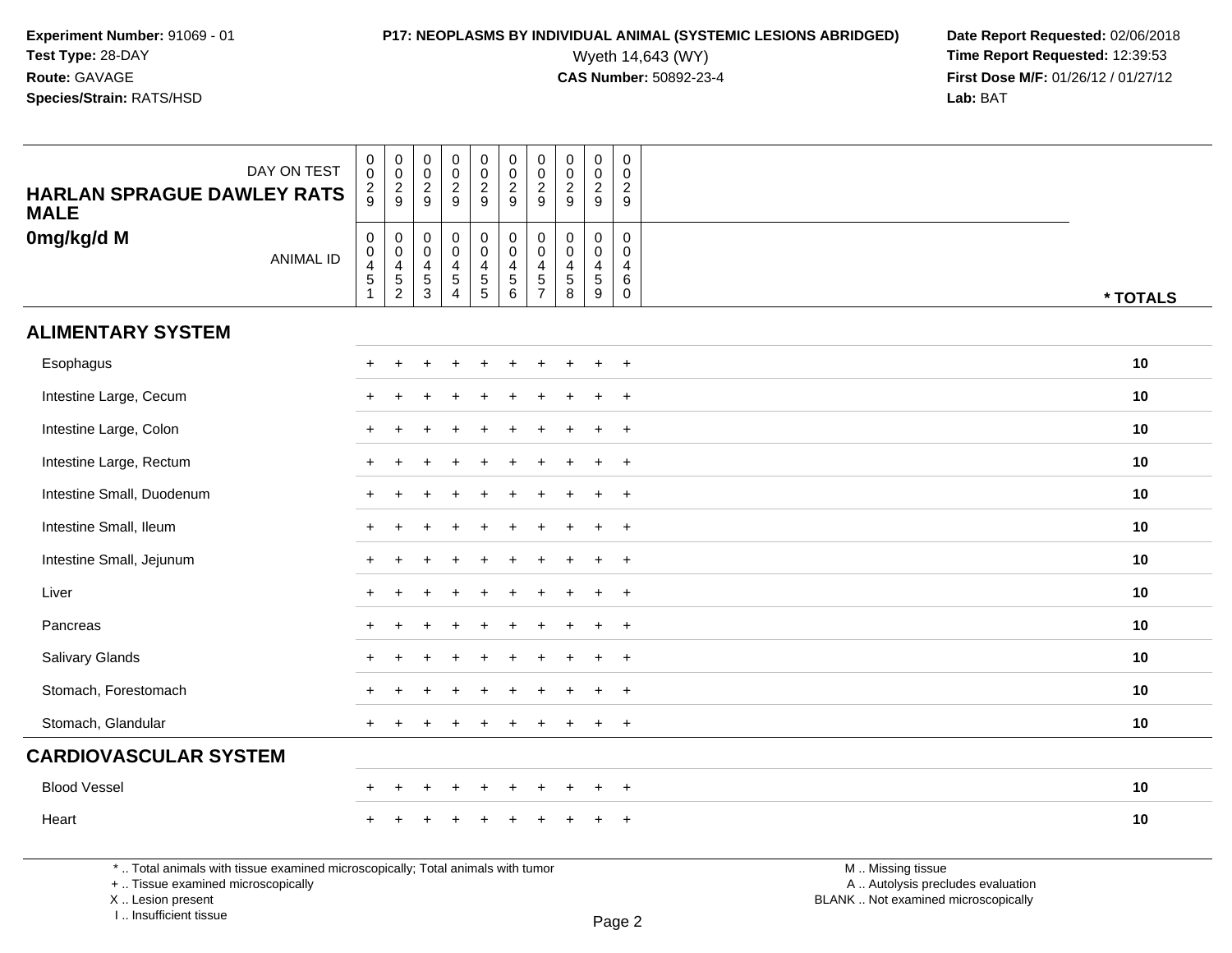## **P17: NEOPLASMS BY INDIVIDUAL ANIMAL (SYSTEMIC LESIONS ABRIDGED)** Date Report Requested: 02/06/2018<br>Wyeth 14,643 (WY) **Time Report Requested: 12:39:53**

Wyeth 14,643 (WY) **Time Report Requested:** 12:39:53<br>**CAS Number:** 50892-23-4 **Time Report Requested:** 12:39:53 **First Dose M/F:** 01/26/12 / 01/27/12<br>**Lab:** BAT **Lab:** BAT

| DAY ON TEST<br><b>HARLAN SPRAGUE DAWLEY RATS</b><br><b>MALE</b> | $\begin{matrix} 0 \\ 0 \end{matrix}$<br>$\frac{2}{9}$ | $\begin{matrix} 0 \\ 0 \end{matrix}$<br>$\frac{2}{9}$                                          | $\begin{matrix} 0 \\ 0 \end{matrix}$<br>$\frac{2}{9}$                    | $\begin{array}{c} 0 \\ 0 \\ 2 \\ 9 \end{array}$                   | $\begin{matrix} 0 \\ 0 \end{matrix}$<br>$\frac{2}{9}$                                     | $\begin{matrix} 0 \\ 0 \\ 2 \end{matrix}$<br>$\overline{9}$                          | $\begin{matrix} 0 \\ 0 \end{matrix}$<br>$\sqrt{2}$<br>9 | 0<br>$\pmb{0}$<br>$\overline{c}$<br>9     | 0<br>$\mathsf{O}\xspace$<br>$\overline{2}$<br>$\boldsymbol{9}$ | $\begin{matrix} 0 \\ 0 \end{matrix}$<br>$\overline{2}$<br>$\mathsf g$ |                |
|-----------------------------------------------------------------|-------------------------------------------------------|------------------------------------------------------------------------------------------------|--------------------------------------------------------------------------|-------------------------------------------------------------------|-------------------------------------------------------------------------------------------|--------------------------------------------------------------------------------------|---------------------------------------------------------|-------------------------------------------|----------------------------------------------------------------|-----------------------------------------------------------------------|----------------|
| 0mg/kg/d M<br><b>ANIMAL ID</b>                                  | $\mathbf 0$<br>$\pmb{0}$<br>4<br>$\overline{5}$       | $\mathbf 0$<br>$\ddot{\mathbf{0}}$<br>$\overline{\mathbf{r}}$<br>$\mathbf 5$<br>$\overline{c}$ | $\mathsf{O}\xspace$<br>$\mathbf 0$<br>$\overline{4}$<br>$\,$ 5 $\,$<br>3 | $_0^0$<br>$\overline{\mathbf{4}}$<br>$\sqrt{5}$<br>$\overline{4}$ | $\begin{smallmatrix}0\0\0\end{smallmatrix}$<br>$\begin{array}{c} 4 \\ 5 \\ 5 \end{array}$ | $\pmb{0}$<br>$\ddot{\mathbf{0}}$<br>$\overline{4}$<br>$\,$ 5 $\,$<br>$6\phantom{1}6$ | $\mathbf 0$<br>$\mathbf 0$<br>4<br>5<br>$\overline{7}$  | $\mathbf 0$<br>$\mathbf 0$<br>4<br>5<br>8 | 0<br>0<br>4<br>$5\,$<br>9                                      | $\mathbf 0$<br>$\Omega$<br>4<br>6<br>$\mathbf 0$                      | * TOTALS       |
| <b>ENDOCRINE SYSTEM</b>                                         |                                                       |                                                                                                |                                                                          |                                                                   |                                                                                           |                                                                                      |                                                         |                                           |                                                                |                                                                       |                |
| <b>Adrenal Cortex</b>                                           |                                                       |                                                                                                |                                                                          |                                                                   |                                                                                           |                                                                                      |                                                         |                                           |                                                                | $\overline{+}$                                                        | 10             |
| Adrenal Medulla                                                 |                                                       |                                                                                                |                                                                          |                                                                   |                                                                                           |                                                                                      |                                                         |                                           |                                                                | $\overline{+}$                                                        | 10             |
| Islets, Pancreatic                                              |                                                       |                                                                                                |                                                                          |                                                                   |                                                                                           |                                                                                      |                                                         |                                           |                                                                | $+$                                                                   | 10             |
| Parathyroid Gland                                               | $\ddot{}$                                             | $\ddot{}$                                                                                      | м                                                                        | M                                                                 | M                                                                                         |                                                                                      |                                                         |                                           | $\ddot{}$                                                      | $+$                                                                   | $\overline{7}$ |
| <b>Pituitary Gland</b>                                          |                                                       |                                                                                                |                                                                          |                                                                   |                                                                                           |                                                                                      |                                                         |                                           |                                                                | $+$                                                                   | 10             |
| <b>Thyroid Gland</b>                                            | $\pm$                                                 |                                                                                                |                                                                          |                                                                   |                                                                                           |                                                                                      |                                                         |                                           | $\ddot{}$                                                      | $+$                                                                   | 10             |
| <b>GENERAL BODY SYSTEM</b>                                      |                                                       |                                                                                                |                                                                          |                                                                   |                                                                                           |                                                                                      |                                                         |                                           |                                                                |                                                                       |                |
| <b>NONE</b>                                                     |                                                       |                                                                                                |                                                                          |                                                                   |                                                                                           |                                                                                      |                                                         |                                           |                                                                |                                                                       |                |
| <b>GENITAL SYSTEM</b>                                           |                                                       |                                                                                                |                                                                          |                                                                   |                                                                                           |                                                                                      |                                                         |                                           |                                                                |                                                                       |                |
| Epididymis                                                      |                                                       |                                                                                                |                                                                          |                                                                   |                                                                                           |                                                                                      |                                                         |                                           |                                                                | $\ddot{}$                                                             | 10             |
| <b>Preputial Gland</b>                                          |                                                       |                                                                                                |                                                                          |                                                                   |                                                                                           |                                                                                      |                                                         |                                           |                                                                | $\ddot{}$                                                             | 10             |
| Prostate                                                        |                                                       |                                                                                                |                                                                          |                                                                   |                                                                                           |                                                                                      |                                                         |                                           |                                                                | $\ddot{}$                                                             | 10             |
| Seminal Vesicle                                                 |                                                       |                                                                                                |                                                                          |                                                                   |                                                                                           |                                                                                      |                                                         |                                           |                                                                | $\overline{+}$                                                        | 10             |

### **HEMATOPOIETIC SYSTEM**

Testes

\* .. Total animals with tissue examined microscopically; Total animals with tumor

+ .. Tissue examined microscopically

<sup>+</sup>

X .. Lesion present

I .. Insufficient tissue

 M .. Missing tissuey the contract of the contract of the contract of the contract of the contract of  $\mathsf A$  . Autolysis precludes evaluation Lesion present BLANK .. Not examined microscopically

<sup>+</sup> <sup>+</sup> <sup>+</sup> <sup>+</sup> <sup>+</sup> <sup>+</sup> <sup>+</sup> <sup>+</sup> <sup>+</sup> **<sup>10</sup>**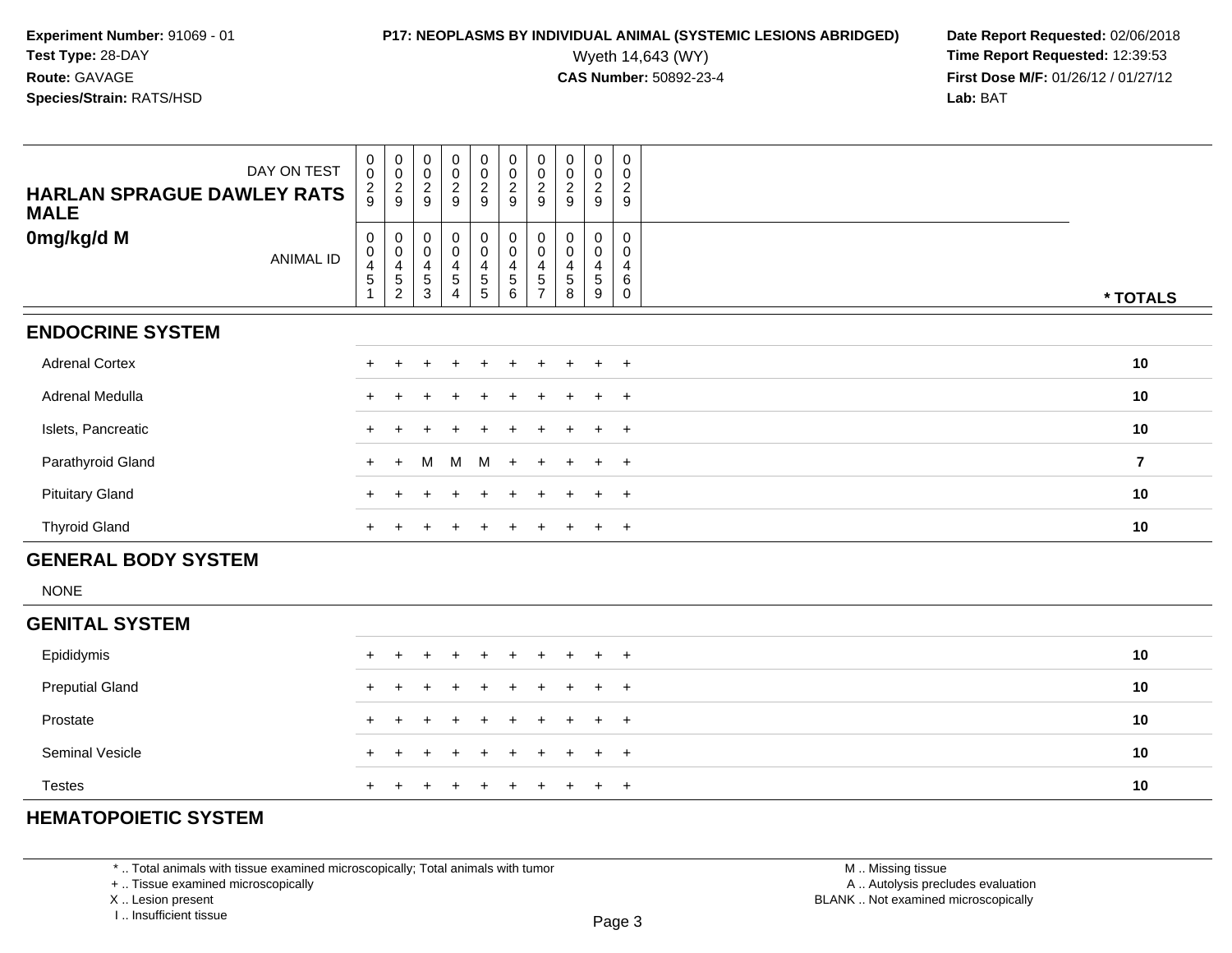**Experiment Number:** 91069 - 01**Test Type:** 28-DAY**Route:** GAVAGE

### **Species/Strain:** RATS/HSD

Wyeth 14,643 (WY) **Time Report Requested:** 12:39:53<br>**CAS Number:** 50892-23-4 **Time Report Requested:** 12:39:53 **First Dose M/F:** 01/26/12 / 01/27/12<br>**Lab:** BAT **Lab:** BAT

| DAY ON TEST<br><b>HARLAN SPRAGUE DAWLEY RATS</b><br><b>MALE</b> | $\pmb{0}$<br>$\mathbf 0$<br>$\frac{2}{9}$                                            | $\boldsymbol{0}$<br>$\mathbf 0$<br>$\frac{2}{9}$          | $\begin{array}{c} 0 \\ 0 \\ 2 \\ 9 \end{array}$                                     | $\pmb{0}$<br>$\pmb{0}$<br>$\frac{2}{9}$                                  | $\pmb{0}$<br>$\begin{smallmatrix} 0\\2 \end{smallmatrix}$<br>9                    | $\pmb{0}$<br>$\mathbf 0$<br>$\overline{c}$<br>9 | $\pmb{0}$<br>$\pmb{0}$<br>$\overline{2}$<br>9                              | $\mathbf 0$<br>$\mathbf 0$<br>$\overline{2}$<br>9               | $\pmb{0}$<br>$\mathbf 0$<br>$\frac{2}{9}$       | $\mathbf 0$<br>$\mathbf 0$<br>$\boldsymbol{2}$<br>9                    |          |
|-----------------------------------------------------------------|--------------------------------------------------------------------------------------|-----------------------------------------------------------|-------------------------------------------------------------------------------------|--------------------------------------------------------------------------|-----------------------------------------------------------------------------------|-------------------------------------------------|----------------------------------------------------------------------------|-----------------------------------------------------------------|-------------------------------------------------|------------------------------------------------------------------------|----------|
| 0mg/kg/d M<br><b>ANIMAL ID</b>                                  | $\mathsf{O}$<br>$\pmb{0}$<br>$\overline{\mathcal{A}}$<br>$\mathbf 5$<br>$\mathbf{1}$ | $\pmb{0}$<br>$\pmb{0}$<br>$\overline{4}$<br>$\frac{5}{2}$ | $\mathbf 0$<br>$\mathsf{O}\xspace$<br>$\overline{4}$<br>$\,$ 5 $\,$<br>$\mathbf{3}$ | $\pmb{0}$<br>$\pmb{0}$<br>$\overline{4}$<br>$\sqrt{5}$<br>$\overline{4}$ | $\mathbf 0$<br>$\mathbf 0$<br>$\overline{\mathbf{4}}$<br>$\sqrt{5}$<br>$\sqrt{5}$ | 0<br>$\mathbf 0$<br>4<br>5<br>6                 | $\mathbf 0$<br>$\pmb{0}$<br>$\overline{4}$<br>$\sqrt{5}$<br>$\overline{7}$ | $\mathbf 0$<br>$\mathbf 0$<br>$\overline{4}$<br>$\sqrt{5}$<br>8 | 0<br>0<br>$\overline{4}$<br>$\sqrt{5}$<br>$9\,$ | $\mathbf 0$<br>$\mathbf 0$<br>$\overline{4}$<br>$\,6\,$<br>$\mathbf 0$ | * TOTALS |
| <b>Bone Marrow</b>                                              | $\ddot{}$                                                                            | +                                                         | $\ddot{}$                                                                           | $\ddot{}$                                                                | $\ddot{}$                                                                         | $\ddot{}$                                       | $\ddot{}$                                                                  | $\ddot{}$                                                       | $\ddot{}$                                       | $+$                                                                    | 10       |
| Lymph Node, Mandibular                                          | $\ddot{}$                                                                            | $\ddot{}$                                                 |                                                                                     |                                                                          |                                                                                   | ÷                                               |                                                                            | $\div$                                                          | $\ddot{}$                                       | $+$                                                                    | 10       |
| Lymph Node, Mesenteric                                          | $\ddot{}$                                                                            | $\pm$                                                     |                                                                                     |                                                                          |                                                                                   |                                                 |                                                                            | $\div$                                                          | $\ddot{}$                                       | $+$                                                                    | 10       |
| Spleen                                                          | <b>+</b>                                                                             |                                                           |                                                                                     |                                                                          |                                                                                   |                                                 |                                                                            | +                                                               | $\pm$                                           | $+$                                                                    | 10       |
| Thymus                                                          | $+$                                                                                  | $\pm$                                                     | $\div$                                                                              | $\div$                                                                   | $\div$                                                                            | ÷                                               |                                                                            | $\overline{+}$                                                  | $+$                                             | $+$                                                                    | 10       |
| <b>INTEGUMENTARY SYSTEM</b>                                     |                                                                                      |                                                           |                                                                                     |                                                                          |                                                                                   |                                                 |                                                                            |                                                                 |                                                 |                                                                        |          |
| Mammary Gland                                                   | $\ddot{}$                                                                            | $\div$                                                    |                                                                                     |                                                                          |                                                                                   |                                                 |                                                                            | $\ddot{}$                                                       | $\ddot{}$                                       | $+$                                                                    | 10       |
| Skin                                                            | $\ddot{}$                                                                            |                                                           |                                                                                     |                                                                          |                                                                                   |                                                 |                                                                            |                                                                 | $\ddot{}$                                       | $+$                                                                    | 10       |
| <b>MUSCULOSKELETAL SYSTEM</b>                                   |                                                                                      |                                                           |                                                                                     |                                                                          |                                                                                   |                                                 |                                                                            |                                                                 |                                                 |                                                                        |          |
| Bone                                                            | $+$                                                                                  | $+$                                                       | $\div$                                                                              | $\ddot{}$                                                                | $\ddot{}$                                                                         | $\ddot{}$                                       | $\ddot{}$                                                                  | $+$                                                             | $+$                                             | $+$                                                                    | 10       |
| <b>NERVOUS SYSTEM</b>                                           |                                                                                      |                                                           |                                                                                     |                                                                          |                                                                                   |                                                 |                                                                            |                                                                 |                                                 |                                                                        |          |
| <b>Brain</b>                                                    | $\ddot{}$                                                                            | $\ddot{}$                                                 | $\ddot{}$                                                                           |                                                                          |                                                                                   |                                                 |                                                                            | $\pm$                                                           | $+$                                             | $+$                                                                    | 10       |
| <b>RESPIRATORY SYSTEM</b>                                       |                                                                                      |                                                           |                                                                                     |                                                                          |                                                                                   |                                                 |                                                                            |                                                                 |                                                 |                                                                        |          |
| Lung                                                            | $\pm$                                                                                | $\pm$                                                     | $\pm$                                                                               | $\ddot{}$                                                                | $\div$                                                                            | $\ddot{}$                                       |                                                                            | $\overline{ }$                                                  | $+$                                             | $^{+}$                                                                 | 10       |
| Nose                                                            | $\ddot{}$                                                                            | $\ddot{}$                                                 | $\overline{1}$                                                                      |                                                                          |                                                                                   |                                                 |                                                                            |                                                                 | $\ddot{}$                                       | $+$                                                                    | 10       |
| Trachea                                                         |                                                                                      |                                                           |                                                                                     |                                                                          |                                                                                   |                                                 |                                                                            |                                                                 | $\pm$                                           | $+$                                                                    | 10       |

\* .. Total animals with tissue examined microscopically; Total animals with tumor

+ .. Tissue examined microscopically

X .. Lesion present

I .. Insufficient tissue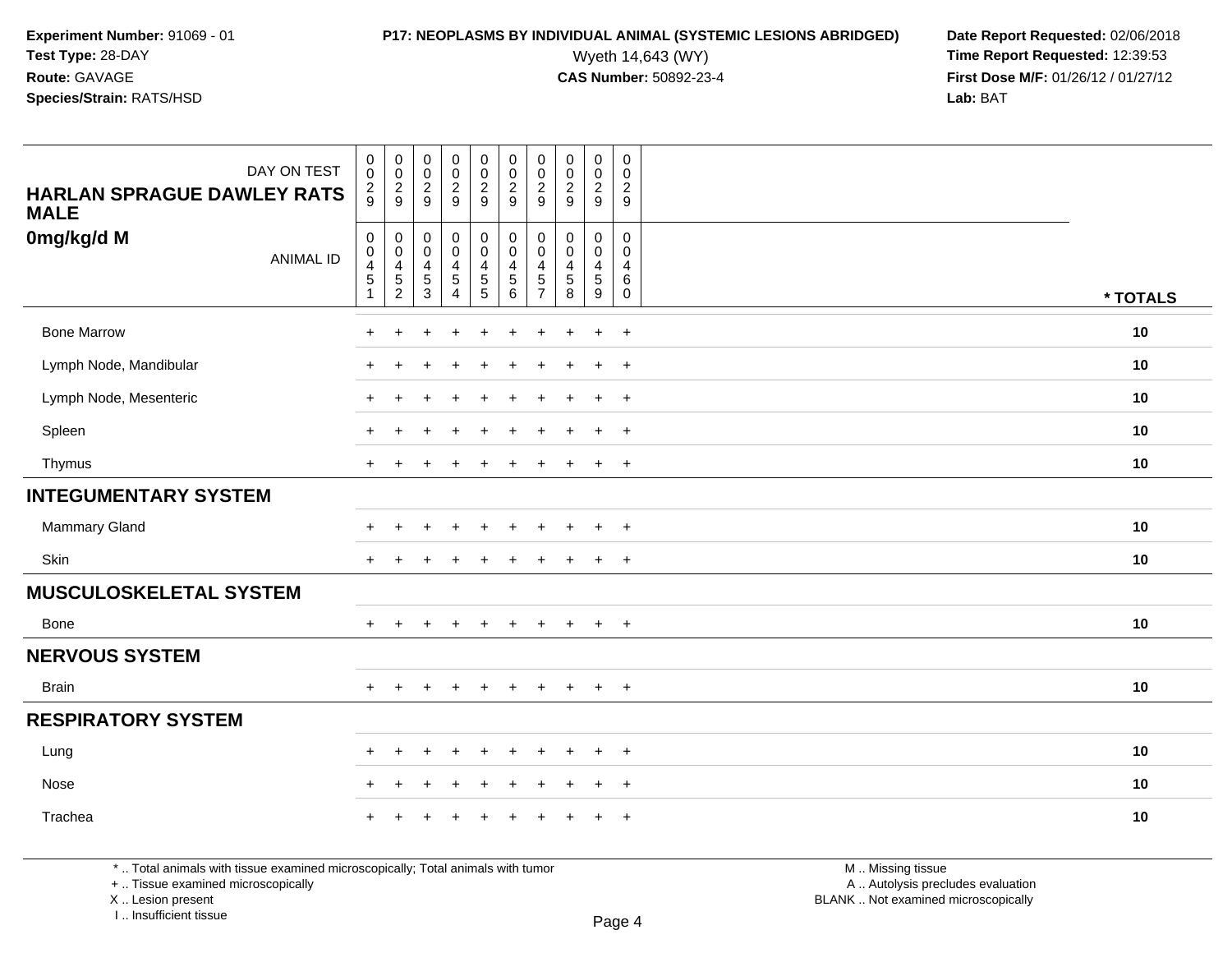# **P17: NEOPLASMS BY INDIVIDUAL ANIMAL (SYSTEMIC LESIONS ABRIDGED)** Date Report Requested: 02/06/2018<br>Wyeth 14,643 (WY) **Time Report Requested:** 12:39:53

| DAY ON TEST<br><b>HARLAN SPRAGUE DAWLEY RATS</b><br><b>MALE</b> | $\begin{smallmatrix}0\\0\end{smallmatrix}$<br>$\frac{2}{9}$ | $_{\rm 0}^{\rm 0}$<br>$\frac{2}{9}$                         | $\begin{smallmatrix}0\\0\end{smallmatrix}$<br>$\frac{2}{9}$ | $\begin{array}{c} 0 \\ 0 \\ 2 \\ 9 \end{array}$ | 00029                        | 00029                                    | $\begin{smallmatrix} 0\\0 \end{smallmatrix}$<br>$\frac{2}{9}$ | $\begin{smallmatrix} 0\\0\\2 \end{smallmatrix}$<br>9 | $_0^0$<br>$\frac{2}{9}$                    | 0<br>0<br>$\boldsymbol{2}$<br>$\boldsymbol{9}$ |          |
|-----------------------------------------------------------------|-------------------------------------------------------------|-------------------------------------------------------------|-------------------------------------------------------------|-------------------------------------------------|------------------------------|------------------------------------------|---------------------------------------------------------------|------------------------------------------------------|--------------------------------------------|------------------------------------------------|----------|
| 0mg/kg/d M<br>ANIMAL ID                                         | 0<br>$\pmb{0}$<br>4<br>5                                    | $_{\rm 0}^{\rm 0}$<br>$\overline{4}$<br>5<br>$\overline{c}$ | 0<br>$\mathbf 0$<br>4<br>5<br>3                             | $_0^0$<br>$\frac{4}{5}$                         | 0<br>0<br>$\frac{4}{5}$<br>5 | $_{\rm 0}^{\rm 0}$<br>$\frac{4}{5}$<br>6 | 0<br>$\pmb{0}$<br>4<br>5                                      | 0<br>$\pmb{0}$<br>4<br>5<br>8                        | 0<br>$\pmb{0}$<br>4<br>$\overline{5}$<br>9 | 0<br>0<br>4<br>6<br>0                          | * TOTALS |
| <b>SPECIAL SENSES SYSTEM</b>                                    |                                                             |                                                             |                                                             |                                                 |                              |                                          |                                                               |                                                      |                                            |                                                |          |
| Eye                                                             |                                                             |                                                             |                                                             | $\ddot{}$                                       | $+$                          | $+$                                      | $+$                                                           | $+$                                                  | $+$ $+$                                    |                                                | 10       |
| Harderian Gland                                                 | $+$                                                         | ÷                                                           |                                                             | $\pm$                                           | $\pm$                        | $+$                                      | $\pm$                                                         | $+$                                                  | $+$ $+$                                    |                                                | 10       |
| <b>URINARY SYSTEM</b>                                           |                                                             |                                                             |                                                             |                                                 |                              |                                          |                                                               |                                                      |                                            |                                                |          |
| Kidney                                                          |                                                             |                                                             |                                                             | $\div$                                          | $\pm$                        | $\div$                                   |                                                               |                                                      | $\pm$                                      | $+$                                            | 10       |
| <b>Urinary Bladder</b>                                          |                                                             |                                                             |                                                             | $\cdot$                                         | +                            |                                          | $\ddot{}$                                                     |                                                      | $+$                                        | $+$                                            | 10       |
| <b>SYSTEMIC LESIONS</b>                                         |                                                             |                                                             |                                                             |                                                 |                              |                                          |                                                               |                                                      |                                            |                                                |          |
| Multiple Organ                                                  |                                                             |                                                             |                                                             | $\div$                                          | $+$                          | $+$                                      |                                                               |                                                      | $+$                                        | $+$                                            | 10       |

<sup>+ ..</sup> Tissue examined microscopically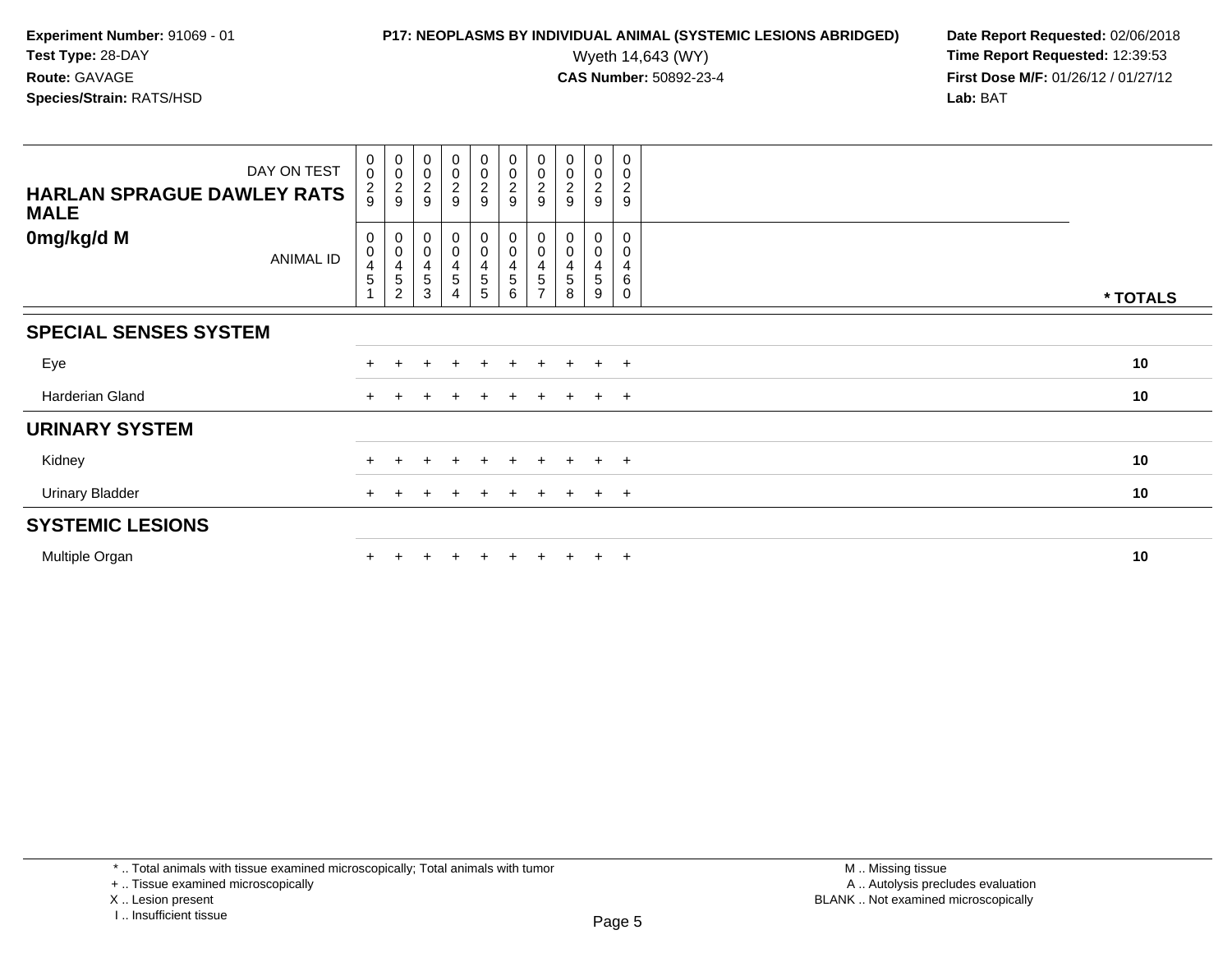## **P17: NEOPLASMS BY INDIVIDUAL ANIMAL (SYSTEMIC LESIONS ABRIDGED)** Date Report Requested: 02/06/2018<br>Wyeth 14,643 (WY) **Time Report Requested: 12:39:53**

Wyeth 14,643 (WY) **Time Report Requested:** 12:39:53<br>**CAS Number:** 50892-23-4 **Time Report Requested:** 12:39:53 **First Dose M/F:** 01/26/12 / 01/27/12<br>**Lab:** BAT **Lab:** BAT

| DAY ON TEST<br><b>HARLAN SPRAGUE DAWLEY RATS</b><br><b>MALE</b> | $_{\rm 0}^{\rm 0}$<br>$\frac{2}{9}$                                    | $_{\rm 0}^{\rm 0}$<br>$\frac{2}{9}$                                | $\begin{smallmatrix} 0\\0 \end{smallmatrix}$<br>$\frac{2}{9}$ | $\pmb{0}$<br>$\pmb{0}$<br>$\frac{2}{9}$                             | 0<br>$\frac{0}{2}$            | $\begin{array}{c} 0 \\ 0 \\ 2 \\ 9 \end{array}$         | $\pmb{0}$<br>$\pmb{0}$<br>$\overline{c}$<br>9      | $\pmb{0}$<br>$\pmb{0}$<br>$\frac{2}{9}$  | $\begin{array}{c} 0 \\ 0 \\ 2 \\ 9 \end{array}$                                      | $\boldsymbol{0}$<br>$\mathbf 0$<br>$\frac{2}{9}$          |             |
|-----------------------------------------------------------------|------------------------------------------------------------------------|--------------------------------------------------------------------|---------------------------------------------------------------|---------------------------------------------------------------------|-------------------------------|---------------------------------------------------------|----------------------------------------------------|------------------------------------------|--------------------------------------------------------------------------------------|-----------------------------------------------------------|-------------|
| 6.25mg/kg/d M<br><b>ANIMAL ID</b>                               | $\begin{smallmatrix}0\0\0\4\end{smallmatrix}$<br>$\,6$<br>$\mathbf{1}$ | $\pmb{0}$<br>$\pmb{0}$<br>$\overline{\mathbf{4}}$<br>$\frac{6}{2}$ | $\pmb{0}$<br>0<br>$\overline{4}$<br>$^6_3$                    | $\pmb{0}$<br>$\mathbf 0$<br>$\overline{\mathbf{4}}$<br>$\,6\,$<br>4 | 0<br>$\pmb{0}$<br>4<br>$^6$ 5 | $_{\rm 0}^{\rm 0}$<br>$\overline{\mathbf{4}}$<br>6<br>6 | 0<br>$\mathbf 0$<br>4<br>$\,6\,$<br>$\overline{7}$ | 0<br>0<br>$\overline{4}$<br>$\,6\,$<br>8 | $\mathbf 0$<br>$\mathbf 0$<br>$\overline{\mathbf{4}}$<br>$\,6\,$<br>$\boldsymbol{9}$ | 0<br>0<br>$\overline{4}$<br>$\overline{7}$<br>$\mathbf 0$ | * TOTALS    |
| <b>ALIMENTARY SYSTEM</b>                                        |                                                                        |                                                                    |                                                               |                                                                     |                               |                                                         |                                                    |                                          |                                                                                      |                                                           |             |
| Liver                                                           | $+$                                                                    | $\ddot{}$                                                          | $\pm$                                                         | $\pm$                                                               | $\overline{+}$                | $\ddot{}$                                               | $\ddot{}$                                          | $\ddot{}$                                | $\ddot{}$                                                                            | $+$                                                       | 10          |
| Pancreas                                                        |                                                                        |                                                                    |                                                               |                                                                     |                               |                                                         | $\div$                                             | $\pm$                                    | $\overline{ }$                                                                       | $+$                                                       | 10          |
| <b>CARDIOVASCULAR SYSTEM</b>                                    |                                                                        |                                                                    |                                                               |                                                                     |                               |                                                         |                                                    |                                          |                                                                                      |                                                           |             |
| <b>NONE</b>                                                     |                                                                        |                                                                    |                                                               |                                                                     |                               |                                                         |                                                    |                                          |                                                                                      |                                                           |             |
| <b>ENDOCRINE SYSTEM</b>                                         |                                                                        |                                                                    |                                                               |                                                                     |                               |                                                         |                                                    |                                          |                                                                                      |                                                           |             |
| Parathyroid Gland                                               |                                                                        | M                                                                  |                                                               |                                                                     |                               |                                                         |                                                    |                                          |                                                                                      |                                                           | $\mathbf 0$ |
| <b>Thyroid Gland</b>                                            | $+$                                                                    | $+$                                                                | +                                                             | $\ddot{}$                                                           | $+$                           | $+$                                                     | $+$                                                | $+$                                      | $+$                                                                                  | $+$                                                       | 10          |
| <b>GENERAL BODY SYSTEM</b>                                      |                                                                        |                                                                    |                                                               |                                                                     |                               |                                                         |                                                    |                                          |                                                                                      |                                                           |             |
| <b>NONE</b>                                                     |                                                                        |                                                                    |                                                               |                                                                     |                               |                                                         |                                                    |                                          |                                                                                      |                                                           |             |
| <b>GENITAL SYSTEM</b>                                           |                                                                        |                                                                    |                                                               |                                                                     |                               |                                                         |                                                    |                                          |                                                                                      |                                                           |             |
| <b>Testes</b>                                                   | $+$                                                                    | $\pm$                                                              |                                                               |                                                                     | $\div$                        | $\pm$                                                   | $\pm$                                              | $\pm$                                    | $\pm$                                                                                | $+$                                                       | 10          |
| <b>HEMATOPOIETIC SYSTEM</b>                                     |                                                                        |                                                                    |                                                               |                                                                     |                               |                                                         |                                                    |                                          |                                                                                      |                                                           |             |
| <b>Bone Marrow</b>                                              | $+$                                                                    | $\pm$                                                              | $\pm$                                                         | $\pm$                                                               | $\overline{+}$                | $+$                                                     | $\ddot{}$                                          | $\ddot{}$                                | $+$                                                                                  | $+$                                                       | 10          |
| Spleen                                                          | $+$                                                                    |                                                                    |                                                               |                                                                     |                               |                                                         |                                                    | $\ddot{}$                                | $\ddot{}$                                                                            | $+$                                                       | 10          |
| <b>INTEGUMENTARY SYSTEM</b>                                     |                                                                        |                                                                    |                                                               |                                                                     |                               |                                                         |                                                    |                                          |                                                                                      |                                                           |             |

### NONE

\* .. Total animals with tissue examined microscopically; Total animals with tumor

+ .. Tissue examined microscopically

X .. Lesion present

I .. Insufficient tissue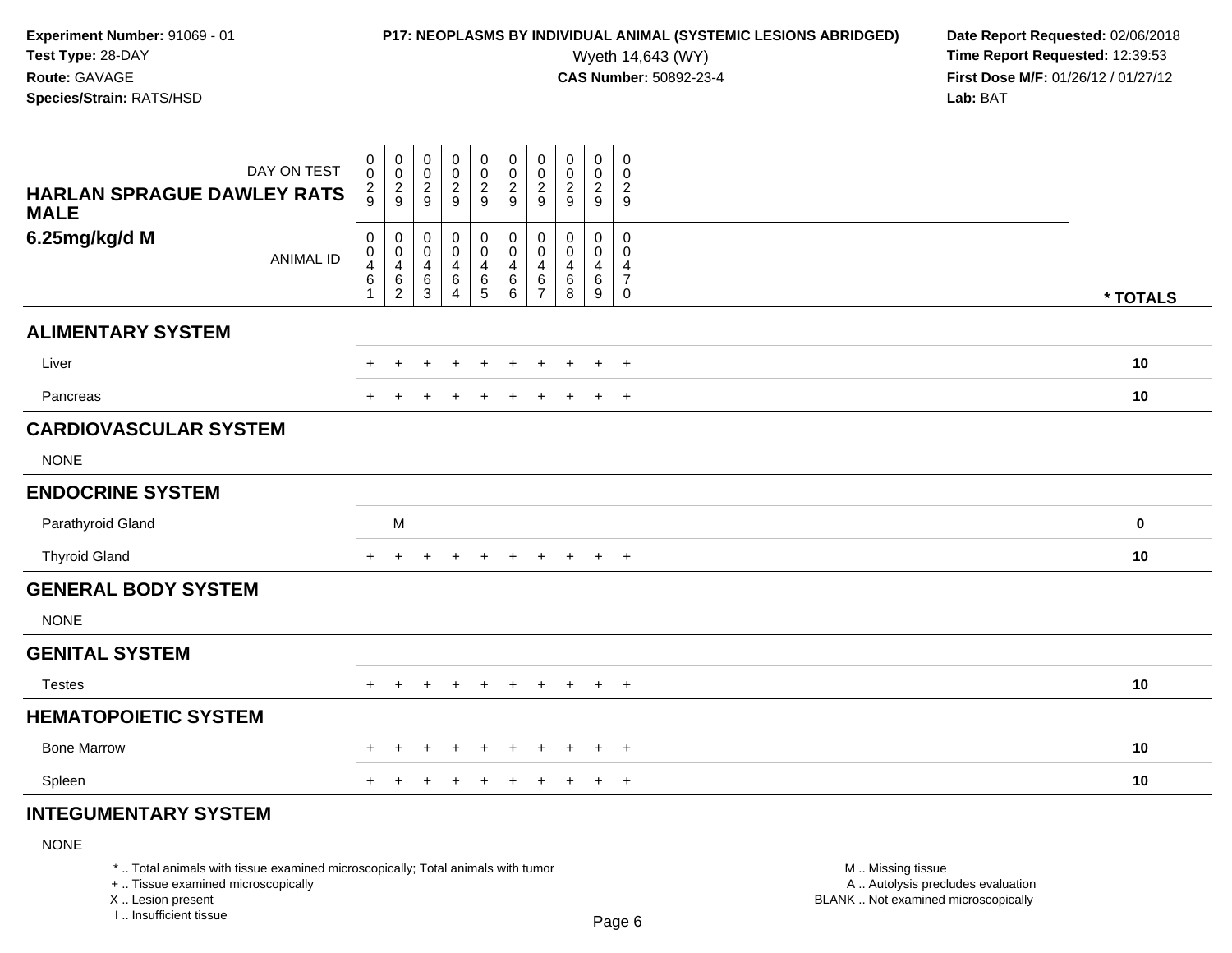## **P17: NEOPLASMS BY INDIVIDUAL ANIMAL (SYSTEMIC LESIONS ABRIDGED)** Date Report Requested: 02/06/2018<br>Wyeth 14,643 (WY) **Time Report Requested: 12:39:53**

Wyeth 14,643 (WY) **Time Report Requested:** 12:39:53<br>**CAS Number:** 50892-23-4 **Time Report Requested:** 12:39:53 **First Dose M/F:** 01/26/12 / 01/27/12<br>**Lab:** BAT **Lab:** BAT

| DAY ON TEST<br><b>HARLAN SPRAGUE DAWLEY RATS</b><br><b>MALE</b> | 0<br>$\mathsf{O}\xspace$<br>$\frac{2}{9}$  | 0<br>$\mathbf 0$<br>$\frac{2}{9}$          | 0<br>$\pmb{0}$<br>$\frac{2}{9}$ | 0<br>$\pmb{0}$<br>$\frac{2}{9}$                           | 0<br>$\mathbf 0$<br>$\frac{2}{9}$                                    | $_{\rm 0}^{\rm 0}$<br>$\sqrt{2}$<br>9                     | 0<br>$\pmb{0}$<br>$\overline{c}$<br>9 | 0<br>$\pmb{0}$<br>$\boldsymbol{2}$<br>9 | 0<br>$\mathbf 0$<br>$\overline{c}$<br>9 | 0<br>0<br>$\overline{c}$<br>9      |          |  |
|-----------------------------------------------------------------|--------------------------------------------|--------------------------------------------|---------------------------------|-----------------------------------------------------------|----------------------------------------------------------------------|-----------------------------------------------------------|---------------------------------------|-----------------------------------------|-----------------------------------------|------------------------------------|----------|--|
| 6.25mg/kg/d M<br><b>ANIMAL ID</b>                               | 0<br>$\pmb{0}$<br>4<br>6<br>$\overline{ }$ | 0<br>$\pmb{0}$<br>4<br>6<br>$\overline{2}$ | 0<br>0<br>4<br>6<br>3           | 0<br>$\pmb{0}$<br>$\overline{\mathbf{r}}$<br>$\,6\,$<br>4 | $\mathbf{0}$<br>$\mathbf 0$<br>$\overline{4}$<br>6<br>$\overline{5}$ | 0<br>$\mathbf 0$<br>$\overline{\mathbf{4}}$<br>$\,6$<br>6 | 0<br>0<br>4<br>6<br>$\overline{ }$    | 0<br>$\mathbf 0$<br>4<br>6<br>8         | 0<br>0<br>4<br>6<br>9                   | 0<br>0<br>4<br>$\overline{7}$<br>0 | * TOTALS |  |
| <b>MUSCULOSKELETAL SYSTEM</b><br><b>NONE</b>                    |                                            |                                            |                                 |                                                           |                                                                      |                                                           |                                       |                                         |                                         |                                    |          |  |
| <b>NERVOUS SYSTEM</b><br><b>NONE</b>                            |                                            |                                            |                                 |                                                           |                                                                      |                                                           |                                       |                                         |                                         |                                    |          |  |
| <b>RESPIRATORY SYSTEM</b>                                       |                                            |                                            |                                 |                                                           |                                                                      |                                                           |                                       |                                         |                                         |                                    |          |  |
| Nose                                                            | $+$                                        |                                            |                                 | $\overline{+}$                                            | $\pm$                                                                | $+$                                                       | $\ddot{}$                             | $+$                                     | $+$ $+$                                 |                                    | 10       |  |
| <b>SPECIAL SENSES SYSTEM</b><br><b>NONE</b>                     |                                            |                                            |                                 |                                                           |                                                                      |                                                           |                                       |                                         |                                         |                                    |          |  |
| <b>URINARY SYSTEM</b>                                           |                                            |                                            |                                 |                                                           |                                                                      |                                                           |                                       |                                         |                                         |                                    |          |  |
| Kidney                                                          | $+$                                        | $\pm$                                      | $\pm$                           | $+$                                                       | $+$                                                                  | $+$                                                       | $+$                                   | $+$                                     | $+$                                     | $+$                                | 10       |  |
| <b>SYSTEMIC LESIONS</b>                                         |                                            |                                            |                                 |                                                           |                                                                      |                                                           |                                       |                                         |                                         |                                    |          |  |
| Multiple Organ                                                  |                                            |                                            |                                 |                                                           |                                                                      |                                                           |                                       |                                         | $+$                                     | $+$                                | 10       |  |

+ .. Tissue examined microscopically

X .. Lesion present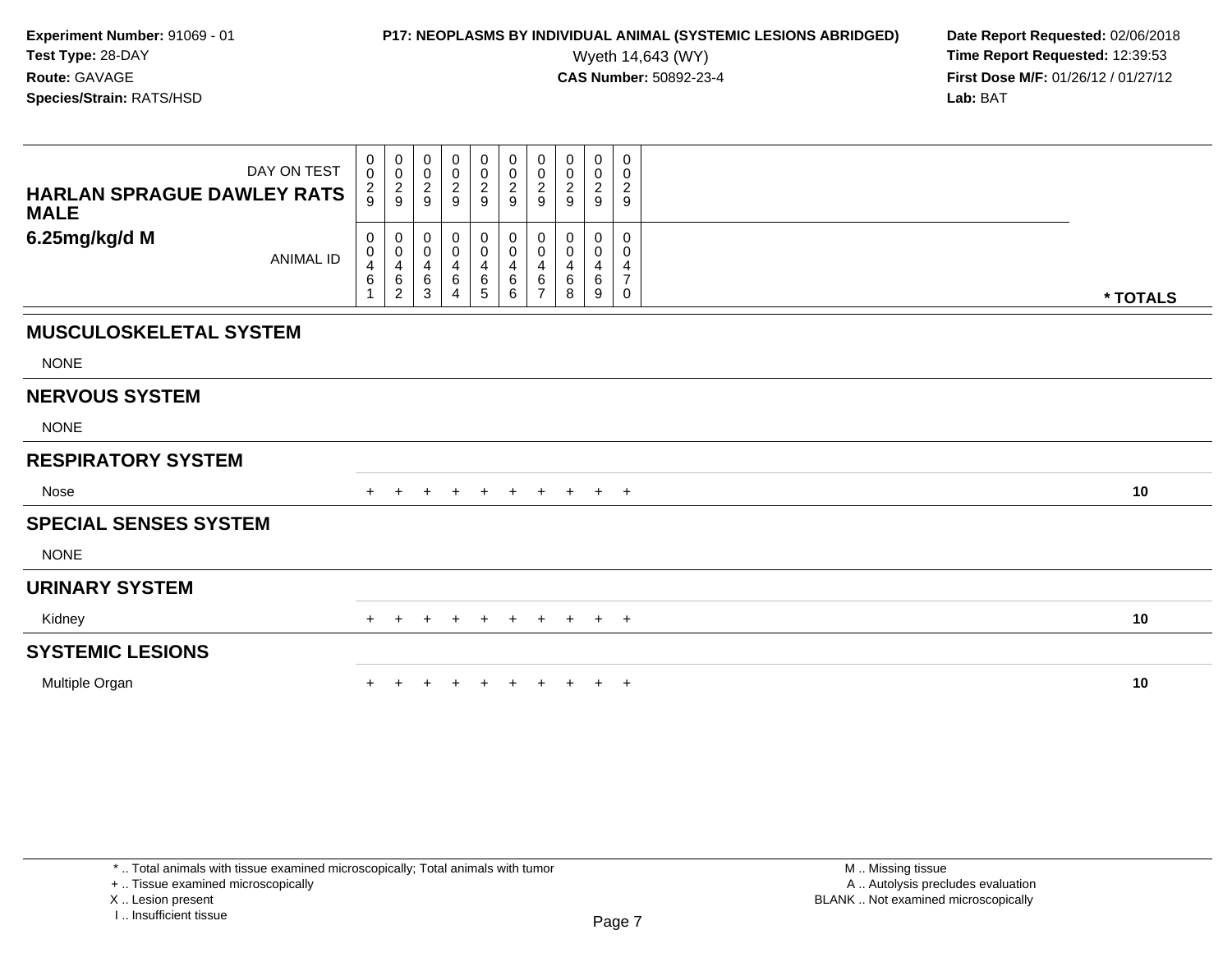## **P17: NEOPLASMS BY INDIVIDUAL ANIMAL (SYSTEMIC LESIONS ABRIDGED)** Date Report Requested: 02/06/2018<br>Wyeth 14,643 (WY) **Time Report Requested: 12:39:53**

Wyeth 14,643 (WY) **Time Report Requested:** 12:39:53<br>**CAS Number:** 50892-23-4 **Time Report Requested:** 12:39:53 **First Dose M/F:** 01/26/12 / 01/27/12<br>**Lab:** BAT **Lab:** BAT

| DAY ON TEST<br><b>HARLAN SPRAGUE DAWLEY RATS</b><br><b>MALE</b> | $\mathbf 0$<br>$\pmb{0}$<br>$\frac{2}{9}$         | 00029                                                 | $\begin{matrix} 0 \\ 0 \\ 2 \\ 9 \end{matrix}$                         | $\begin{array}{c} 0 \\ 0 \\ 2 \\ 9 \end{array}$ | $\mathbf 0$<br>$\pmb{0}$<br>$\frac{2}{9}$                                                           | $\pmb{0}$<br>$\frac{0}{2}$<br>$\boldsymbol{9}$                                  | $\mathbf 0$<br>$\pmb{0}$<br>$\overline{2}$<br>9                        | $\pmb{0}$<br>$\pmb{0}$<br>$\overline{2}$<br>9 | $\pmb{0}$<br>$\pmb{0}$<br>$\frac{2}{9}$                   | $\mathbf 0$<br>$\pmb{0}$<br>$\sqrt{2}$<br>$\boldsymbol{9}$ |          |
|-----------------------------------------------------------------|---------------------------------------------------|-------------------------------------------------------|------------------------------------------------------------------------|-------------------------------------------------|-----------------------------------------------------------------------------------------------------|---------------------------------------------------------------------------------|------------------------------------------------------------------------|-----------------------------------------------|-----------------------------------------------------------|------------------------------------------------------------|----------|
| 12.5mg/kg/d M<br><b>ANIMAL ID</b>                               | $\mathbf 0$<br>$\mathbf 0$<br>4<br>$\overline{7}$ | $_{\rm 0}^{\rm 0}$<br>$\frac{4}{7}$<br>$\overline{2}$ | $\pmb{0}$<br>$\boldsymbol{0}$<br>$\overline{4}$<br>$\overline{7}$<br>3 | $_0^0$<br>$\overline{4}$<br>$\overline{7}$<br>4 | $\begin{smallmatrix} 0\\0 \end{smallmatrix}$<br>$\overline{4}$<br>$\overline{7}$<br>$5\phantom{.0}$ | $\pmb{0}$<br>$\mathbf 0$<br>$\overline{4}$<br>$\overline{7}$<br>$6\phantom{1}6$ | 0<br>$\mathbf 0$<br>$\overline{4}$<br>$\overline{7}$<br>$\overline{7}$ | 0<br>$\mathbf 0$<br>4<br>$\overline{7}$<br>8  | 0<br>$\mathbf 0$<br>$\overline{4}$<br>$\overline{7}$<br>9 | 0<br>$\mathbf 0$<br>4<br>$\bf 8$<br>0                      | * TOTALS |
| <b>ALIMENTARY SYSTEM</b>                                        |                                                   |                                                       |                                                                        |                                                 |                                                                                                     |                                                                                 |                                                                        |                                               |                                                           |                                                            |          |
| Liver                                                           | ÷                                                 |                                                       |                                                                        |                                                 |                                                                                                     |                                                                                 |                                                                        |                                               | $\ddot{}$                                                 | $+$                                                        | 10       |
| Pancreas                                                        |                                                   |                                                       |                                                                        | $\pm$                                           | $\div$                                                                                              | $\pm$                                                                           | ٠                                                                      | ٠                                             | $\ddot{}$                                                 | $+$                                                        | 10       |
| <b>CARDIOVASCULAR SYSTEM</b><br><b>NONE</b>                     |                                                   |                                                       |                                                                        |                                                 |                                                                                                     |                                                                                 |                                                                        |                                               |                                                           |                                                            |          |
| <b>ENDOCRINE SYSTEM</b>                                         |                                                   |                                                       |                                                                        |                                                 |                                                                                                     |                                                                                 |                                                                        |                                               |                                                           |                                                            |          |
| <b>Thyroid Gland</b>                                            | $\pm$                                             |                                                       |                                                                        |                                                 |                                                                                                     |                                                                                 |                                                                        | $\ddot{}$                                     | $+$                                                       | $+$                                                        | 10       |
| <b>GENERAL BODY SYSTEM</b><br><b>NONE</b>                       |                                                   |                                                       |                                                                        |                                                 |                                                                                                     |                                                                                 |                                                                        |                                               |                                                           |                                                            |          |
| <b>GENITAL SYSTEM</b>                                           |                                                   |                                                       |                                                                        |                                                 |                                                                                                     |                                                                                 |                                                                        |                                               |                                                           |                                                            |          |
| Epididymis                                                      |                                                   |                                                       |                                                                        |                                                 |                                                                                                     |                                                                                 |                                                                        |                                               | $\div$                                                    | $^{+}$                                                     | 10       |
| <b>Testes</b>                                                   | $+$                                               |                                                       |                                                                        |                                                 |                                                                                                     | $\div$                                                                          |                                                                        |                                               | $\ddot{}$                                                 | $+$                                                        | 10       |
| <b>HEMATOPOIETIC SYSTEM</b>                                     |                                                   |                                                       |                                                                        |                                                 |                                                                                                     |                                                                                 |                                                                        |                                               |                                                           |                                                            |          |
| <b>Bone Marrow</b>                                              | $\pm$                                             | $\pm$                                                 | +                                                                      | $\div$                                          | $\pm$                                                                                               | $\div$                                                                          | ÷                                                                      | $\pm$                                         | $+$                                                       | $+$                                                        | 10       |
| Spleen                                                          |                                                   |                                                       |                                                                        |                                                 |                                                                                                     |                                                                                 |                                                                        |                                               | $\pm$                                                     | $+$                                                        | 10       |

### **INTEGUMENTARY SYSTEM**

### NONE

\* .. Total animals with tissue examined microscopically; Total animals with tumor

+ .. Tissue examined microscopically

X .. Lesion present

I .. Insufficient tissue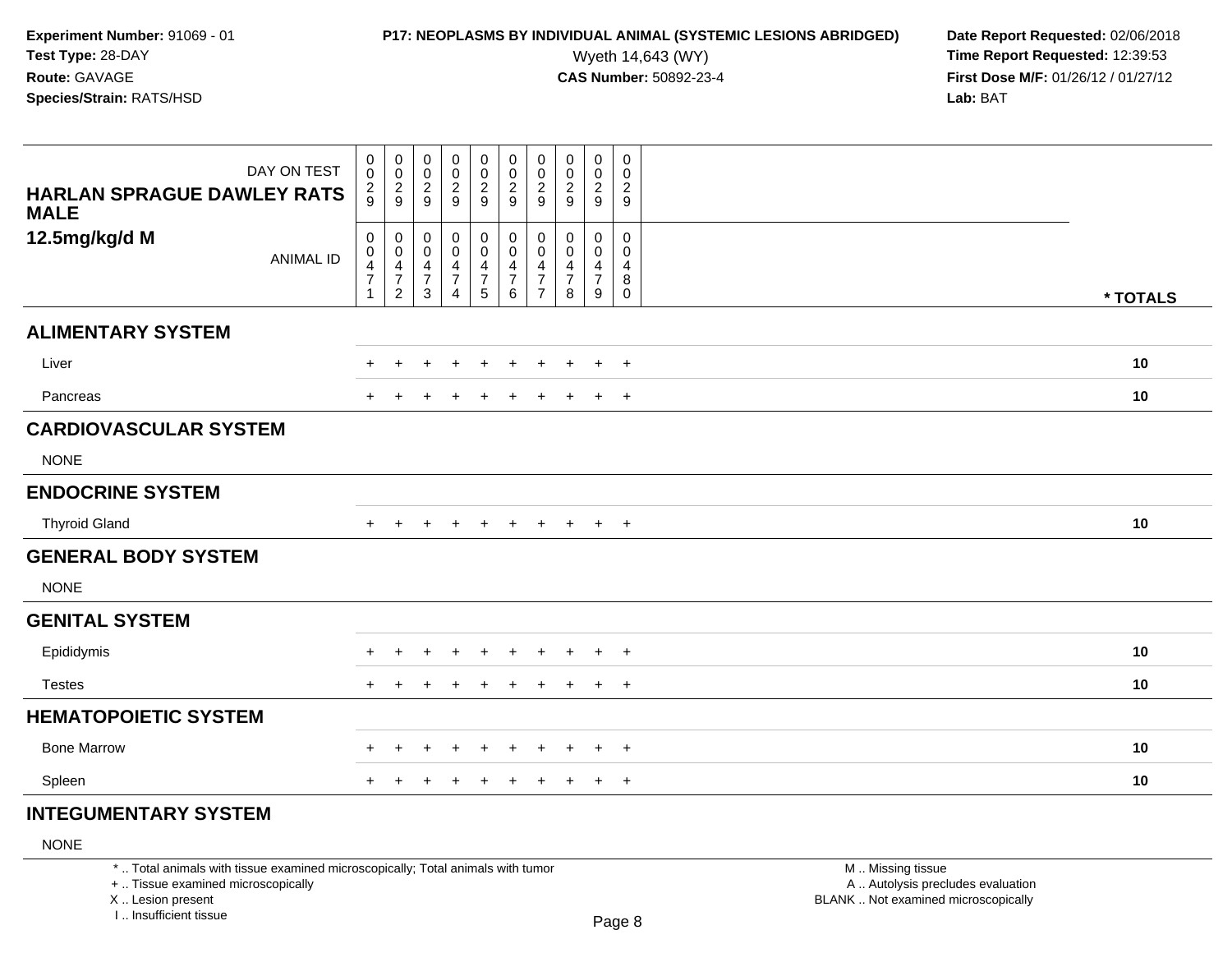# **P17: NEOPLASMS BY INDIVIDUAL ANIMAL (SYSTEMIC LESIONS ABRIDGED)** Date Report Requested: 02/06/2018<br>Wyeth 14,643 (WY) **Time Report Requested:** 12:39:53

Wyeth 14,643 (WY) **Time Report Requested:** 12:39:53<br>**CAS Number:** 50892-23-4 **Time Report Requested:** 12:39:53 **First Dose M/F:** 01/26/12 / 01/27/12<br>**Lab:** BAT **Lab:** BAT

| DAY ON TEST<br><b>HARLAN SPRAGUE DAWLEY RATS</b> | 0<br>$\mathsf 0$<br>$\frac{2}{9}$ | $\begin{matrix} 0 \\ 0 \\ 2 \\ 9 \end{matrix}$              | $_{\rm 0}^{\rm 0}$<br>$\frac{2}{9}$          | $_0^0$<br>$\frac{2}{9}$                                            | $\begin{smallmatrix}0\0\0\end{smallmatrix}$<br>$\frac{2}{9}$       | $\begin{smallmatrix} 0\\0\\2 \end{smallmatrix}$<br>9 | 0<br>0<br>$\overline{c}$<br>9 | $\boldsymbol{0}$<br>$\mathbf 0$<br>$\overline{c}$<br>9 | $\pmb{0}$<br>$\frac{0}{2}$                                          | $\mathbf 0$<br>$\mathbf 0$<br>$\overline{c}$<br>9 |          |
|--------------------------------------------------|-----------------------------------|-------------------------------------------------------------|----------------------------------------------|--------------------------------------------------------------------|--------------------------------------------------------------------|------------------------------------------------------|-------------------------------|--------------------------------------------------------|---------------------------------------------------------------------|---------------------------------------------------|----------|
| <b>MALE</b><br>12.5mg/kg/d M<br><b>ANIMAL ID</b> | 0<br>$\pmb{0}$<br>$\overline{7}$  | $\mathbf 0$<br>$\pmb{0}$<br>$\frac{4}{7}$<br>$\overline{c}$ | $\pmb{0}$<br>$\pmb{0}$<br>$\frac{4}{7}$<br>3 | 0<br>$\mathbf 0$<br>$\overline{\mathbf{4}}$<br>$\overline{7}$<br>4 | 0<br>$\pmb{0}$<br>$\overline{\mathbf{4}}$<br>$\boldsymbol{7}$<br>5 | 0<br>$\pmb{0}$<br>4<br>$\overline{7}$<br>6           | 0<br>0<br>4                   | 0<br>$\mathbf 0$<br>$\overline{ }$<br>8                | 0<br>$\mathbf 0$<br>$\overline{\mathcal{A}}$<br>$\overline{7}$<br>9 | 0<br>0<br>4<br>8<br>0                             | * TOTALS |
| <b>MUSCULOSKELETAL SYSTEM</b><br><b>NONE</b>     |                                   |                                                             |                                              |                                                                    |                                                                    |                                                      |                               |                                                        |                                                                     |                                                   |          |
| <b>NERVOUS SYSTEM</b><br><b>NONE</b>             |                                   |                                                             |                                              |                                                                    |                                                                    |                                                      |                               |                                                        |                                                                     |                                                   |          |
| <b>RESPIRATORY SYSTEM</b>                        |                                   |                                                             |                                              |                                                                    |                                                                    |                                                      |                               |                                                        |                                                                     |                                                   |          |
| Nose                                             | $+$                               |                                                             | $\pm$                                        | $\pm$                                                              | $+$                                                                | $+$                                                  | $+$                           | $+$                                                    | $+$ $+$                                                             |                                                   | 10       |
| <b>SPECIAL SENSES SYSTEM</b><br><b>NONE</b>      |                                   |                                                             |                                              |                                                                    |                                                                    |                                                      |                               |                                                        |                                                                     |                                                   |          |
| <b>URINARY SYSTEM</b>                            |                                   |                                                             |                                              |                                                                    |                                                                    |                                                      |                               |                                                        |                                                                     |                                                   |          |
| Kidney                                           | $+$                               | $\pm$                                                       | $\pm$                                        | $+$                                                                | $+$                                                                | $+$                                                  | $+$                           | $+$                                                    | $+$                                                                 | $+$                                               | 10       |
| <b>SYSTEMIC LESIONS</b>                          |                                   |                                                             |                                              |                                                                    |                                                                    |                                                      |                               |                                                        |                                                                     |                                                   |          |
| Multiple Organ                                   |                                   |                                                             |                                              |                                                                    |                                                                    |                                                      |                               |                                                        | $\ddot{}$                                                           | $^{+}$                                            | 10       |

\* .. Total animals with tissue examined microscopically; Total animals with tumor

+ .. Tissue examined microscopically

X .. Lesion present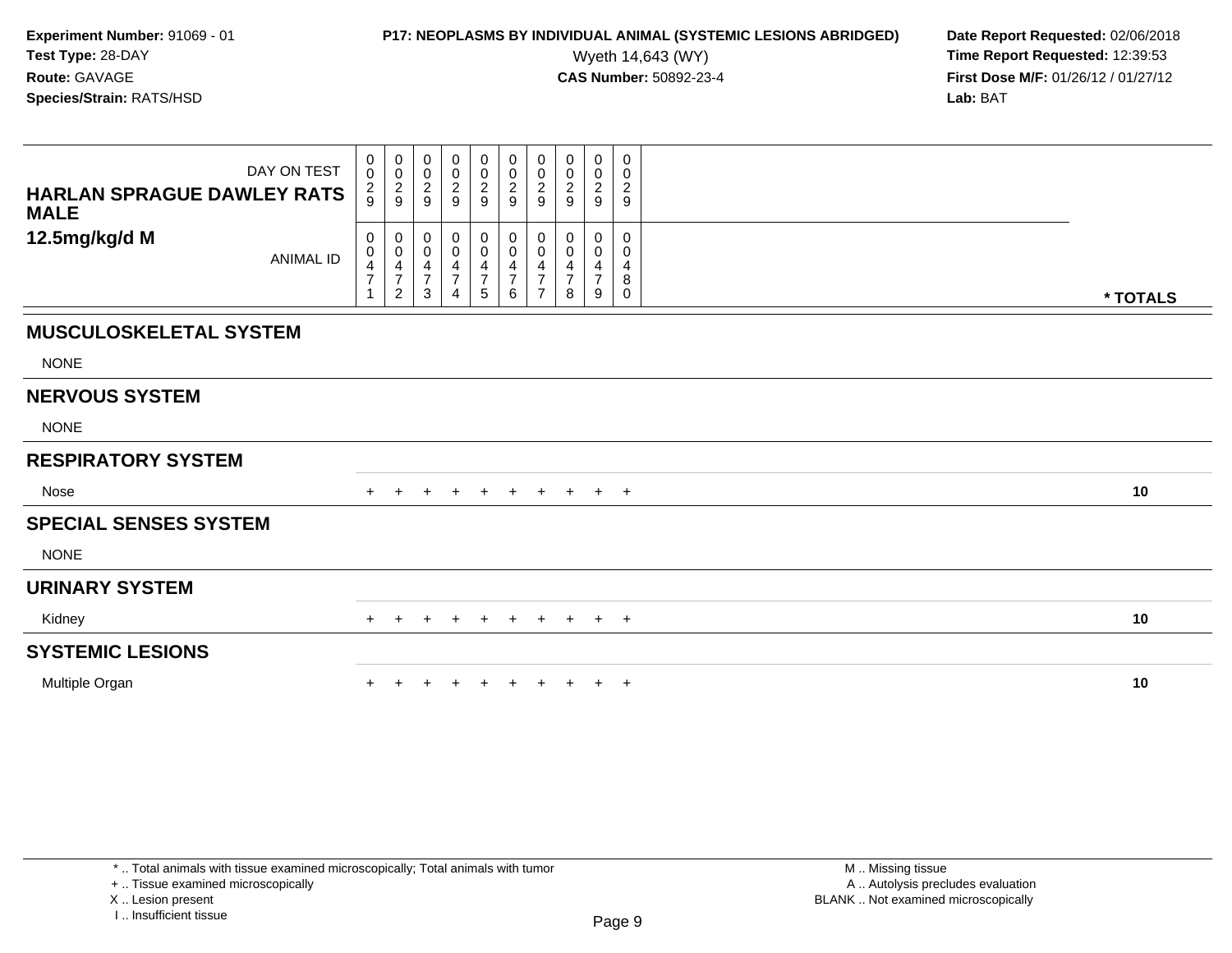# **P17: NEOPLASMS BY INDIVIDUAL ANIMAL (SYSTEMIC LESIONS ABRIDGED)** Date Report Requested: 02/06/2018<br>Wyeth 14,643 (WY) **Time Report Requested:** 12:39:53

Wyeth 14,643 (WY) **Time Report Requested:** 12:39:53<br>**CAS Number:** 50892-23-4 **Time Report Requested:** 12:39:53 **First Dose M/F:** 01/26/12 / 01/27/12<br>**Lab:** BAT **Lab:** BAT

| DAY ON TEST<br><b>HARLAN SPRAGUE DAWLEY RATS</b><br><b>MALE</b> | $\begin{smallmatrix} 0\\0 \end{smallmatrix}$<br>$\frac{2}{9}$         | $\pmb{0}$<br>$\mathbf 0$<br>$\frac{2}{9}$                                 | $\pmb{0}$<br>$\pmb{0}$<br>$\boldsymbol{2}$<br>9                    | $\pmb{0}$<br>$\pmb{0}$<br>$\frac{2}{9}$                           | $\mathbf 0$<br>$\mathsf{O}\xspace$<br>$\frac{2}{9}$                                       | $\pmb{0}$<br>$\pmb{0}$<br>$\overline{c}$<br>9                                   | $\pmb{0}$<br>$\pmb{0}$<br>$\overline{2}$<br>9                                   | $\mathsf{O}\xspace$<br>$\mathbf 0$<br>$\overline{2}$<br>9                | $\pmb{0}$<br>$\mathsf{O}\xspace$<br>$\overline{c}$<br>9      | $\pmb{0}$<br>$\mathbf 0$<br>$\overline{c}$<br>9                               |          |
|-----------------------------------------------------------------|-----------------------------------------------------------------------|---------------------------------------------------------------------------|--------------------------------------------------------------------|-------------------------------------------------------------------|-------------------------------------------------------------------------------------------|---------------------------------------------------------------------------------|---------------------------------------------------------------------------------|--------------------------------------------------------------------------|--------------------------------------------------------------|-------------------------------------------------------------------------------|----------|
| 25mg/kg/d M<br><b>ANIMAL ID</b>                                 | $\mathsf 0$<br>$\ddot{\mathbf{0}}$<br>$\frac{4}{8}$<br>$\overline{1}$ | $\mathbf 0$<br>$\mathbf 0$<br>$\overline{4}$<br>$\,8\,$<br>$\overline{2}$ | $\pmb{0}$<br>$\ddot{\mathbf{0}}$<br>4<br>$\bf 8$<br>$\overline{3}$ | $\mathbf 0$<br>$\bar{0}$<br>$\overline{4}$<br>8<br>$\overline{4}$ | $\begin{smallmatrix}0\0\0\end{smallmatrix}$<br>$\begin{array}{c} 4 \\ 8 \\ 5 \end{array}$ | $\pmb{0}$<br>$\ddot{\mathbf{0}}$<br>$\overline{4}$<br>$\bf 8$<br>$\overline{6}$ | $\pmb{0}$<br>$\ddot{\mathbf{0}}$<br>$\overline{4}$<br>$\bf 8$<br>$\overline{7}$ | $\mathbf 0$<br>$\mathbf 0$<br>$\overline{4}$<br>$\bf8$<br>$\overline{8}$ | $\mathbf 0$<br>$\mathbf 0$<br>$\overline{4}$<br>$\bf 8$<br>9 | $\mathsf 0$<br>$\mathbf 0$<br>$\overline{4}$<br>$\mathsf g$<br>$\overline{0}$ | * TOTALS |
| <b>ALIMENTARY SYSTEM</b>                                        |                                                                       |                                                                           |                                                                    |                                                                   |                                                                                           |                                                                                 |                                                                                 |                                                                          |                                                              |                                                                               |          |
| Esophagus                                                       |                                                                       |                                                                           |                                                                    |                                                                   |                                                                                           |                                                                                 |                                                                                 |                                                                          | ÷                                                            | $\overline{+}$                                                                | 10       |
| Intestine Large, Cecum                                          |                                                                       |                                                                           |                                                                    |                                                                   |                                                                                           |                                                                                 |                                                                                 |                                                                          | $\ddot{}$                                                    | $\overline{+}$                                                                | 10       |
| Intestine Large, Colon                                          |                                                                       |                                                                           |                                                                    |                                                                   |                                                                                           |                                                                                 |                                                                                 |                                                                          | $\ddot{}$                                                    | $\overline{+}$                                                                | 10       |
| Intestine Large, Rectum                                         | $\pm$                                                                 | $\ddot{}$                                                                 |                                                                    |                                                                   |                                                                                           |                                                                                 |                                                                                 |                                                                          | $\ddot{}$                                                    | $\overline{+}$                                                                | 10       |
| Intestine Small, Duodenum                                       |                                                                       | +                                                                         |                                                                    |                                                                   |                                                                                           |                                                                                 |                                                                                 |                                                                          | $\ddot{}$                                                    | $\overline{+}$                                                                | 10       |
| Intestine Small, Ileum                                          |                                                                       | $\div$                                                                    |                                                                    |                                                                   |                                                                                           |                                                                                 |                                                                                 |                                                                          | $\ddot{}$                                                    | $\overline{+}$                                                                | 10       |
| Intestine Small, Jejunum                                        |                                                                       |                                                                           |                                                                    |                                                                   |                                                                                           |                                                                                 |                                                                                 |                                                                          | $\ddot{}$                                                    | $\overline{+}$                                                                | 10       |
| Liver                                                           |                                                                       |                                                                           |                                                                    |                                                                   |                                                                                           |                                                                                 |                                                                                 |                                                                          | $\ddot{}$                                                    | $\overline{+}$                                                                | 10       |
| Pancreas                                                        |                                                                       |                                                                           |                                                                    |                                                                   |                                                                                           |                                                                                 |                                                                                 |                                                                          | $\ddot{}$                                                    | $\overline{+}$                                                                | 10       |
| Salivary Glands                                                 |                                                                       |                                                                           |                                                                    |                                                                   |                                                                                           |                                                                                 |                                                                                 |                                                                          | ÷                                                            | $\overline{+}$                                                                | 10       |
| Stomach, Forestomach                                            |                                                                       |                                                                           |                                                                    |                                                                   |                                                                                           |                                                                                 |                                                                                 |                                                                          | $\ddot{}$                                                    | $+$                                                                           | 10       |
| Stomach, Glandular                                              | $+$                                                                   |                                                                           |                                                                    |                                                                   |                                                                                           |                                                                                 |                                                                                 |                                                                          | $\ddot{}$                                                    | $+$                                                                           | 10       |
| <b>CARDIOVASCULAR SYSTEM</b>                                    |                                                                       |                                                                           |                                                                    |                                                                   |                                                                                           |                                                                                 |                                                                                 |                                                                          |                                                              |                                                                               |          |
| <b>Blood Vessel</b>                                             | $\pm$                                                                 | $\ddot{}$                                                                 |                                                                    | $\ddot{}$                                                         | $\ddot{}$                                                                                 | $\ddot{}$                                                                       | ÷.                                                                              | $\div$                                                                   | $\ddot{}$                                                    | $^{+}$                                                                        | 10       |
| Heart                                                           |                                                                       |                                                                           |                                                                    |                                                                   |                                                                                           |                                                                                 |                                                                                 |                                                                          |                                                              |                                                                               | 10       |

\* .. Total animals with tissue examined microscopically; Total animals with tumor

+ .. Tissue examined microscopically

 Lesion present BLANK .. Not examined microscopicallyX .. Lesion present

I .. Insufficient tissue

M .. Missing tissue y the contract of the contract of the contract of the contract of the contract of  $\mathsf A$  . Autolysis precludes evaluation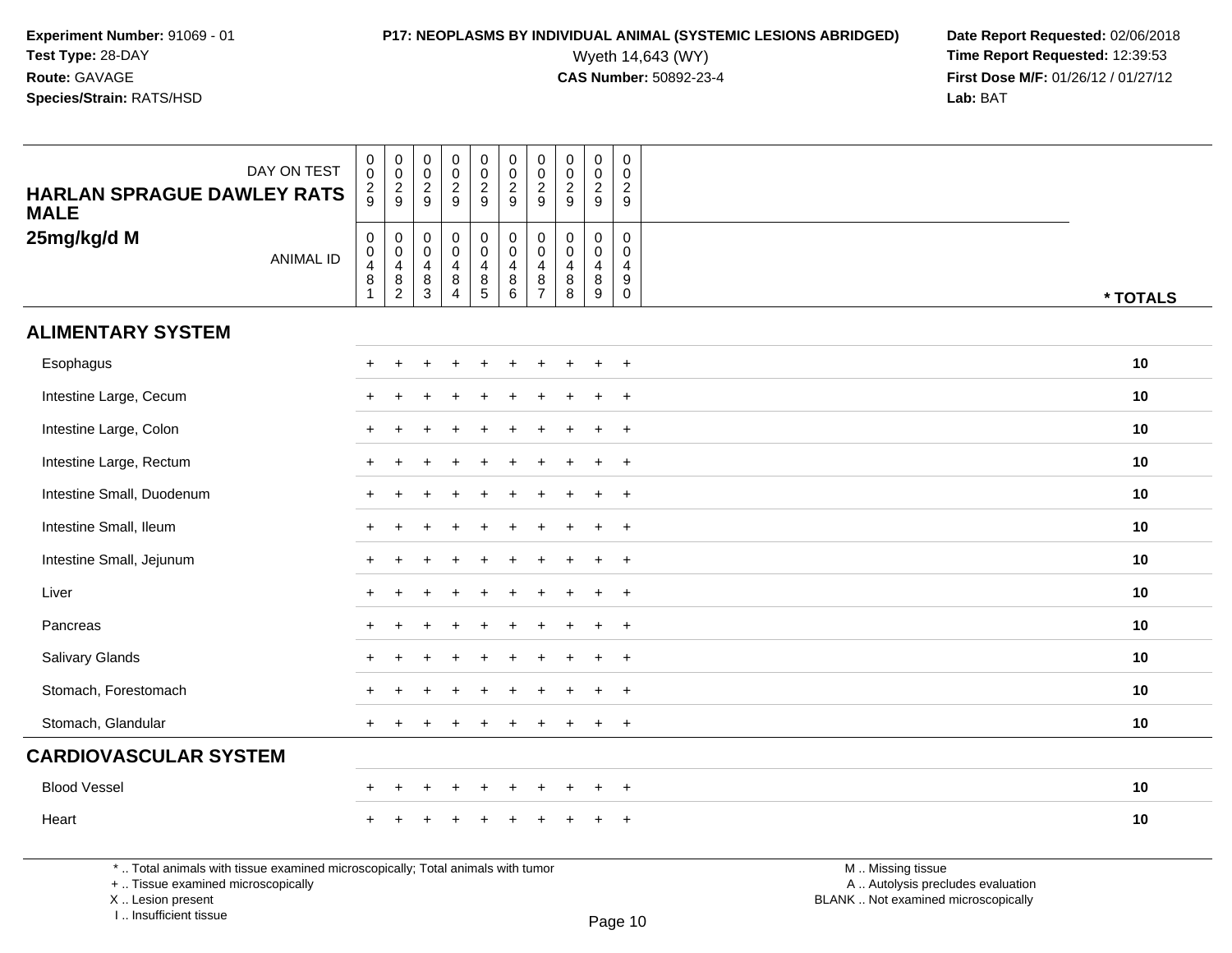## **P17: NEOPLASMS BY INDIVIDUAL ANIMAL (SYSTEMIC LESIONS ABRIDGED)** Date Report Requested: 02/06/2018<br>Wyeth 14,643 (WY) **Time Report Requested: 12:39:53**

Wyeth 14,643 (WY) **Time Report Requested:** 12:39:53<br>**CAS Number:** 50892-23-4 **Time Report Requested:** 12:39:53 **First Dose M/F:** 01/26/12 / 01/27/12<br>**Lab:** BAT **Lab:** BAT

| DAY ON TEST<br><b>HARLAN SPRAGUE DAWLEY RATS</b><br><b>MALE</b> | $\mathbf 0$<br>$\mathsf{O}\xspace$<br>$\frac{2}{9}$ | $\begin{smallmatrix}0\\0\end{smallmatrix}$<br>$\frac{2}{9}$                   | $\begin{smallmatrix} 0\\0 \end{smallmatrix}$<br>$\frac{2}{9}$ | $_0^0$<br>$\frac{2}{9}$ | $\begin{smallmatrix}0\0\0\end{smallmatrix}$<br>$\frac{2}{9}$     | $\begin{smallmatrix} 0\\0 \end{smallmatrix}$<br>$\frac{2}{9}$                               | 0<br>$\mathbf 0$<br>$\overline{2}$<br>9 | $\pmb{0}$<br>$\pmb{0}$<br>$\frac{2}{9}$ | 0<br>$\mathsf{O}\xspace$<br>$\frac{2}{9}$        | 0<br>$\mathbf 0$<br>$\sqrt{2}$<br>$\mathsf g$  |          |
|-----------------------------------------------------------------|-----------------------------------------------------|-------------------------------------------------------------------------------|---------------------------------------------------------------|-------------------------|------------------------------------------------------------------|---------------------------------------------------------------------------------------------|-----------------------------------------|-----------------------------------------|--------------------------------------------------|------------------------------------------------|----------|
| 25mg/kg/d M<br><b>ANIMAL ID</b>                                 | 0<br>$\mathbf 0$<br>$\overline{4}$<br>$\,8\,$<br>1  | $\pmb{0}$<br>$\pmb{0}$<br>$\overline{\mathbf{r}}$<br>$\, 8$<br>$\overline{c}$ | $\pmb{0}$<br>$\pmb{0}$<br>$\overline{4}$<br>$\,8\,$<br>3      | $_0^0$<br>4<br>8<br>4   | $_{\rm 0}^{\rm 0}$<br>$\begin{array}{c} 4 \\ 8 \\ 5 \end{array}$ | $\begin{smallmatrix} 0\\0 \end{smallmatrix}$<br>$\overline{4}$<br>$\, 8$<br>$6\phantom{1}6$ | 0<br>0<br>4<br>8<br>$\overline{7}$      | 0<br>$\pmb{0}$<br>4<br>$\bf8$<br>8      | 0<br>$\pmb{0}$<br>$\overline{4}$<br>$\bf 8$<br>9 | 0<br>0<br>4<br>$\boldsymbol{9}$<br>$\mathbf 0$ | * TOTALS |
| <b>ENDOCRINE SYSTEM</b>                                         |                                                     |                                                                               |                                                               |                         |                                                                  |                                                                                             |                                         |                                         |                                                  |                                                |          |
| <b>Adrenal Cortex</b>                                           |                                                     |                                                                               |                                                               |                         |                                                                  |                                                                                             |                                         |                                         |                                                  | $+$                                            | 10       |
| Adrenal Medulla                                                 | $+$                                                 |                                                                               |                                                               |                         |                                                                  |                                                                                             |                                         |                                         | $\ddot{}$                                        | $+$                                            | 10       |
| Islets, Pancreatic                                              | $\pm$                                               |                                                                               |                                                               |                         |                                                                  |                                                                                             |                                         |                                         | ÷.                                               | $\overline{+}$                                 | 10       |
| Parathyroid Gland                                               |                                                     |                                                                               |                                                               |                         |                                                                  |                                                                                             |                                         | $+$                                     | M M                                              |                                                | 8        |
| <b>Pituitary Gland</b>                                          |                                                     |                                                                               |                                                               |                         | ÷                                                                |                                                                                             |                                         |                                         | $\ddot{}$                                        | $+$                                            | 10       |
| <b>Thyroid Gland</b>                                            |                                                     |                                                                               |                                                               |                         |                                                                  |                                                                                             |                                         |                                         | $\ddot{}$                                        | $+$                                            | 10       |
| <b>GENERAL BODY SYSTEM</b>                                      |                                                     |                                                                               |                                                               |                         |                                                                  |                                                                                             |                                         |                                         |                                                  |                                                |          |
| <b>NONE</b>                                                     |                                                     |                                                                               |                                                               |                         |                                                                  |                                                                                             |                                         |                                         |                                                  |                                                |          |
| <b>GENITAL SYSTEM</b>                                           |                                                     |                                                                               |                                                               |                         |                                                                  |                                                                                             |                                         |                                         |                                                  |                                                |          |
| Epididymis                                                      | $+$                                                 | $\ddot{}$                                                                     |                                                               | $\ddot{}$               | $\ddot{}$                                                        | $\div$                                                                                      | $\ddot{}$                               |                                         | $\ddot{}$                                        | $+$                                            | 10       |
| <b>Preputial Gland</b>                                          |                                                     |                                                                               |                                                               |                         |                                                                  |                                                                                             |                                         |                                         | $\ddot{}$                                        | $\overline{+}$                                 | 10       |
|                                                                 |                                                     |                                                                               |                                                               |                         |                                                                  |                                                                                             |                                         |                                         |                                                  |                                                |          |

| Prostate        | + + + + + + + + + + | 10 |
|-----------------|---------------------|----|
| Seminal Vesicle | + + + + + + + + + + | 10 |
| <b>Testes</b>   | + + + + + + + + + + | 10 |

### **HEMATOPOIETIC SYSTEM**

\* .. Total animals with tissue examined microscopically; Total animals with tumor

+ .. Tissue examined microscopically

X .. Lesion present

I .. Insufficient tissue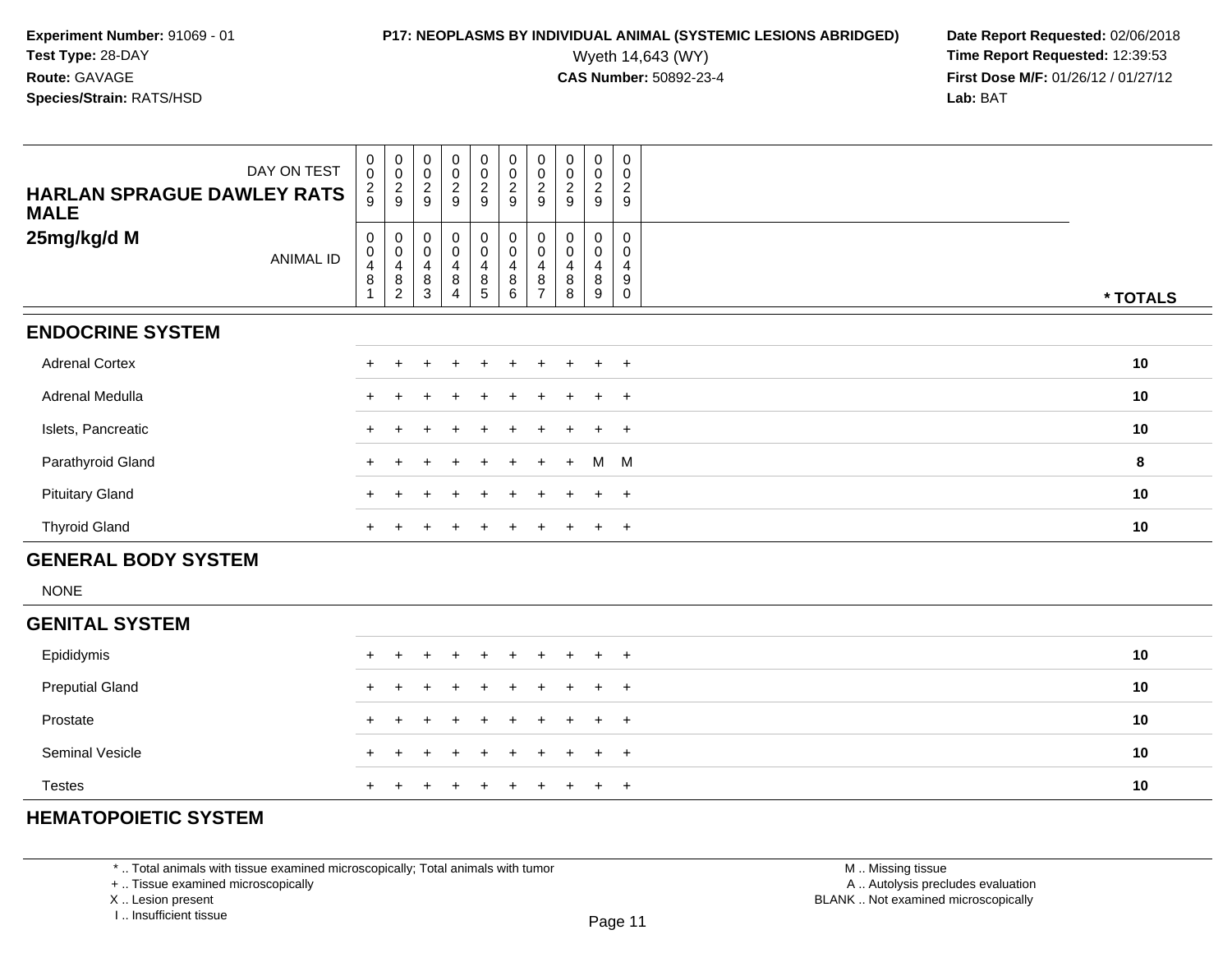# **P17: NEOPLASMS BY INDIVIDUAL ANIMAL (SYSTEMIC LESIONS ABRIDGED)** Date Report Requested: 02/06/2018<br>Wyeth 14,643 (WY) **Time Report Requested:** 12:39:53

Wyeth 14,643 (WY) **Time Report Requested:** 12:39:53<br>**CAS Number:** 50892-23-4 **Time Report Requested:** 12:39:53 **First Dose M/F:** 01/26/12 / 01/27/12<br>**Lab:** BAT **Lab:** BAT

| DAY ON TEST<br><b>HARLAN SPRAGUE DAWLEY RATS</b><br><b>MALE</b> | $_{\rm 0}^{\rm 0}$<br>$\frac{2}{9}$                   | $\begin{array}{c} 0 \\ 0 \\ 2 \\ 9 \end{array}$                   | $\begin{array}{c} 0 \\ 0 \\ 2 \\ 9 \end{array}$                                | 0<br>$\mathbf 0$<br>$\frac{2}{9}$               | 00029                                                         | $\begin{smallmatrix} 0\\0 \end{smallmatrix}$<br>$\frac{2}{9}$ | $\pmb{0}$<br>$\pmb{0}$<br>$\sqrt{2}$<br>9                 | $\begin{array}{c} 0 \\ 0 \\ 2 \\ 9 \end{array}$              | $\pmb{0}$<br>$\pmb{0}$<br>$\frac{2}{9}$      | $\pmb{0}$<br>$\mathsf 0$<br>$\sqrt{2}$<br>9         |          |
|-----------------------------------------------------------------|-------------------------------------------------------|-------------------------------------------------------------------|--------------------------------------------------------------------------------|-------------------------------------------------|---------------------------------------------------------------|---------------------------------------------------------------|-----------------------------------------------------------|--------------------------------------------------------------|----------------------------------------------|-----------------------------------------------------|----------|
| 25mg/kg/d M<br><b>ANIMAL ID</b>                                 | 0<br>$\mathbf 0$<br>$\overline{\mathbf{r}}$<br>8<br>1 | $\begin{array}{c} 0 \\ 0 \\ 4 \\ 8 \end{array}$<br>$\overline{2}$ | $\begin{smallmatrix} 0\\0 \end{smallmatrix}$<br>$\overline{4}$<br>$\bf 8$<br>3 | $_0^0$<br>$\overline{4}$<br>8<br>$\overline{4}$ | $_{\rm 0}^{\rm 0}$<br>$\overline{4}$<br>$\bf 8$<br>$\sqrt{5}$ | $\mathbf 0$<br>$\mathbf 0$<br>$\overline{4}$<br>$\bf 8$<br>6  | $\pmb{0}$<br>$\mathbf 0$<br>4<br>$\bf8$<br>$\overline{7}$ | $\mathbf 0$<br>$\mathbf 0$<br>$\overline{4}$<br>$\bf 8$<br>8 | 0<br>$\mathbf 0$<br>$\overline{4}$<br>8<br>9 | $\mathbf 0$<br>$\mathbf 0$<br>4<br>9<br>$\mathbf 0$ | * TOTALS |
| <b>Bone Marrow</b>                                              | $\ddot{}$                                             |                                                                   |                                                                                |                                                 |                                                               |                                                               |                                                           | $\ddot{}$                                                    | $\ddot{}$                                    | $\ddot{}$                                           | $10$     |
| Lymph Node, Mandibular                                          | $\ddot{}$                                             |                                                                   | $\overline{ }$                                                                 |                                                 |                                                               |                                                               |                                                           | $\div$                                                       | $\ddot{}$                                    | $+$                                                 | 10       |
| Lymph Node, Mesenteric                                          | +                                                     |                                                                   |                                                                                |                                                 |                                                               |                                                               |                                                           |                                                              | $\ddot{}$                                    | $^{+}$                                              | 10       |
| Spleen                                                          | ÷                                                     |                                                                   |                                                                                |                                                 |                                                               |                                                               |                                                           |                                                              | $\pm$                                        | $+$                                                 | 10       |
| Thymus                                                          | $\ddot{}$                                             | $\pm$                                                             | $\pm$                                                                          | $\pm$                                           | $\div$                                                        |                                                               |                                                           | $\div$                                                       | $+$                                          | $+$                                                 | 10       |
| <b>INTEGUMENTARY SYSTEM</b>                                     |                                                       |                                                                   |                                                                                |                                                 |                                                               |                                                               |                                                           |                                                              |                                              |                                                     |          |
| Mammary Gland                                                   | ÷                                                     |                                                                   |                                                                                |                                                 |                                                               |                                                               |                                                           |                                                              | $\pm$                                        | $+$                                                 | 10       |
| Skin                                                            | ÷                                                     |                                                                   |                                                                                |                                                 |                                                               |                                                               |                                                           |                                                              | $\ddot{}$                                    | $+$                                                 | 10       |
| <b>MUSCULOSKELETAL SYSTEM</b>                                   |                                                       |                                                                   |                                                                                |                                                 |                                                               |                                                               |                                                           |                                                              |                                              |                                                     |          |
| Bone                                                            | $+$                                                   |                                                                   | $\pm$                                                                          | $\div$                                          |                                                               | $\ddot{}$                                                     | $\div$                                                    | $\ddot{}$                                                    | $+$                                          | $+$                                                 | 10       |
| <b>NERVOUS SYSTEM</b>                                           |                                                       |                                                                   |                                                                                |                                                 |                                                               |                                                               |                                                           |                                                              |                                              |                                                     |          |
| <b>Brain</b>                                                    | $\ddot{}$                                             |                                                                   | $\pm$                                                                          | $\div$                                          |                                                               |                                                               |                                                           | $\div$                                                       | $+$                                          | $+$                                                 | 10       |
| <b>RESPIRATORY SYSTEM</b>                                       |                                                       |                                                                   |                                                                                |                                                 |                                                               |                                                               |                                                           |                                                              |                                              |                                                     |          |
| Lung                                                            | ÷                                                     |                                                                   | $\div$                                                                         |                                                 |                                                               |                                                               |                                                           |                                                              | $\pm$                                        | $+$                                                 | 10       |
| Nose                                                            | $\ddot{}$                                             | $\div$                                                            | $\overline{ }$                                                                 | $\div$                                          |                                                               |                                                               |                                                           | $\div$                                                       | $\ddot{}$                                    | $+$                                                 | 10       |
| Trachea                                                         |                                                       |                                                                   |                                                                                |                                                 |                                                               |                                                               |                                                           |                                                              | $\pm$                                        | $+$                                                 | 10       |

\* .. Total animals with tissue examined microscopically; Total animals with tumor

+ .. Tissue examined microscopically

X .. Lesion present

I .. Insufficient tissue

M .. Missing tissue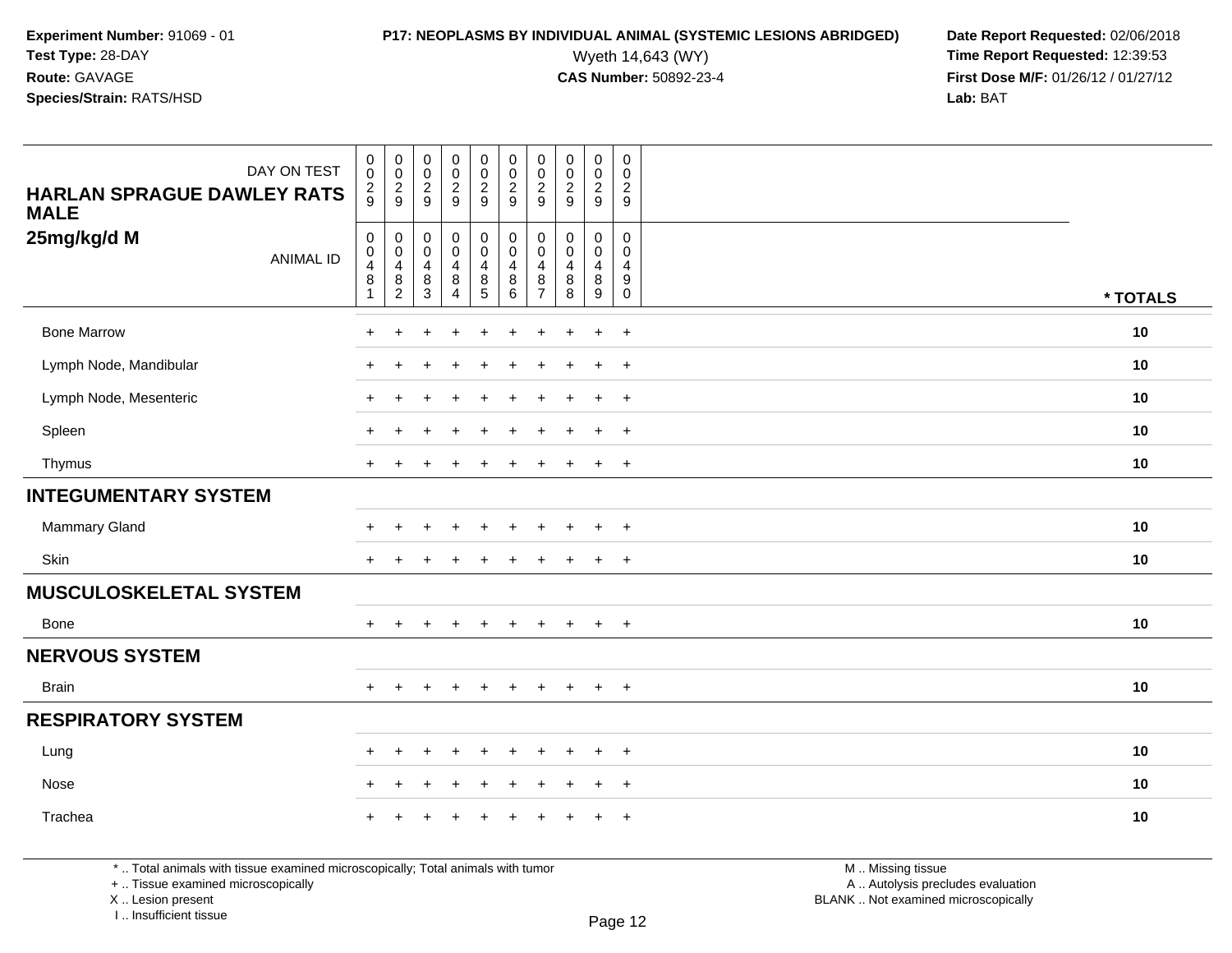## **P17: NEOPLASMS BY INDIVIDUAL ANIMAL (SYSTEMIC LESIONS ABRIDGED)** Date Report Requested: 02/06/2018<br>Wyeth 14,643 (WY) **Time Report Requested: 12:39:53**

Wyeth 14,643 (WY) **Time Report Requested:** 12:39:53<br>**CAS Number:** 50892-23-4 **Time Report Requested:** 12:39:53 **First Dose M/F:** 01/26/12 / 01/27/12<br>**Lab:** BAT **Lab:** BAT

| DAY ON TEST<br><b>HARLAN SPRAGUE DAWLEY RATS</b><br><b>MALE</b> | $\begin{smallmatrix}0\0\0\end{smallmatrix}$<br>$\frac{2}{9}$ | 00029                                                            | $_{0}^{0}$<br>$\frac{2}{9}$                  | $\begin{array}{c} 0 \\ 0 \\ 2 \\ 9 \end{array}$ | 00029                                                            | 00029                                                             | $_{\rm 0}^{\rm 0}$<br>$\frac{2}{9}$        | $\begin{smallmatrix} 0\\0 \end{smallmatrix}$<br>2<br>9 | 0<br>0<br>2<br>9      | 0<br>0<br>$\frac{2}{9}$                                     |          |
|-----------------------------------------------------------------|--------------------------------------------------------------|------------------------------------------------------------------|----------------------------------------------|-------------------------------------------------|------------------------------------------------------------------|-------------------------------------------------------------------|--------------------------------------------|--------------------------------------------------------|-----------------------|-------------------------------------------------------------|----------|
| 25mg/kg/d M<br><b>ANIMAL ID</b>                                 | 0<br>$\pmb{0}$<br>$\overline{4}$<br>$\, 8$                   | 0<br>$\pmb{0}$<br>$\overline{\mathbf{r}}$<br>8<br>$\overline{c}$ | $\boldsymbol{0}$<br>$\pmb{0}$<br>4<br>8<br>3 | 0<br>0<br>$\frac{4}{8}$<br>4                    | $_{\rm 0}^{\rm 0}$<br>$\begin{array}{c} 4 \\ 8 \\ 5 \end{array}$ | $\pmb{0}$<br>$\pmb{0}$<br>$\overline{\mathbf{4}}$<br>$\bf 8$<br>6 | 0<br>$\pmb{0}$<br>4<br>8<br>$\overline{ }$ | 0<br>$\pmb{0}$<br>4<br>8<br>8                          | 0<br>0<br>4<br>8<br>9 | 0<br>0<br>$\overline{4}$<br>$\boldsymbol{9}$<br>$\mathbf 0$ | * TOTALS |
| <b>SPECIAL SENSES SYSTEM</b>                                    |                                                              |                                                                  |                                              |                                                 |                                                                  |                                                                   |                                            |                                                        |                       |                                                             |          |
| Eye                                                             |                                                              |                                                                  |                                              | $\ddot{}$                                       | $+$                                                              | $+$                                                               | $\ddot{}$                                  | $+$                                                    | $+$                   | $+$                                                         | 10       |
| Harderian Gland                                                 | $+$                                                          |                                                                  | ÷                                            | $\div$                                          | $\pm$                                                            | $+$                                                               | $\pm$                                      | $+$                                                    | $+$                   | $+$                                                         | 10       |
| <b>URINARY SYSTEM</b>                                           |                                                              |                                                                  |                                              |                                                 |                                                                  |                                                                   |                                            |                                                        |                       |                                                             |          |
| Kidney                                                          |                                                              |                                                                  |                                              |                                                 | $+$                                                              |                                                                   | $\ddot{}$                                  |                                                        | $\ddot{}$             | $+$                                                         | 10       |
| <b>Urinary Bladder</b>                                          | $+$                                                          | $\pm$                                                            | $+$                                          | $\ddot{}$                                       | $+$                                                              | $+$                                                               | $+$                                        | $+$                                                    | $+$ $+$               |                                                             | 10       |
| <b>SYSTEMIC LESIONS</b>                                         |                                                              |                                                                  |                                              |                                                 |                                                                  |                                                                   |                                            |                                                        |                       |                                                             |          |
| Multiple Organ                                                  |                                                              |                                                                  |                                              |                                                 | $+$                                                              | $+$                                                               | $+$                                        | $+$                                                    | $+$                   | $+$                                                         | 10       |

\*\*\* END OF MALE DATA \*\*\*

<sup>\* ..</sup> Total animals with tissue examined microscopically; Total animals with tumor

<sup>+ ..</sup> Tissue examined microscopically

X .. Lesion present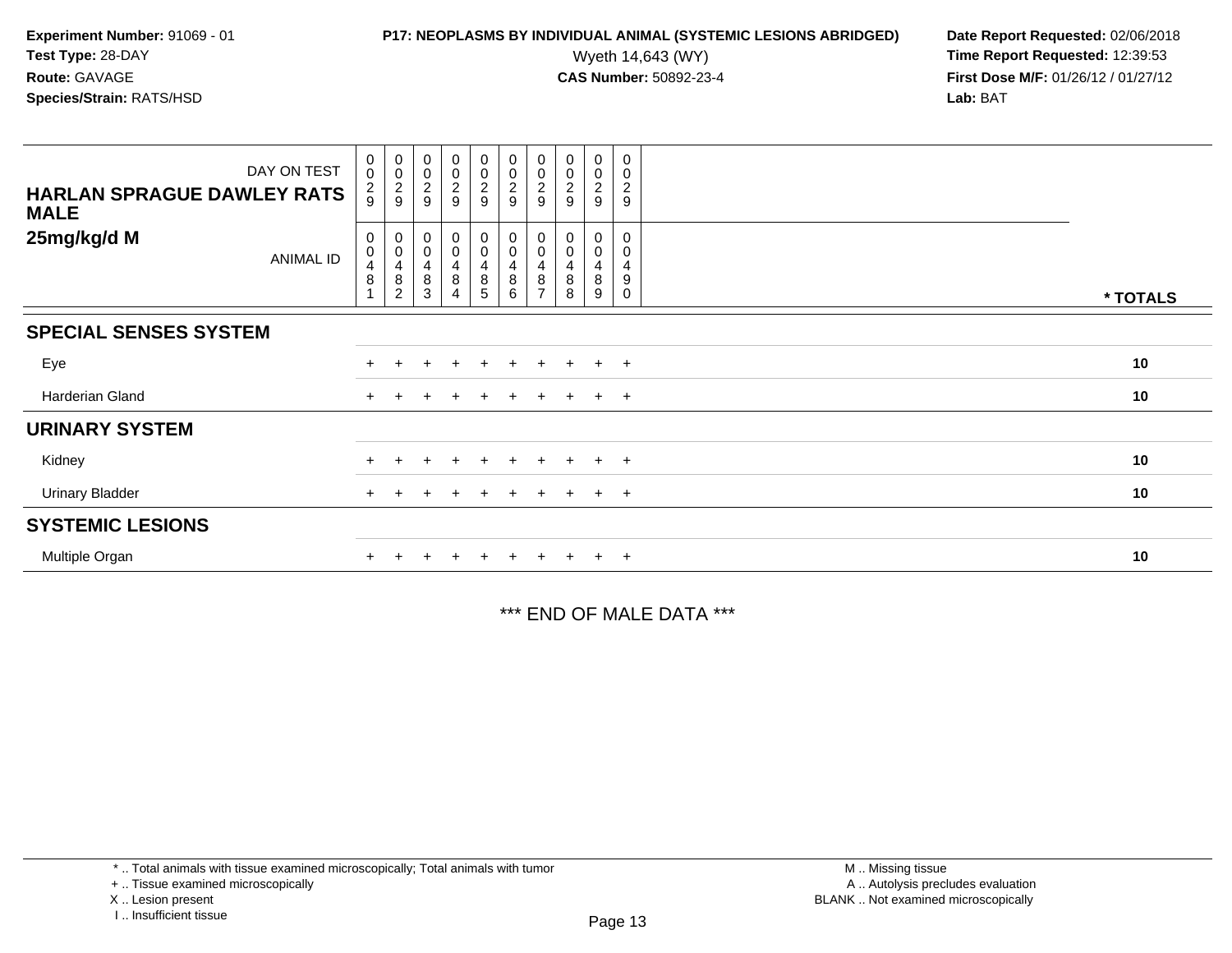# **P17: NEOPLASMS BY INDIVIDUAL ANIMAL (SYSTEMIC LESIONS ABRIDGED)** Date Report Requested: 02/06/2018<br>Wyeth 14,643 (WY) **Time Report Requested:** 12:39:53

Wyeth 14,643 (WY) **Time Report Requested:** 12:39:53<br>**CAS Number:** 50892-23-4 **Time Report Requested:** 12:39:53 **First Dose M/F:** 01/26/12 / 01/27/12<br>**Lab:** BAT **Lab:** BAT

| DAY ON TEST<br><b>HARLAN SPRAGUE DAWLEY RATS</b><br><b>FEMALE</b> | $\begin{smallmatrix} 0\\0 \end{smallmatrix}$<br>$\frac{2}{9}$                           | $_{\rm 0}^{\rm 0}$<br>$\frac{2}{9}$                                               | $\boldsymbol{0}$<br>$\overline{0}$<br>$\frac{2}{9}$                            | $\boldsymbol{0}$<br>$\bar{0}$<br>$\frac{2}{9}$                                   | $\mathsf{O}\xspace$<br>$\overline{0}$<br>$\frac{2}{9}$                   | $\begin{array}{c} 0 \\ 0 \\ 2 \\ 9 \end{array}$                                      | $\pmb{0}$<br>$\frac{0}{2}$                                                         | $\mathbf 0$<br>$\mathbf 0$<br>$\frac{2}{9}$                | $\mathsf{O}\xspace$<br>$\overline{0}$<br>$\frac{2}{9}$                | $\mathbf 0$<br>$\mathbf 0$<br>$\frac{2}{9}$                                 |          |
|-------------------------------------------------------------------|-----------------------------------------------------------------------------------------|-----------------------------------------------------------------------------------|--------------------------------------------------------------------------------|----------------------------------------------------------------------------------|--------------------------------------------------------------------------|--------------------------------------------------------------------------------------|------------------------------------------------------------------------------------|------------------------------------------------------------|-----------------------------------------------------------------------|-----------------------------------------------------------------------------|----------|
| 0mg/kg/d F<br><b>ANIMAL ID</b>                                    | $\mathbf 0$<br>$\pmb{0}$<br>$\overline{\mathbf{4}}$<br>$\boldsymbol{9}$<br>$\mathbf{1}$ | $\mathbf 0$<br>$\mathbf 0$<br>$\begin{array}{c} 4 \\ 9 \end{array}$<br>$\sqrt{2}$ | $\mathbf 0$<br>$\mathbf 0$<br>$\overline{\mathbf{4}}$<br>$\boldsymbol{9}$<br>3 | $\pmb{0}$<br>$\mathbf 0$<br>$\overline{4}$<br>$\boldsymbol{9}$<br>$\overline{4}$ | $\mathbf 0$<br>$\mathbf 0$<br>$\begin{array}{c} 4 \\ 9 \\ 5 \end{array}$ | $\mathbf 0$<br>$\mathbf 0$<br>$\overline{\mathbf{4}}$<br>$\boldsymbol{9}$<br>$\,6\,$ | $\mathbf 0$<br>$\mathbf 0$<br>$\overline{4}$<br>$\boldsymbol{9}$<br>$\overline{7}$ | $\mathbf 0$<br>$\mathbf 0$<br>$\overline{4}$<br>$9\,$<br>8 | $\mathbf 0$<br>$\mathbf 0$<br>$\overline{4}$<br>$\boldsymbol{9}$<br>9 | $\mathbf 0$<br>$\mathbf 0$<br>$5\phantom{.0}$<br>$\mathbf 0$<br>$\mathbf 0$ | * TOTALS |
| <b>ALIMENTARY SYSTEM</b>                                          |                                                                                         |                                                                                   |                                                                                |                                                                                  |                                                                          |                                                                                      |                                                                                    |                                                            |                                                                       |                                                                             |          |
| Esophagus                                                         |                                                                                         |                                                                                   |                                                                                |                                                                                  |                                                                          |                                                                                      |                                                                                    |                                                            | $\div$                                                                | $^{+}$                                                                      | 10       |
| Intestine Large, Cecum                                            |                                                                                         |                                                                                   |                                                                                |                                                                                  |                                                                          |                                                                                      |                                                                                    |                                                            | ÷                                                                     | $\ddot{}$                                                                   | 10       |
| Intestine Large, Colon                                            |                                                                                         |                                                                                   |                                                                                |                                                                                  |                                                                          |                                                                                      |                                                                                    |                                                            | $\ddot{}$                                                             | $+$                                                                         | 10       |
| Intestine Large, Rectum                                           |                                                                                         |                                                                                   |                                                                                |                                                                                  |                                                                          |                                                                                      |                                                                                    |                                                            | $\ddot{}$                                                             | $+$                                                                         | 10       |
| Intestine Small, Duodenum                                         |                                                                                         | $\div$                                                                            |                                                                                |                                                                                  |                                                                          |                                                                                      |                                                                                    |                                                            | $\ddot{}$                                                             | $+$                                                                         | 10       |
| Intestine Small, Ileum                                            |                                                                                         |                                                                                   |                                                                                |                                                                                  |                                                                          |                                                                                      |                                                                                    |                                                            | ÷                                                                     | $\ddot{}$                                                                   | 10       |
| Intestine Small, Jejunum                                          |                                                                                         |                                                                                   |                                                                                |                                                                                  |                                                                          |                                                                                      |                                                                                    |                                                            | $\ddot{}$                                                             | $^{+}$                                                                      | 10       |
| Liver                                                             |                                                                                         |                                                                                   |                                                                                |                                                                                  |                                                                          |                                                                                      |                                                                                    |                                                            | $\ddot{}$                                                             | $+$                                                                         | 10       |
| Pancreas                                                          | $\ddot{}$                                                                               | $+$                                                                               |                                                                                |                                                                                  |                                                                          |                                                                                      |                                                                                    |                                                            | $\ddot{}$                                                             | $+$                                                                         | 10       |
| Salivary Glands                                                   |                                                                                         |                                                                                   |                                                                                |                                                                                  |                                                                          |                                                                                      |                                                                                    |                                                            | $\ddot{}$                                                             | $\ddot{}$                                                                   | 10       |
| Stomach, Forestomach                                              |                                                                                         |                                                                                   |                                                                                |                                                                                  |                                                                          |                                                                                      |                                                                                    |                                                            | $\ddot{}$                                                             | $+$                                                                         | 10       |
| Stomach, Glandular                                                |                                                                                         |                                                                                   |                                                                                |                                                                                  |                                                                          |                                                                                      |                                                                                    |                                                            | $\ddot{}$                                                             | $^{+}$                                                                      | 10       |
| <b>CARDIOVASCULAR SYSTEM</b>                                      |                                                                                         |                                                                                   |                                                                                |                                                                                  |                                                                          |                                                                                      |                                                                                    |                                                            |                                                                       |                                                                             |          |
| <b>Blood Vessel</b>                                               |                                                                                         | $\ddot{}$                                                                         |                                                                                | $\ddot{}$                                                                        | $\ddot{}$                                                                | $\div$                                                                               |                                                                                    |                                                            | $\ddot{}$                                                             | $\ddot{}$                                                                   | 10       |
| Heart                                                             |                                                                                         |                                                                                   |                                                                                |                                                                                  |                                                                          |                                                                                      |                                                                                    |                                                            |                                                                       | $\overline{ }$                                                              | 10       |

\* .. Total animals with tissue examined microscopically; Total animals with tumor

+ .. Tissue examined microscopically

 Lesion present BLANK .. Not examined microscopicallyX .. Lesion present

I .. Insufficient tissue

M .. Missing tissue y the contract of the contract of the contract of the contract of the contract of  $\mathsf A$  . Autolysis precludes evaluation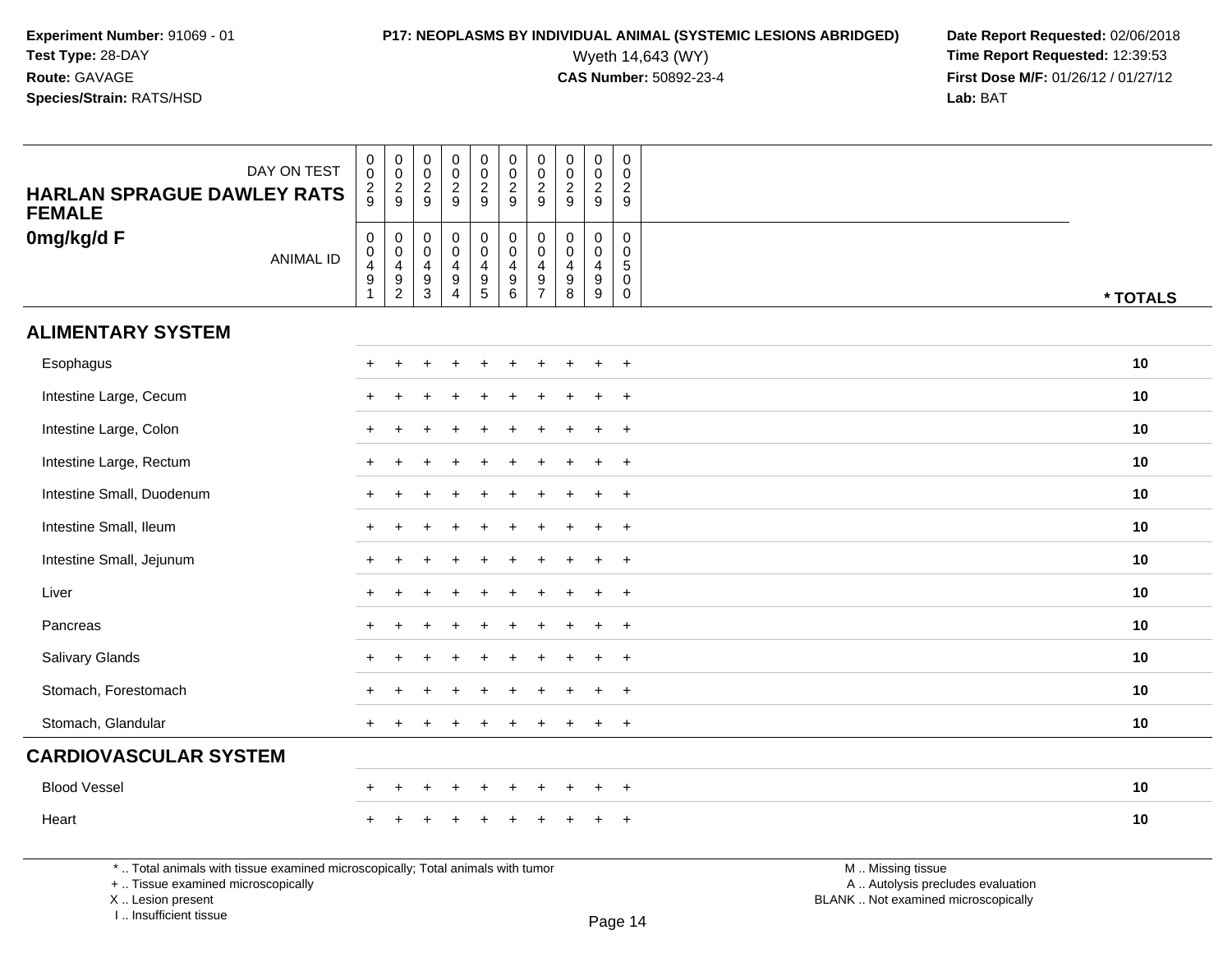# **P17: NEOPLASMS BY INDIVIDUAL ANIMAL (SYSTEMIC LESIONS ABRIDGED)** Date Report Requested: 02/06/2018<br>Wyeth 14,643 (WY) **Time Report Requested: 12:39:53**

| DAY ON TEST<br><b>HARLAN SPRAGUE DAWLEY RATS</b>                                                                                                                   | $\pmb{0}$<br>$\mathsf{O}\xspace$<br>$\frac{2}{9}$ | 0<br>$\mathbf 0$<br>$\frac{2}{9}$ | $\pmb{0}$<br>0<br>$\overline{c}$<br>9 | $\pmb{0}$<br>$\mathsf{O}\xspace$<br>$\sqrt{2}$<br>9 | $\pmb{0}$<br>$\mathbf 0$<br>$\boldsymbol{2}$<br>9 | $\pmb{0}$<br>$\mathsf 0$<br>$\frac{2}{9}$ | $\pmb{0}$<br>$\mathbf 0$<br>$\overline{c}$<br>9 | $\mathbf 0$<br>$\mathsf{O}\xspace$<br>$\overline{\mathbf{c}}$<br>9 | $\pmb{0}$<br>$\mathsf{O}$<br>$\overline{c}$<br>9 | $\pmb{0}$<br>$\mathbf 0$<br>$\overline{c}$<br>9 |                                                                                               |                |
|--------------------------------------------------------------------------------------------------------------------------------------------------------------------|---------------------------------------------------|-----------------------------------|---------------------------------------|-----------------------------------------------------|---------------------------------------------------|-------------------------------------------|-------------------------------------------------|--------------------------------------------------------------------|--------------------------------------------------|-------------------------------------------------|-----------------------------------------------------------------------------------------------|----------------|
| <b>FEMALE</b>                                                                                                                                                      |                                                   |                                   |                                       |                                                     |                                                   |                                           |                                                 |                                                                    |                                                  |                                                 |                                                                                               |                |
| 0mg/kg/d F                                                                                                                                                         | $\pmb{0}$<br>$\mathbf 0$                          | 0<br>$\mathbf 0$                  | 0<br>$\Omega$                         | $\pmb{0}$<br>$\mathbf 0$                            | $\pmb{0}$<br>$\mathbf 0$                          | $\pmb{0}$<br>$\mathbf 0$                  | 0<br>$\Omega$                                   | $\mathbf 0$<br>$\mathbf 0$                                         | $\mathbf 0$<br>$\mathbf 0$                       | $\mathbf 0$<br>0                                |                                                                                               |                |
| <b>ANIMAL ID</b>                                                                                                                                                   | $\overline{\mathbf{4}}$<br>$\boldsymbol{9}$       | 4<br>9                            | 4                                     | 4<br>$\boldsymbol{9}$                               | 4                                                 | $\overline{4}$<br>$9\,$                   | 4<br>9                                          | 4<br>$\boldsymbol{9}$                                              | 4<br>9                                           | $5\phantom{.0}$<br>$\mathbf 0$                  |                                                                                               |                |
|                                                                                                                                                                    | $\mathbf{1}$                                      | $\overline{2}$                    | $\frac{9}{3}$                         | $\overline{4}$                                      | $\begin{array}{c} 9 \\ 5 \end{array}$             | 6                                         | $\overline{7}$                                  | 8                                                                  | $\overline{9}$                                   | $\mathsf{O}$                                    |                                                                                               | * TOTALS       |
| <b>ENDOCRINE SYSTEM</b>                                                                                                                                            |                                                   |                                   |                                       |                                                     |                                                   |                                           |                                                 |                                                                    |                                                  |                                                 |                                                                                               |                |
| <b>Adrenal Cortex</b>                                                                                                                                              |                                                   |                                   |                                       |                                                     |                                                   |                                           |                                                 |                                                                    |                                                  | $\ddot{}$                                       |                                                                                               | 10             |
| <b>Adrenal Medulla</b>                                                                                                                                             |                                                   |                                   |                                       |                                                     |                                                   |                                           |                                                 |                                                                    |                                                  | $\ddot{}$                                       |                                                                                               | 10             |
| Islets, Pancreatic                                                                                                                                                 |                                                   |                                   |                                       |                                                     |                                                   |                                           |                                                 |                                                                    |                                                  | $\ddot{}$                                       |                                                                                               | 10             |
| Parathyroid Gland                                                                                                                                                  | $\ddot{}$                                         | $\ddot{}$                         | м                                     | $+$                                                 | $+$                                               | M                                         | M                                               | $\ddot{}$                                                          | $+$                                              | $+$                                             |                                                                                               | $\overline{7}$ |
| <b>Pituitary Gland</b>                                                                                                                                             |                                                   |                                   |                                       |                                                     |                                                   |                                           |                                                 |                                                                    | $\ddot{}$                                        | $+$                                             |                                                                                               | 10             |
| <b>Thyroid Gland</b>                                                                                                                                               |                                                   |                                   |                                       |                                                     |                                                   |                                           |                                                 |                                                                    | $\ddot{}$                                        | $+$                                             |                                                                                               | 10             |
| <b>GENERAL BODY SYSTEM</b>                                                                                                                                         |                                                   |                                   |                                       |                                                     |                                                   |                                           |                                                 |                                                                    |                                                  |                                                 |                                                                                               |                |
| <b>NONE</b>                                                                                                                                                        |                                                   |                                   |                                       |                                                     |                                                   |                                           |                                                 |                                                                    |                                                  |                                                 |                                                                                               |                |
| <b>GENITAL SYSTEM</b>                                                                                                                                              |                                                   |                                   |                                       |                                                     |                                                   |                                           |                                                 |                                                                    |                                                  |                                                 |                                                                                               |                |
| <b>Clitoral Gland</b>                                                                                                                                              |                                                   |                                   |                                       |                                                     |                                                   |                                           | м                                               |                                                                    |                                                  | $\ddot{}$                                       |                                                                                               | 9              |
| Ovary                                                                                                                                                              |                                                   |                                   |                                       |                                                     |                                                   |                                           |                                                 |                                                                    |                                                  | $\ddot{}$                                       |                                                                                               | 10             |
| <b>Uterus</b>                                                                                                                                                      | $+$                                               | $\pm$                             |                                       |                                                     |                                                   |                                           |                                                 |                                                                    | $+$                                              | $+$                                             |                                                                                               | 10             |
| <b>HEMATOPOIETIC SYSTEM</b>                                                                                                                                        |                                                   |                                   |                                       |                                                     |                                                   |                                           |                                                 |                                                                    |                                                  |                                                 |                                                                                               |                |
| <b>Bone Marrow</b>                                                                                                                                                 |                                                   |                                   |                                       |                                                     |                                                   |                                           |                                                 |                                                                    | $\ddot{}$                                        | $\ddot{}$                                       |                                                                                               | 10             |
| Lymph Node, Mandibular                                                                                                                                             |                                                   |                                   |                                       |                                                     |                                                   |                                           |                                                 |                                                                    | $\ddot{}$                                        | $+$                                             |                                                                                               | 10             |
| *  Total animals with tissue examined microscopically; Total animals with tumor<br>+  Tissue examined microscopically<br>X Lesion present<br>I Insufficient tissue |                                                   |                                   |                                       |                                                     |                                                   |                                           |                                                 |                                                                    |                                                  | Dao 4E                                          | M  Missing tissue<br>A  Autolysis precludes evaluation<br>BLANK  Not examined microscopically |                |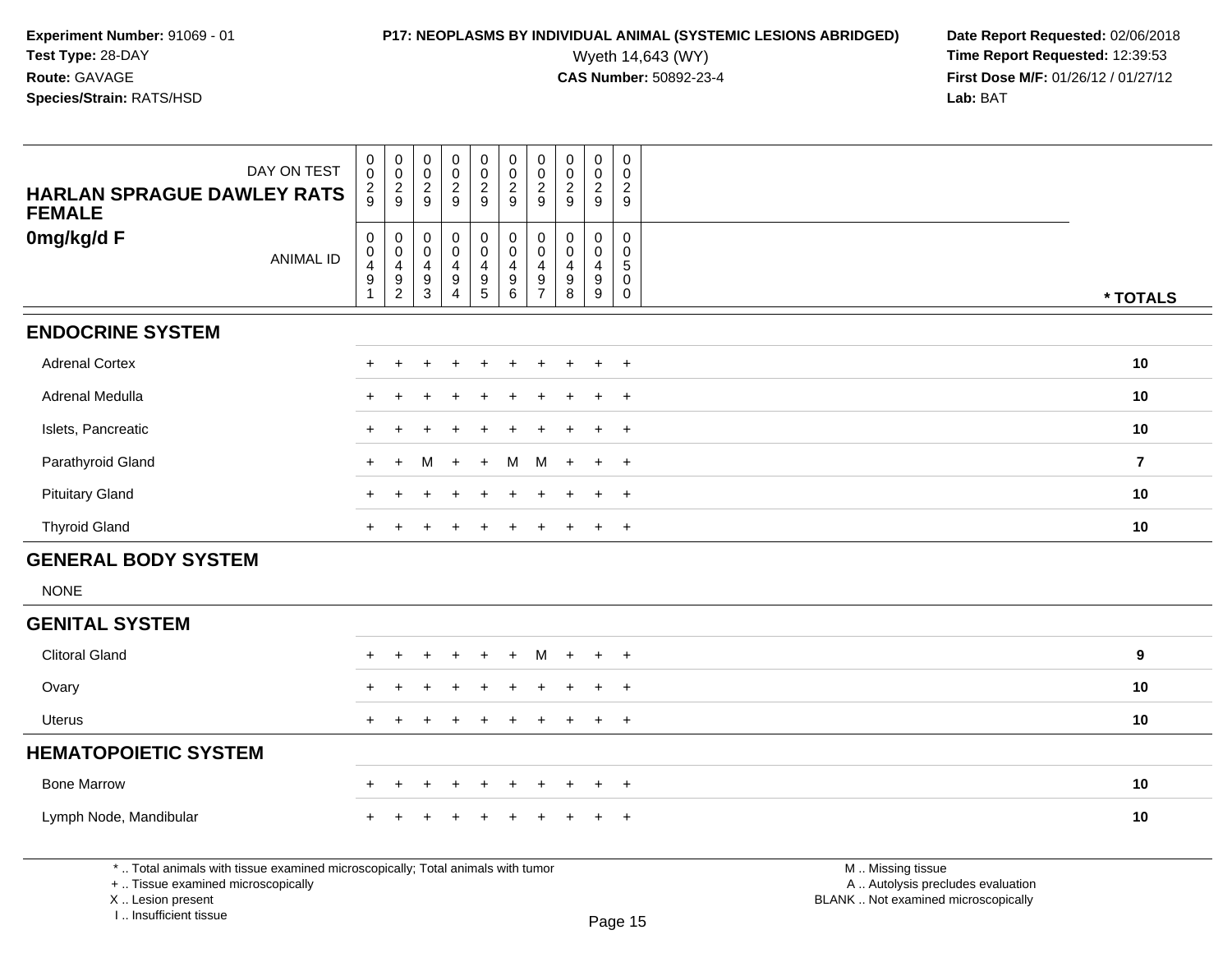**Experiment Number:** 91069 - 01**Test Type:** 28-DAY**Route:** GAVAGE

I .. Insufficient tissue

### **Species/Strain:** RATS/HSD

| <b>HARLAN SPRAGUE DAWLEY RATS</b><br><b>FEMALE</b>                                                                                        | DAY ON TEST      | $\mathbf 0$<br>0<br>$\overline{\mathbf{c}}$<br>9                  | $\mathbf 0$<br>$\overline{0}$<br>$\frac{2}{9}$                      | $\pmb{0}$<br>$\mathsf{O}\xspace$<br>$\frac{2}{9}$                | $\mathsf{O}\xspace$<br>$\overline{0}$<br>$\overline{a}$<br>9 | $\begin{smallmatrix} 0\\0 \end{smallmatrix}$<br>$\frac{2}{9}$ | $\pmb{0}$<br>$\overline{0}$<br>$\boldsymbol{2}$<br>$\boldsymbol{9}$              | $\begin{smallmatrix} 0\\0 \end{smallmatrix}$<br>$\sqrt{2}$<br>9                    | $\mathbf 0$<br>$\mathsf{O}\xspace$<br>$\sqrt{2}$<br>9 | $\pmb{0}$<br>$\ddot{\mathbf{0}}$<br>$\frac{2}{9}$                       | $\mathsf 0$<br>$\mathbf 0$<br>$\frac{2}{9}$                   |                                                                                               |          |
|-------------------------------------------------------------------------------------------------------------------------------------------|------------------|-------------------------------------------------------------------|---------------------------------------------------------------------|------------------------------------------------------------------|--------------------------------------------------------------|---------------------------------------------------------------|----------------------------------------------------------------------------------|------------------------------------------------------------------------------------|-------------------------------------------------------|-------------------------------------------------------------------------|---------------------------------------------------------------|-----------------------------------------------------------------------------------------------|----------|
| 0mg/kg/d F                                                                                                                                | <b>ANIMAL ID</b> | $\pmb{0}$<br>$\mathbf 0$<br>4<br>$\boldsymbol{9}$<br>$\mathbf{1}$ | $\pmb{0}$<br>$\mathbf 0$<br>4<br>$\boldsymbol{9}$<br>$\overline{c}$ | $\pmb{0}$<br>$\mathbf 0$<br>4<br>$\boldsymbol{9}$<br>$\mathsf 3$ | 0<br>$\mathbf 0$<br>4<br>$\boldsymbol{9}$<br>4               | $\pmb{0}$<br>$\mathbf 0$<br>$\overline{4}$<br>$\frac{9}{5}$   | $\pmb{0}$<br>$\mathbf 0$<br>$\overline{4}$<br>$\boldsymbol{9}$<br>$6\phantom{a}$ | $\mathbf 0$<br>$\mathbf 0$<br>$\overline{4}$<br>$\boldsymbol{9}$<br>$\overline{7}$ | $\mathbf 0$<br>$\Omega$<br>4<br>$9\,$<br>8            | $\mathbf 0$<br>$\mathbf 0$<br>4<br>$\boldsymbol{9}$<br>$\boldsymbol{9}$ | $\mathbf 0$<br>$\mathbf 0$<br>5<br>$\mathbf 0$<br>$\mathsf 0$ |                                                                                               | * TOTALS |
| Lymph Node, Mesenteric                                                                                                                    |                  |                                                                   | ÷                                                                   |                                                                  |                                                              |                                                               |                                                                                  |                                                                                    |                                                       | $\ddot{}$                                                               | $+$                                                           |                                                                                               | 10       |
| Spleen                                                                                                                                    |                  |                                                                   |                                                                     |                                                                  |                                                              |                                                               |                                                                                  |                                                                                    |                                                       | $\div$                                                                  | $+$                                                           |                                                                                               | 10       |
| Thymus                                                                                                                                    |                  | $+$                                                               |                                                                     |                                                                  | $\ddot{}$                                                    | $\ddot{}$                                                     | $\overline{1}$                                                                   | $+$                                                                                | ÷                                                     | $\ddot{}$                                                               | $+$                                                           |                                                                                               | 10       |
| <b>INTEGUMENTARY SYSTEM</b>                                                                                                               |                  |                                                                   |                                                                     |                                                                  |                                                              |                                                               |                                                                                  |                                                                                    |                                                       |                                                                         |                                                               |                                                                                               |          |
| Mammary Gland                                                                                                                             |                  |                                                                   |                                                                     |                                                                  |                                                              |                                                               |                                                                                  |                                                                                    |                                                       |                                                                         | $\ddot{}$                                                     |                                                                                               | 10       |
| Skin                                                                                                                                      |                  |                                                                   |                                                                     |                                                                  |                                                              |                                                               |                                                                                  |                                                                                    |                                                       | $\ddot{}$                                                               | $\ddot{}$                                                     |                                                                                               | 10       |
| <b>MUSCULOSKELETAL SYSTEM</b>                                                                                                             |                  |                                                                   |                                                                     |                                                                  |                                                              |                                                               |                                                                                  |                                                                                    |                                                       |                                                                         |                                                               |                                                                                               |          |
| Bone                                                                                                                                      |                  | $+$                                                               | $+$                                                                 | $+$                                                              | $+$                                                          | $+$                                                           | $+$                                                                              | $+$                                                                                | $+$                                                   | $+$                                                                     | $+$                                                           |                                                                                               | 10       |
| <b>NERVOUS SYSTEM</b>                                                                                                                     |                  |                                                                   |                                                                     |                                                                  |                                                              |                                                               |                                                                                  |                                                                                    |                                                       |                                                                         |                                                               |                                                                                               |          |
| <b>Brain</b>                                                                                                                              |                  | $\div$                                                            | $\div$                                                              |                                                                  | $\ddot{}$                                                    | $\ddot{}$                                                     | $\ddot{}$                                                                        | $\pm$                                                                              | $+$                                                   | $+$                                                                     | $+$                                                           |                                                                                               | 10       |
| <b>RESPIRATORY SYSTEM</b>                                                                                                                 |                  |                                                                   |                                                                     |                                                                  |                                                              |                                                               |                                                                                  |                                                                                    |                                                       |                                                                         |                                                               |                                                                                               |          |
| Lung                                                                                                                                      |                  |                                                                   |                                                                     |                                                                  |                                                              |                                                               |                                                                                  |                                                                                    |                                                       | $\ddot{}$                                                               | $+$                                                           |                                                                                               | 10       |
| Nose                                                                                                                                      |                  |                                                                   |                                                                     |                                                                  |                                                              |                                                               |                                                                                  |                                                                                    |                                                       | $\ddot{}$                                                               | $^{+}$                                                        |                                                                                               | 10       |
| Trachea                                                                                                                                   |                  | $+$                                                               | $\ddot{}$                                                           |                                                                  |                                                              | $\ddot{}$                                                     | $\overline{1}$                                                                   | ÷                                                                                  | $\ddot{}$                                             | $\ddot{}$                                                               | $^{+}$                                                        |                                                                                               | 10       |
| <b>SPECIAL SENSES SYSTEM</b>                                                                                                              |                  |                                                                   |                                                                     |                                                                  |                                                              |                                                               |                                                                                  |                                                                                    |                                                       |                                                                         |                                                               |                                                                                               |          |
| Eye                                                                                                                                       |                  |                                                                   |                                                                     |                                                                  |                                                              |                                                               |                                                                                  |                                                                                    |                                                       |                                                                         | $+$                                                           |                                                                                               | 10       |
| *  Total animals with tissue examined microscopically; Total animals with tumor<br>+  Tissue examined microscopically<br>X Lesion present |                  |                                                                   |                                                                     |                                                                  |                                                              |                                                               |                                                                                  |                                                                                    |                                                       |                                                                         |                                                               | M  Missing tissue<br>A  Autolysis precludes evaluation<br>BLANK  Not examined microscopically |          |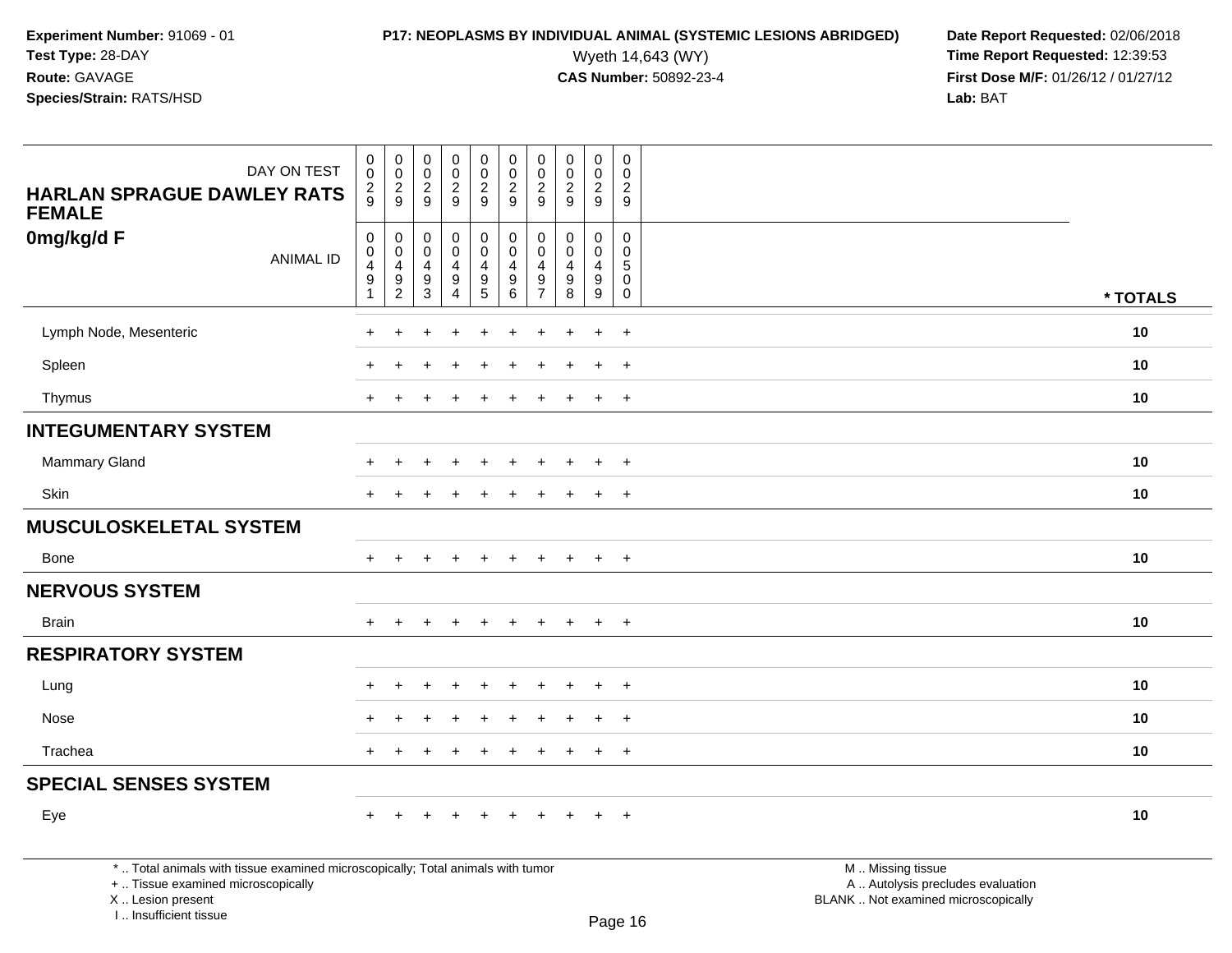**Experiment Number:** 91069 - 01**Test Type:** 28-DAY**Route:** GAVAGE

### **Species/Strain:** RATS/HSD

| DAY ON TEST<br><b>HARLAN SPRAGUE DAWLEY RATS</b><br><b>FEMALE</b> | $\pmb{0}$<br>$\overline{0}$<br>$\frac{2}{9}$ | $_{\rm 0}^{\rm 0}$<br>$\frac{2}{9}$                                                                | $\pmb{0}$<br>$\overline{0}$<br>$\frac{2}{9}$ | $\begin{array}{c} 0 \\ 0 \\ 2 \\ 9 \end{array}$ | $\mathbf 0$<br>$\frac{0}{2}$ | $\begin{array}{c} 0 \\ 0 \\ 2 \\ 9 \end{array}$                        | $_{\rm 0}^{\rm 0}$<br>$\frac{2}{9}$ | $\begin{smallmatrix} 0\\0 \end{smallmatrix}$<br>$\overline{c}$<br>9 | $\mathbf 0$<br>0<br>$\frac{2}{9}$ | $\pmb{0}$<br>$\pmb{0}$<br>$\boldsymbol{2}$<br>9 |          |
|-------------------------------------------------------------------|----------------------------------------------|----------------------------------------------------------------------------------------------------|----------------------------------------------|-------------------------------------------------|------------------------------|------------------------------------------------------------------------|-------------------------------------|---------------------------------------------------------------------|-----------------------------------|-------------------------------------------------|----------|
| 0mg/kg/d F<br><b>ANIMAL ID</b>                                    | 0<br>$\pmb{0}$<br>4<br>9                     | $\begin{smallmatrix}0\\0\end{smallmatrix}$<br>$\overline{4}$<br>$\boldsymbol{9}$<br>$\overline{c}$ | $\mathbf 0$<br>$\mathbf 0$<br>4<br>9<br>3    | $_0^0$<br>$\frac{4}{9}$<br>4                    | 0<br>0<br>$\frac{4}{9}$<br>5 | $_{\rm 0}^{\rm 0}$<br>$\overline{\mathbf{4}}$<br>$\boldsymbol{9}$<br>6 | 0<br>0<br>4<br>9<br>$\rightarrow$   | 0<br>9<br>8                                                         | 0<br>0<br>4<br>9<br>9             | 0<br>5<br>$\mathbf 0$<br>$\mathbf 0$            | * TOTALS |
| Harderian Gland                                                   |                                              |                                                                                                    |                                              |                                                 | $\ddot{}$                    |                                                                        | $\pm$                               | $+$                                                                 | $+$                               | $+$                                             | 10       |
| <b>URINARY SYSTEM</b>                                             |                                              |                                                                                                    |                                              |                                                 |                              |                                                                        |                                     |                                                                     |                                   |                                                 |          |
| Kidney                                                            |                                              |                                                                                                    |                                              | $\ddot{}$                                       | $+$                          | $+$                                                                    | $+$                                 | $+$                                                                 | $+$                               | $+$                                             | 10       |
| <b>Urinary Bladder</b>                                            |                                              |                                                                                                    |                                              |                                                 |                              |                                                                        |                                     | $+$                                                                 | $\ddot{}$                         | $+$                                             | 10       |
| <b>SYSTEMIC LESIONS</b>                                           |                                              |                                                                                                    |                                              |                                                 |                              |                                                                        |                                     |                                                                     |                                   |                                                 |          |
| Multiple Organ                                                    |                                              |                                                                                                    |                                              | $\div$                                          | ÷                            |                                                                        |                                     |                                                                     | $\ddot{}$                         | $+$                                             | 10       |

<sup>\* ..</sup> Total animals with tissue examined microscopically; Total animals with tumor

<sup>+ ..</sup> Tissue examined microscopically

X .. Lesion present

I .. Insufficient tissue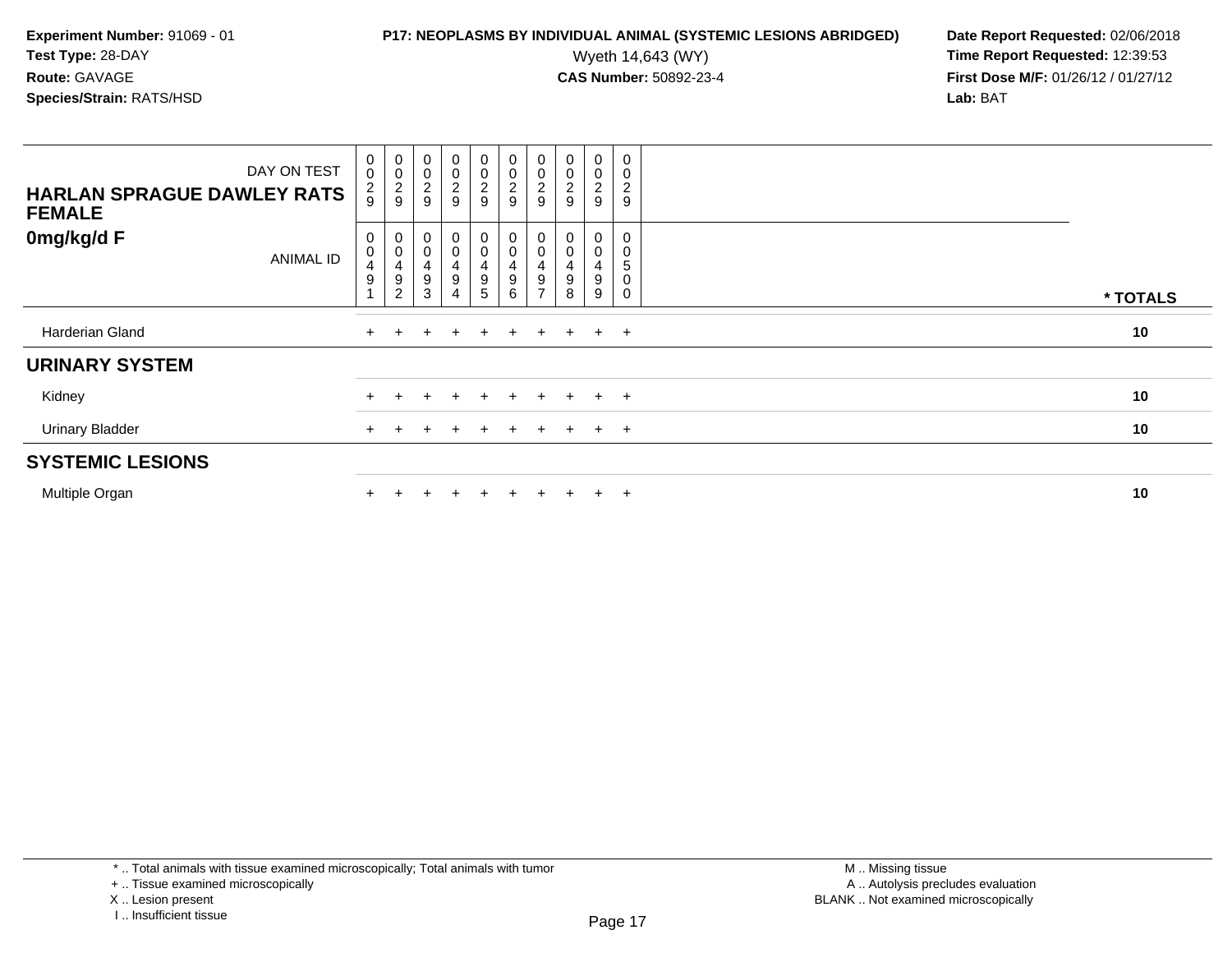## **P17: NEOPLASMS BY INDIVIDUAL ANIMAL (SYSTEMIC LESIONS ABRIDGED)** Date Report Requested: 02/06/2018<br>Wyeth 14,643 (WY) **Time Report Requested: 12:39:53**

Wyeth 14,643 (WY) **Time Report Requested:** 12:39:53<br>**CAS Number:** 50892-23-4 **Time Report Requested:** 12:39:53 **First Dose M/F:** 01/26/12 / 01/27/12<br>**Lab:** BAT **Lab:** BAT

| DAY ON TEST                                        | $_{\rm 0}^{\rm 0}$             | $_{\rm 0}^{\rm 0}$        | $\pmb{0}$<br>$\overline{0}$ | $\mathbf 0$                    | $\pmb{0}$                                   | 00029                   | $\begin{array}{c} 0 \\ 0 \\ 2 \\ 9 \end{array}$ | $\mathbf 0$<br>$\pmb{0}$    | $\pmb{0}$               | 0<br>$\mathbf 0$            |           |
|----------------------------------------------------|--------------------------------|---------------------------|-----------------------------|--------------------------------|---------------------------------------------|-------------------------|-------------------------------------------------|-----------------------------|-------------------------|-----------------------------|-----------|
| <b>HARLAN SPRAGUE DAWLEY RATS</b><br><b>FEMALE</b> | $\frac{2}{9}$                  | $\frac{2}{9}$             | $\frac{2}{9}$               | $\frac{0}{2}$                  | $\frac{0}{2}$                               |                         |                                                 | $\frac{2}{9}$               | $\frac{0}{2}$           | $\frac{2}{9}$               |           |
|                                                    |                                |                           |                             |                                |                                             |                         |                                                 |                             |                         |                             |           |
| 6.25mg/kg/d F<br><b>ANIMAL ID</b>                  | 0<br>$\pmb{0}$                 | $\pmb{0}$<br>$\pmb{0}$    | 0<br>$\mathbf 0$            | 0<br>$\boldsymbol{0}$          | $\begin{smallmatrix}0\0\0\end{smallmatrix}$ | 0<br>$\pmb{0}$          | 0<br>$\mathbf 0$                                | 0<br>$\mathbf 0$            | 0<br>0                  | $\mathbf 0$<br>$\mathbf 0$  |           |
|                                                    | $\sqrt{5}$<br>$\boldsymbol{0}$ | $\sqrt{5}$<br>$\mathbf 0$ | 5<br>$\pmb{0}$              | $\sqrt{5}$<br>$\boldsymbol{0}$ | $\sqrt{5}$<br>$\mathbf 0$                   | $\sqrt{5}$<br>$\pmb{0}$ | $\sqrt{5}$<br>$\pmb{0}$                         | $\overline{5}$<br>$\pmb{0}$ | $\sqrt{5}$<br>$\pmb{0}$ | $\,$ 5 $\,$<br>$\mathbf{1}$ |           |
|                                                    |                                | $\overline{c}$            | 3                           | 4                              | $\overline{5}$                              | $6\phantom{1}$          | $\overline{7}$                                  | 8                           | $\boldsymbol{9}$        | $\mathsf{O}\xspace$         | * TOTALS  |
| <b>ALIMENTARY SYSTEM</b>                           |                                |                           |                             |                                |                                             |                         |                                                 |                             |                         |                             |           |
| Liver                                              | $+$                            | $\ddot{}$                 | $\pm$                       | $\overline{ }$                 | $+$                                         | $\ddot{}$               | $\pm$                                           | $+$                         | $+$                     | $+$                         | 10        |
| Pancreas                                           |                                |                           |                             |                                |                                             |                         |                                                 |                             | $\pm$                   | $+$                         | 10        |
| <b>CARDIOVASCULAR SYSTEM</b>                       |                                |                           |                             |                                |                                             |                         |                                                 |                             |                         |                             |           |
| <b>NONE</b>                                        |                                |                           |                             |                                |                                             |                         |                                                 |                             |                         |                             |           |
| <b>ENDOCRINE SYSTEM</b>                            |                                |                           |                             |                                |                                             |                         |                                                 |                             |                         |                             |           |
| Parathyroid Gland                                  |                                |                           |                             |                                |                                             |                         | $M$ M                                           |                             |                         |                             | $\pmb{0}$ |
| <b>Thyroid Gland</b>                               | $+$                            | $\ddot{}$                 | ÷                           | $\ddot{}$                      | $\ddot{}$                                   | $\ddot{}$               | $+$                                             | $+$                         | $\ddot{}$               | $+$                         | 10        |
| <b>GENERAL BODY SYSTEM</b>                         |                                |                           |                             |                                |                                             |                         |                                                 |                             |                         |                             |           |
| <b>NONE</b>                                        |                                |                           |                             |                                |                                             |                         |                                                 |                             |                         |                             |           |
| <b>GENITAL SYSTEM</b>                              |                                |                           |                             |                                |                                             |                         |                                                 |                             |                         |                             |           |
| Ovary                                              | $+$                            | $\ddot{}$                 | ٠                           | $\ddot{}$                      | $\ddot{}$                                   | $\ddot{}$               | $\pm$                                           | $\pm$                       | $+$                     | $^{+}$                      | 10        |
| <b>HEMATOPOIETIC SYSTEM</b>                        |                                |                           |                             |                                |                                             |                         |                                                 |                             |                         |                             |           |
| <b>Bone Marrow</b>                                 |                                |                           |                             | ÷                              | $\div$                                      | +                       |                                                 | +                           | $\ddot{}$               | $+$                         | 10        |
| Spleen                                             |                                |                           |                             |                                | $\ddot{}$                                   | $\ddot{}$               | $\div$                                          | $\pm$                       | $\ddot{}$               | $+$                         | 10        |
| <b>INTEGUMENTARY SYSTEM</b>                        |                                |                           |                             |                                |                                             |                         |                                                 |                             |                         |                             |           |

### NONE

\* .. Total animals with tissue examined microscopically; Total animals with tumor

+ .. Tissue examined microscopically

X .. Lesion present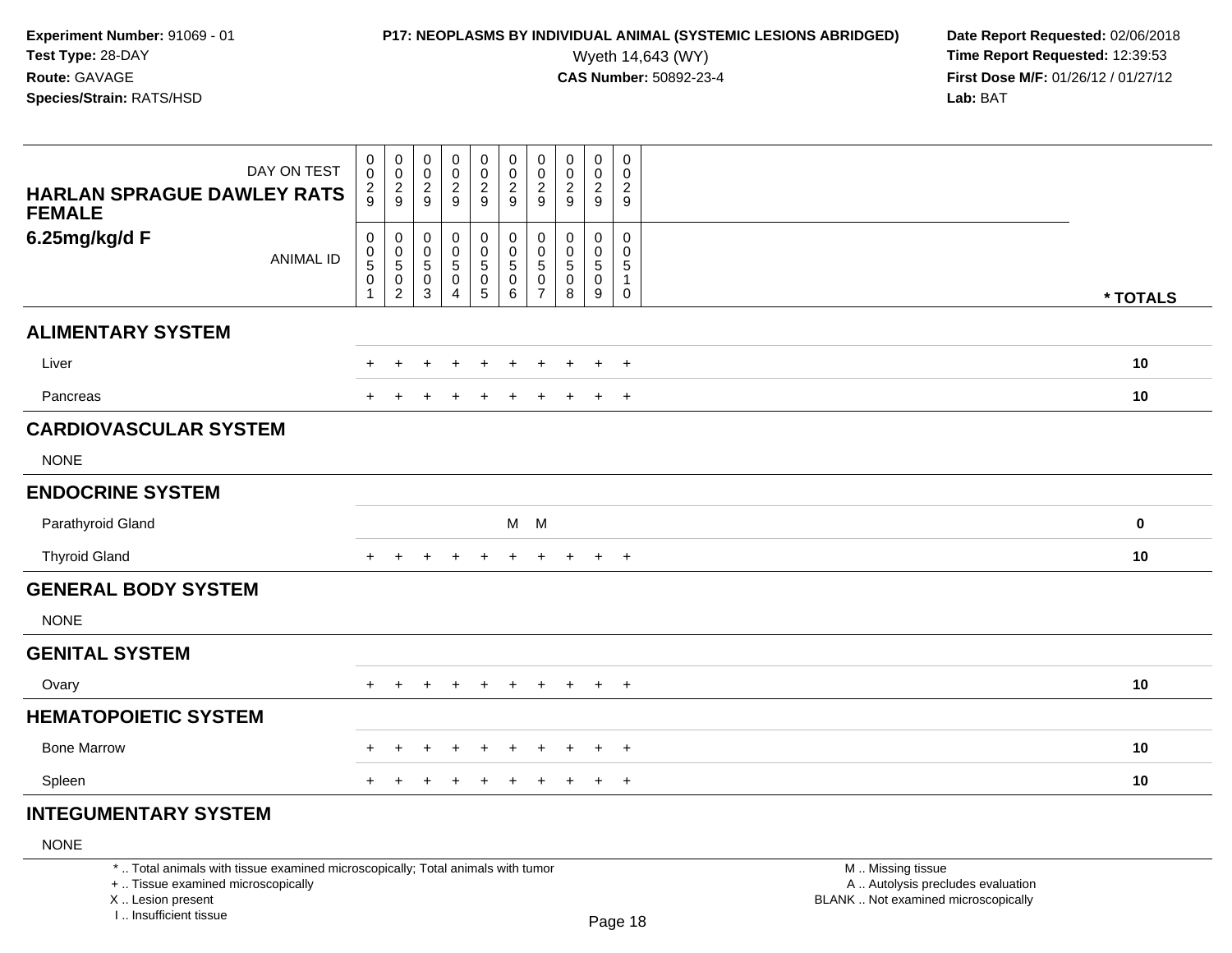## **P17: NEOPLASMS BY INDIVIDUAL ANIMAL (SYSTEMIC LESIONS ABRIDGED)** Date Report Requested: 02/06/2018<br>Wyeth 14,643 (WY) **Time Report Requested: 12:39:53**

Wyeth 14,643 (WY) **Time Report Requested:** 12:39:53<br>**CAS Number:** 50892-23-4 **Time Report Requested:** 12:39:53 **First Dose M/F:** 01/26/12 / 01/27/12<br>**Lab:** BAT **Lab:** BAT

| DAY ON TEST<br><b>HARLAN SPRAGUE DAWLEY RATS</b><br><b>FEMALE</b> | 0<br>$\boldsymbol{0}$<br>$\frac{2}{9}$ | $\overline{0}$<br>$\pmb{0}$<br>$\boldsymbol{2}$<br>9                    | 0<br>0<br>$\overline{c}$<br>9 | $\mathbf 0$<br>$\boldsymbol{0}$<br>$\overline{a}$<br>$\overline{9}$ | 0<br>$\pmb{0}$<br>$\overline{a}$<br>9          | $\pmb{0}$<br>$\pmb{0}$<br>$\boldsymbol{2}$<br>9      | 0<br>0<br>2<br>9                             | 0<br>0<br>2<br>9      | 0<br>$\mathbf 0$<br>$\overline{2}$<br>9 | 0<br>0<br>$\overline{c}$<br>9 |          |
|-------------------------------------------------------------------|----------------------------------------|-------------------------------------------------------------------------|-------------------------------|---------------------------------------------------------------------|------------------------------------------------|------------------------------------------------------|----------------------------------------------|-----------------------|-----------------------------------------|-------------------------------|----------|
| 6.25mg/kg/d F<br><b>ANIMAL ID</b>                                 | 0<br>0<br>5<br>$\mathbf 0$             | 0<br>$\begin{smallmatrix}0\0\5\end{smallmatrix}$<br>0<br>$\overline{c}$ | 0<br>0<br>5<br>0<br>3         | 0<br>0<br>5<br>0<br>4                                               | 0<br>$\pmb{0}$<br>$\sqrt{5}$<br>$\pmb{0}$<br>5 | 0<br>$\pmb{0}$<br>$\sqrt{5}$<br>$\pmb{0}$<br>$\,6\,$ | 0<br>0<br>5<br>0<br>$\overline{\phantom{a}}$ | 0<br>0<br>5<br>0<br>8 | 0<br>0<br>5<br>0<br>9                   | 0<br>0<br>5<br>1<br>0         | * TOTALS |
| <b>MUSCULOSKELETAL SYSTEM</b>                                     |                                        |                                                                         |                               |                                                                     |                                                |                                                      |                                              |                       |                                         |                               |          |
| <b>NONE</b>                                                       |                                        |                                                                         |                               |                                                                     |                                                |                                                      |                                              |                       |                                         |                               |          |
| <b>NERVOUS SYSTEM</b>                                             |                                        |                                                                         |                               |                                                                     |                                                |                                                      |                                              |                       |                                         |                               |          |
| <b>NONE</b>                                                       |                                        |                                                                         |                               |                                                                     |                                                |                                                      |                                              |                       |                                         |                               |          |
| <b>RESPIRATORY SYSTEM</b>                                         |                                        |                                                                         |                               |                                                                     |                                                |                                                      |                                              |                       |                                         |                               |          |
| Nose                                                              |                                        |                                                                         |                               | $\ddot{}$                                                           | $\ddot{}$                                      | $+$                                                  |                                              | $+$ $+$ $+$ $+$       |                                         |                               | 10       |
| <b>SPECIAL SENSES SYSTEM</b>                                      |                                        |                                                                         |                               |                                                                     |                                                |                                                      |                                              |                       |                                         |                               |          |
| <b>NONE</b>                                                       |                                        |                                                                         |                               |                                                                     |                                                |                                                      |                                              |                       |                                         |                               |          |
| <b>URINARY SYSTEM</b>                                             |                                        |                                                                         |                               |                                                                     |                                                |                                                      |                                              |                       |                                         |                               |          |
| Kidney                                                            | $+$                                    | $\pm$                                                                   | $\pm$                         | $+$                                                                 | $+$                                            | $+$                                                  |                                              | $+$ $+$ $+$           |                                         | $+$                           | 10       |
| <b>SYSTEMIC LESIONS</b>                                           |                                        |                                                                         |                               |                                                                     |                                                |                                                      |                                              |                       |                                         |                               |          |
| Multiple Organ                                                    |                                        |                                                                         |                               |                                                                     |                                                |                                                      |                                              |                       | $\ddot{}$                               | $+$                           | 10       |

+ .. Tissue examined microscopically

X .. Lesion present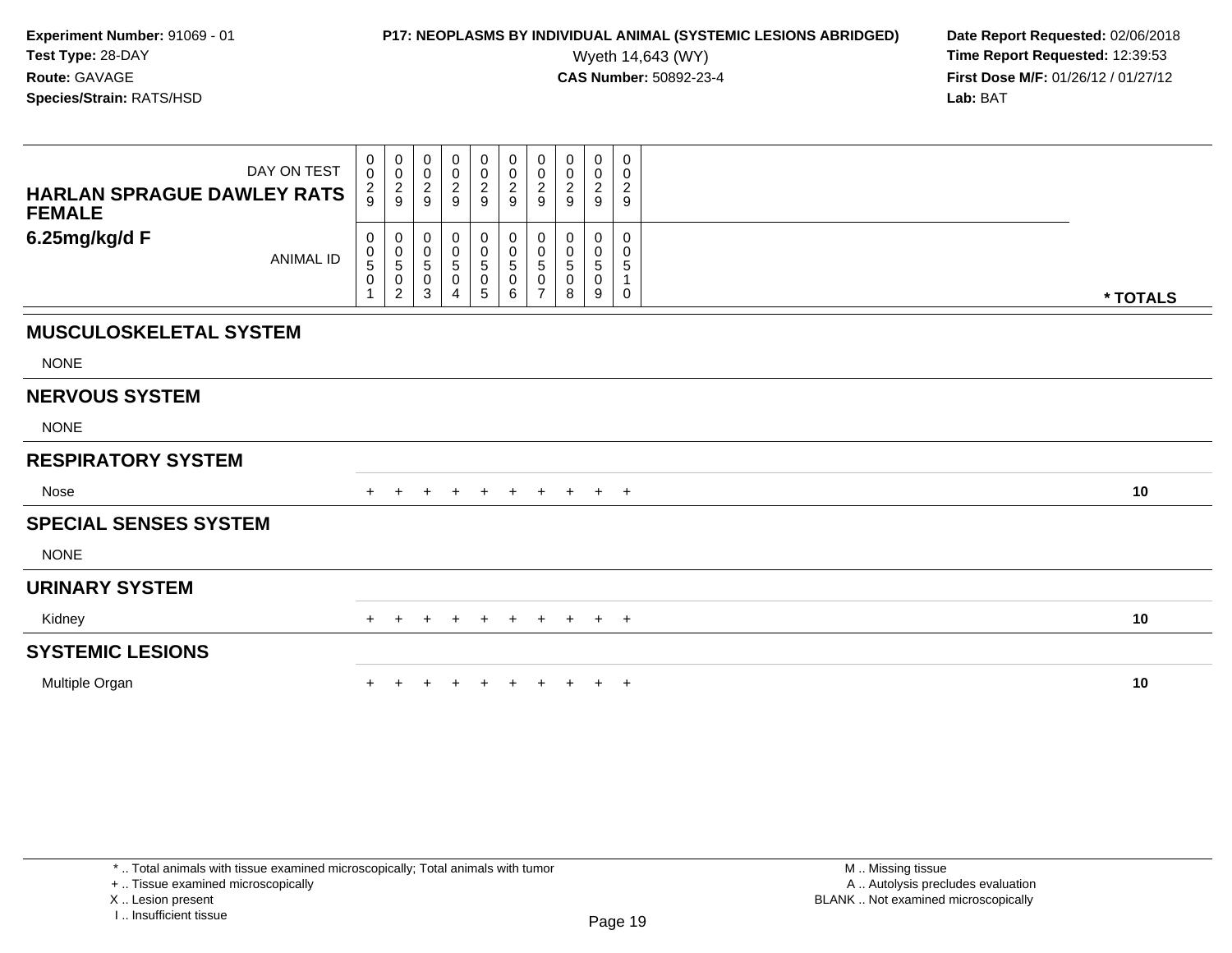## **P17: NEOPLASMS BY INDIVIDUAL ANIMAL (SYSTEMIC LESIONS ABRIDGED)** Date Report Requested: 02/06/2018<br>Wyeth 14,643 (WY) **Time Report Requested: 12:39:53**

Wyeth 14,643 (WY) **Time Report Requested:** 12:39:53<br>**CAS Number:** 50892-23-4 **Time Report Requested:** 12:39:53 **First Dose M/F:** 01/26/12 / 01/27/12<br>**Lab:** BAT **Lab:** BAT

| DAY ON TEST<br><b>HARLAN SPRAGUE DAWLEY RATS</b><br><b>FEMALE</b> | 0<br>0<br>$\overline{c}$<br>9       | $\mathbf 0$<br>$\mathbf 0$<br>$\frac{2}{9}$   | 0<br>$\pmb{0}$<br>$\overline{c}$<br>$\boldsymbol{9}$ | 0<br>$\boldsymbol{0}$<br>$\overline{a}$<br>9 | $\mathbf 0$<br>$\boldsymbol{0}$<br>$\frac{2}{9}$ | 0<br>$\pmb{0}$<br>$\sqrt{2}$<br>$\boldsymbol{9}$          | 0<br>0<br>$\overline{c}$<br>9 | 0<br>0<br>$\boldsymbol{2}$<br>9 | 0<br>$\mathbf 0$<br>$\overline{c}$<br>9 | 0<br>$\mathbf 0$<br>$\overline{2}$<br>9   |          |
|-------------------------------------------------------------------|-------------------------------------|-----------------------------------------------|------------------------------------------------------|----------------------------------------------|--------------------------------------------------|-----------------------------------------------------------|-------------------------------|---------------------------------|-----------------------------------------|-------------------------------------------|----------|
| 12.5mg/kg/d F<br><b>ANIMAL ID</b>                                 | 0<br>0<br>5<br>$\overline{1}$<br>-1 | 0<br>0<br>5<br>$\mathbf{1}$<br>$\overline{2}$ | 0<br>0<br>5<br>1<br>3                                | 0<br>0<br>5<br>1<br>4                        | 0<br>0<br>$\sqrt{5}$<br>$\mathbf{1}$<br>5        | 0<br>$\mathbf 0$<br>$\sqrt{5}$<br>$\mathbf{1}$<br>$\,6\,$ | 0<br>5<br>$\overline{7}$      | 0<br>0<br>5<br>1<br>8           | 0<br>0<br>5<br>1<br>9                   | 0<br>$\Omega$<br>5<br>$\overline{a}$<br>0 | * TOTALS |
| <b>ALIMENTARY SYSTEM</b>                                          |                                     |                                               |                                                      |                                              |                                                  |                                                           |                               |                                 |                                         |                                           |          |
| Liver                                                             |                                     |                                               |                                                      |                                              |                                                  |                                                           |                               |                                 |                                         | $\overline{+}$                            | 10       |
| Pancreas                                                          |                                     |                                               |                                                      | $\pm$                                        | $\pm$                                            | $\pm$                                                     | ٠                             |                                 | $\ddot{}$                               | $+$                                       | 10       |
| <b>CARDIOVASCULAR SYSTEM</b>                                      |                                     |                                               |                                                      |                                              |                                                  |                                                           |                               |                                 |                                         |                                           |          |
| <b>NONE</b>                                                       |                                     |                                               |                                                      |                                              |                                                  |                                                           |                               |                                 |                                         |                                           |          |
| <b>ENDOCRINE SYSTEM</b>                                           |                                     |                                               |                                                      |                                              |                                                  |                                                           |                               |                                 |                                         |                                           |          |
| <b>Thyroid Gland</b>                                              |                                     |                                               |                                                      | $\ddot{}$                                    | $\ddot{}$                                        | $\pm$                                                     | $\pm$                         | $+$                             | $+$                                     | $+$                                       | 10       |
| <b>GENERAL BODY SYSTEM</b>                                        |                                     |                                               |                                                      |                                              |                                                  |                                                           |                               |                                 |                                         |                                           |          |
| <b>NONE</b>                                                       |                                     |                                               |                                                      |                                              |                                                  |                                                           |                               |                                 |                                         |                                           |          |
| <b>GENITAL SYSTEM</b>                                             |                                     |                                               |                                                      |                                              |                                                  |                                                           |                               |                                 |                                         |                                           |          |
| Ovary                                                             |                                     |                                               |                                                      |                                              |                                                  |                                                           |                               |                                 | $\ddot{}$                               | $+$                                       | 10       |
| <b>HEMATOPOIETIC SYSTEM</b>                                       |                                     |                                               |                                                      |                                              |                                                  |                                                           |                               |                                 |                                         |                                           |          |
| <b>Bone Marrow</b>                                                |                                     | $\pm$                                         |                                                      | $\pm$                                        | $\pm$                                            | $\div$                                                    | $\pm$                         | $\pm$                           | $\overline{+}$                          | $+$                                       | 10       |
| Spleen                                                            | $\pm$                               |                                               |                                                      | $\div$                                       | $\ddot{}$                                        | $\ddot{}$                                                 | $\pm$                         | $\pm$                           | $\ddot{}$                               | $+$                                       | 10       |
| <b>INTEGUMENTARY SYSTEM</b>                                       |                                     |                                               |                                                      |                                              |                                                  |                                                           |                               |                                 |                                         |                                           |          |
| <b>NIONIE</b>                                                     |                                     |                                               |                                                      |                                              |                                                  |                                                           |                               |                                 |                                         |                                           |          |

NONE

### **MUSCULOSKELETAL SYSTEM**

\* .. Total animals with tissue examined microscopically; Total animals with tumor

+ .. Tissue examined microscopically

X .. Lesion present

I .. Insufficient tissue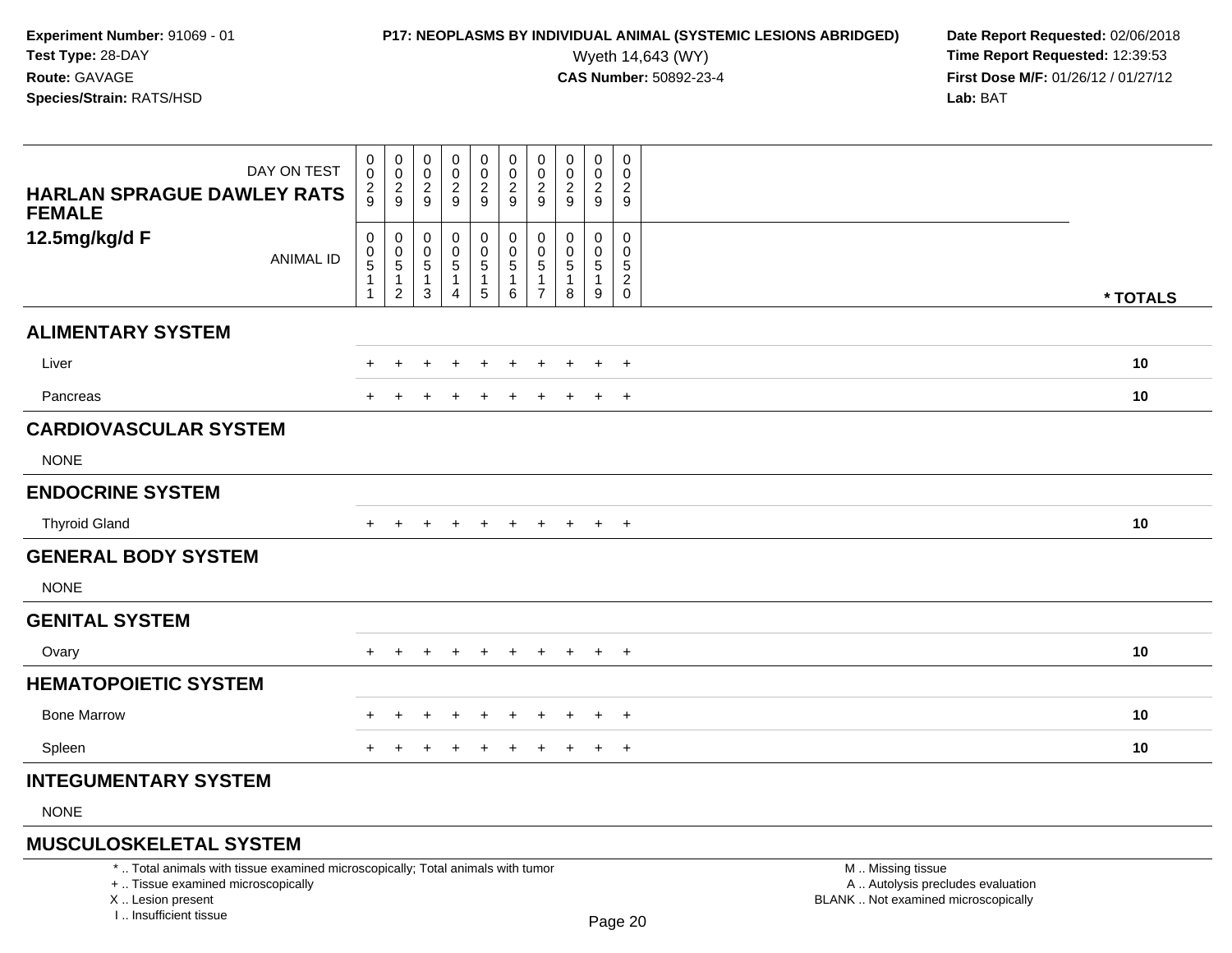## **P17: NEOPLASMS BY INDIVIDUAL ANIMAL (SYSTEMIC LESIONS ABRIDGED)** Date Report Requested: 02/06/2018<br>Wyeth 14,643 (WY) **Time Report Requested: 12:39:53**

Wyeth 14,643 (WY) **Time Report Requested:** 12:39:53<br>**CAS Number:** 50892-23-4 **Time Report Requested:** 12:39:53 **First Dose M/F:** 01/26/12 / 01/27/12<br>**Lab:** BAT **Lab:** BAT

| DAY ON TEST<br><b>HARLAN SPRAGUE DAWLEY RATS</b><br><b>FEMALE</b> | 0<br>$\pmb{0}$<br>$\frac{2}{9}$ | $\overline{0}$<br>$\pmb{0}$<br>$\frac{2}{9}$                                 | $\pmb{0}$<br>$\pmb{0}$<br>$\frac{2}{9}$                    | $\begin{array}{c} 0 \\ 0 \\ 2 \\ 9 \end{array}$    | 0<br>$\pmb{0}$<br>$\frac{2}{9}$                 | $\boldsymbol{0}$<br>$\frac{0}{2}$                    | 0<br>$\pmb{0}$<br>$\sqrt{2}$<br>9 | 0<br>$\pmb{0}$<br>$\overline{c}$<br>9 | 0<br>$\pmb{0}$<br>$\frac{2}{9}$ | 0<br>$\pmb{0}$<br>$\overline{c}$<br>$\boldsymbol{9}$ |          |  |
|-------------------------------------------------------------------|---------------------------------|------------------------------------------------------------------------------|------------------------------------------------------------|----------------------------------------------------|-------------------------------------------------|------------------------------------------------------|-----------------------------------|---------------------------------------|---------------------------------|------------------------------------------------------|----------|--|
| 12.5mg/kg/d F<br>ANIMAL ID                                        | 0<br>$\mathbf 0$<br>$\sqrt{5}$  | 0<br>$\begin{array}{c} 0 \\ 5 \end{array}$<br>$\mathbf{1}$<br>$\overline{2}$ | 0<br>$\begin{smallmatrix}0\0\0\end{smallmatrix}$<br>1<br>3 | $\begin{smallmatrix}0\0\0\5\end{smallmatrix}$<br>4 | 0<br>$\begin{array}{c} 0 \\ 5 \end{array}$<br>5 | $\mathbf 0$<br>$\pmb{0}$<br>$\sqrt{5}$<br>1<br>$\,6$ | 0<br>0<br>5<br>$\overline{ }$     | 0<br>0<br>5<br>8                      | $\mathbf 0$<br>0<br>5<br>9      | 0<br>$\pmb{0}$<br>$\,$ 5 $\,$<br>$\frac{2}{0}$       | * TOTALS |  |
| <b>NONE</b>                                                       |                                 |                                                                              |                                                            |                                                    |                                                 |                                                      |                                   |                                       |                                 |                                                      |          |  |
| <b>NERVOUS SYSTEM</b>                                             |                                 |                                                                              |                                                            |                                                    |                                                 |                                                      |                                   |                                       |                                 |                                                      |          |  |
| <b>NONE</b>                                                       |                                 |                                                                              |                                                            |                                                    |                                                 |                                                      |                                   |                                       |                                 |                                                      |          |  |
| <b>RESPIRATORY SYSTEM</b>                                         |                                 |                                                                              |                                                            |                                                    |                                                 |                                                      |                                   |                                       |                                 |                                                      |          |  |
| Nose                                                              |                                 |                                                                              |                                                            | $\ddot{}$                                          | $\ddot{}$                                       | $+$                                                  | $\ddot{}$                         | $\pm$                                 | $+$                             | $+$                                                  | 10       |  |
| <b>SPECIAL SENSES SYSTEM</b>                                      |                                 |                                                                              |                                                            |                                                    |                                                 |                                                      |                                   |                                       |                                 |                                                      |          |  |
| <b>NONE</b>                                                       |                                 |                                                                              |                                                            |                                                    |                                                 |                                                      |                                   |                                       |                                 |                                                      |          |  |
| <b>URINARY SYSTEM</b>                                             |                                 |                                                                              |                                                            |                                                    |                                                 |                                                      |                                   |                                       |                                 |                                                      |          |  |
| Kidney                                                            | $\pm$                           |                                                                              |                                                            | $\pm$                                              | $+$                                             | $+$                                                  | $\pm$                             | $+$                                   | $+$                             | $+$                                                  | 10       |  |
| <b>SYSTEMIC LESIONS</b>                                           |                                 |                                                                              |                                                            |                                                    |                                                 |                                                      |                                   |                                       |                                 |                                                      |          |  |
| Multiple Organ                                                    |                                 |                                                                              |                                                            | $\div$                                             |                                                 |                                                      |                                   |                                       | $+$                             | $+$                                                  | 10       |  |

+ .. Tissue examined microscopically

X .. Lesion present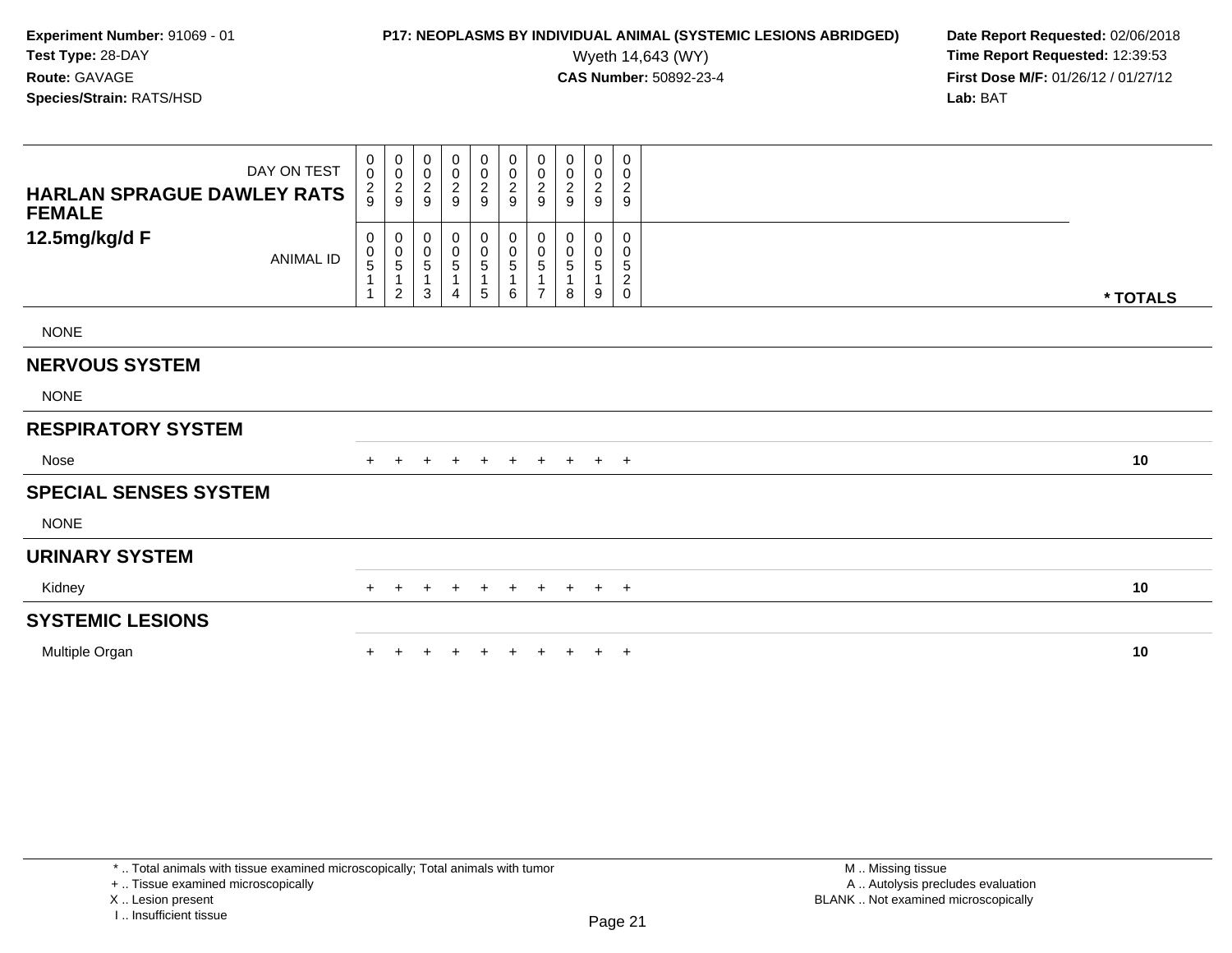# **P17: NEOPLASMS BY INDIVIDUAL ANIMAL (SYSTEMIC LESIONS ABRIDGED)** Date Report Requested: 02/06/2018<br>Wyeth 14,643 (WY) **Time Report Requested:** 12:39:53

Wyeth 14,643 (WY) **Time Report Requested:** 12:39:53<br>**CAS Number:** 50892-23-4 **Time Report Requested:** 12:39:53 **First Dose M/F:** 01/26/12 / 01/27/12<br>**Lab:** BAT **Lab:** BAT

| DAY ON TEST<br><b>HARLAN SPRAGUE DAWLEY RATS</b><br><b>FEMALE</b> | $\pmb{0}$<br>$\ddot{\mathbf{0}}$<br>$\frac{2}{9}$ | $\begin{array}{c} 0 \\ 0 \\ 2 \\ 9 \end{array}$ | $\mathbf 0$<br>$\overline{0}$<br>$\frac{2}{9}$ | $\pmb{0}$<br>$\ddot{\mathbf{0}}$<br>$\frac{2}{9}$   | $\pmb{0}$<br>$\frac{0}{2}$ | $_{\rm 0}^{\rm 0}$<br>$\frac{2}{9}$                          | $\pmb{0}$<br>$\mathsf{O}\xspace$<br>$\frac{2}{9}$                  | $\pmb{0}$<br>$\frac{0}{2}$            | $\pmb{0}$<br>$\mathsf{O}\xspace$<br>$\frac{2}{9}$ | $\mathbf 0$<br>$\mathbf 0$<br>$\sqrt{2}$<br>9                     |          |
|-------------------------------------------------------------------|---------------------------------------------------|-------------------------------------------------|------------------------------------------------|-----------------------------------------------------|----------------------------|--------------------------------------------------------------|--------------------------------------------------------------------|---------------------------------------|---------------------------------------------------|-------------------------------------------------------------------|----------|
| 25mg/kg/d F<br><b>ANIMAL ID</b>                                   | $\begin{matrix}0\\0\\5\\2\end{matrix}$            | 0<br>0<br>5<br>2<br>2                           | 0<br>0<br>5<br>2<br>3                          | $\begin{matrix} 0 \\ 0 \\ 5 \\ 2 \\ 4 \end{matrix}$ | 0<br>0<br>5<br>2<br>5      | $\begin{smallmatrix}0\0\0\end{smallmatrix}$<br>$\frac{5}{2}$ | 0<br>$\mathbf 0$<br>$\sqrt{5}$<br>$\overline{c}$<br>$\overline{7}$ | $\pmb{0}$<br>$0$<br>$5$<br>$2$<br>$8$ | 0<br>$\mathbf 0$<br>$\frac{5}{2}$                 | $\pmb{0}$<br>$\mathbf 0$<br>$\overline{5}$<br>3<br>$\overline{0}$ | * TOTALS |
| <b>ALIMENTARY SYSTEM</b>                                          |                                                   |                                                 |                                                |                                                     |                            |                                                              |                                                                    |                                       |                                                   |                                                                   |          |
| Esophagus                                                         | $\div$                                            |                                                 |                                                |                                                     |                            |                                                              |                                                                    |                                       | $\ddot{}$                                         | $\overline{+}$                                                    | 10       |
| Intestine Large, Cecum                                            |                                                   |                                                 |                                                |                                                     |                            |                                                              |                                                                    |                                       | $\ddot{}$                                         | $+$                                                               | 10       |
| Intestine Large, Colon                                            | $+$                                               |                                                 |                                                |                                                     |                            | ÷.                                                           |                                                                    |                                       | $\ddot{}$                                         | $+$                                                               | 10       |
| Intestine Large, Rectum                                           | $+$                                               |                                                 |                                                |                                                     |                            |                                                              |                                                                    |                                       | $\ddot{}$                                         | $+$                                                               | 10       |
| Intestine Small, Duodenum                                         | $\div$                                            |                                                 |                                                |                                                     |                            |                                                              |                                                                    |                                       | ÷                                                 | $\overline{+}$                                                    | 10       |
| Intestine Small, Ileum                                            | $\div$                                            |                                                 |                                                |                                                     |                            |                                                              |                                                                    |                                       | ÷                                                 | $+$                                                               | 10       |
| Intestine Small, Jejunum                                          | $\ddot{}$                                         |                                                 |                                                |                                                     |                            |                                                              |                                                                    |                                       | $\ddot{}$                                         | $+$                                                               | 10       |
| Liver                                                             | $\ddot{}$                                         |                                                 |                                                |                                                     |                            |                                                              |                                                                    |                                       | $\ddot{}$                                         | $+$                                                               | 10       |
| Pancreas                                                          | $\ddot{}$                                         |                                                 |                                                |                                                     |                            |                                                              |                                                                    |                                       | $\ddot{}$                                         | $+$                                                               | 10       |
| Salivary Glands                                                   | $\div$                                            |                                                 |                                                |                                                     |                            |                                                              |                                                                    |                                       | $\div$                                            | $+$                                                               | 10       |
| Stomach, Forestomach                                              | $\ddot{}$                                         |                                                 |                                                |                                                     |                            | ÷                                                            |                                                                    |                                       | $\ddot{}$                                         | $+$                                                               | 10       |
| Stomach, Glandular                                                | $\pm$                                             |                                                 |                                                |                                                     |                            |                                                              |                                                                    |                                       | +                                                 | $+$                                                               | 10       |
| <b>CARDIOVASCULAR SYSTEM</b>                                      |                                                   |                                                 |                                                |                                                     |                            |                                                              |                                                                    |                                       |                                                   |                                                                   |          |
| <b>Blood Vessel</b>                                               | $\ddot{}$                                         | $\div$                                          | ÷                                              | $\ddot{}$                                           | $\ddot{}$                  | $\ddot{}$                                                    | ÷                                                                  | $\div$                                | $\ddot{}$                                         | $+$                                                               | 10       |
| Heart                                                             |                                                   |                                                 |                                                |                                                     |                            |                                                              |                                                                    |                                       |                                                   | $\ddot{}$                                                         | 10       |

\* .. Total animals with tissue examined microscopically; Total animals with tumor

+ .. Tissue examined microscopically

X .. Lesion present

I .. Insufficient tissue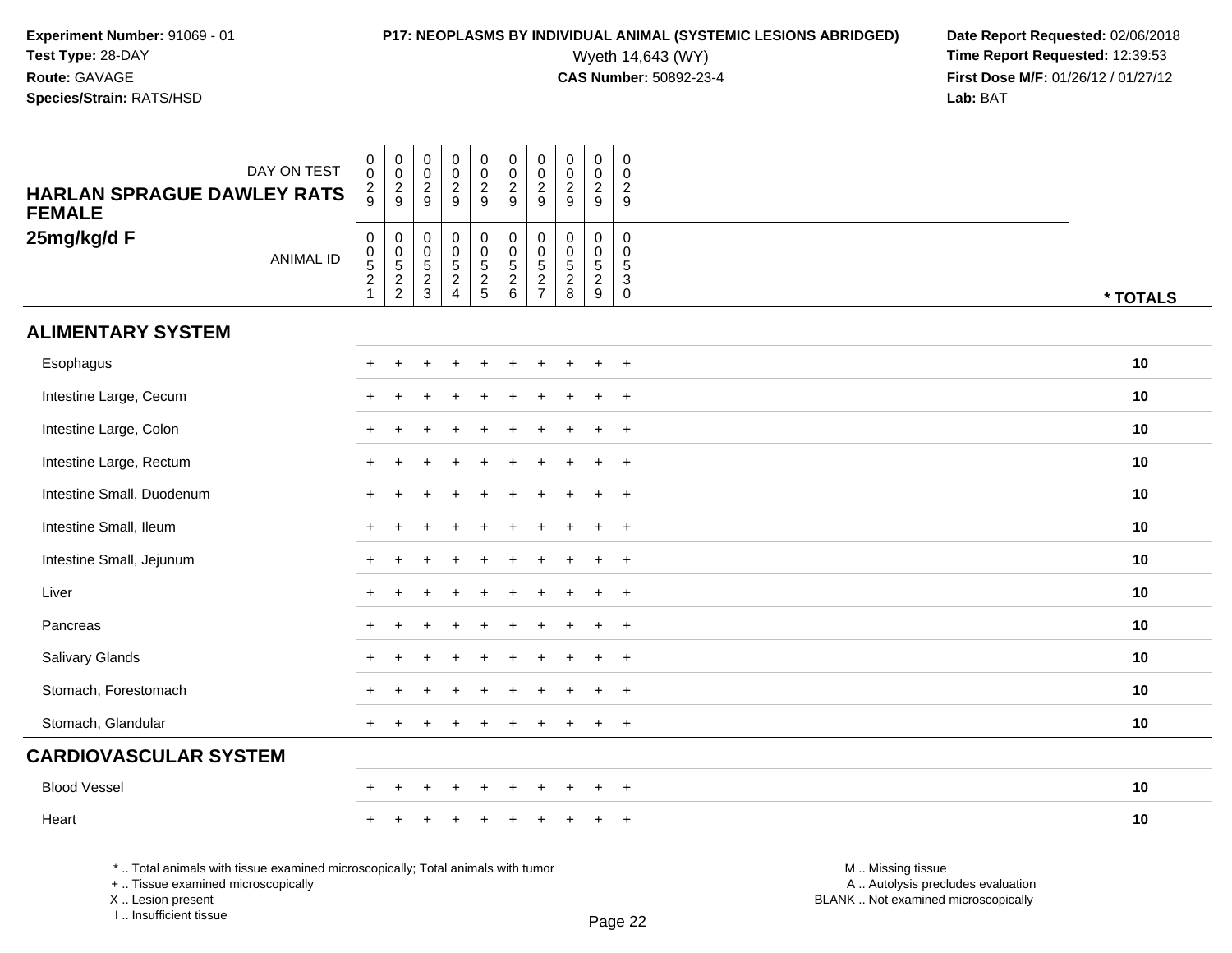# **P17: NEOPLASMS BY INDIVIDUAL ANIMAL (SYSTEMIC LESIONS ABRIDGED)** Date Report Requested: 02/06/2018<br>Wyeth 14,643 (WY) **Time Report Requested: 12:39:53**

| DAY ON TEST<br><b>HARLAN SPRAGUE DAWLEY RATS</b><br><b>FEMALE</b>                                                                                                     | 0<br>$\mathbf 0$<br>$\frac{2}{9}$                                                    | $\boldsymbol{0}$<br>$\mathsf{O}\xspace$<br>$\frac{2}{9}$ | 0<br>$\mathsf 0$<br>$\sqrt{2}$<br>9             | $\mathbf 0$<br>$\mathbf 0$<br>$\sqrt{2}$<br>9                  | $\pmb{0}$<br>$\mathsf 0$<br>$\sqrt{2}$<br>9   | $\pmb{0}$<br>$\mathsf{O}\xspace$<br>$\frac{2}{9}$      | $\mathbf 0$<br>$\mathbf 0$<br>$\sqrt{2}$<br>9                | $\pmb{0}$<br>0<br>$\sqrt{2}$<br>9               | $\pmb{0}$<br>$\pmb{0}$<br>$\overline{2}$<br>9                     | 0<br>$\mathbf 0$<br>$\sqrt{2}$<br>9                         |                                                                                               |          |
|-----------------------------------------------------------------------------------------------------------------------------------------------------------------------|--------------------------------------------------------------------------------------|----------------------------------------------------------|-------------------------------------------------|----------------------------------------------------------------|-----------------------------------------------|--------------------------------------------------------|--------------------------------------------------------------|-------------------------------------------------|-------------------------------------------------------------------|-------------------------------------------------------------|-----------------------------------------------------------------------------------------------|----------|
| 25mg/kg/d F<br><b>ANIMAL ID</b>                                                                                                                                       | $\pmb{0}$<br>$\begin{array}{c} 0 \\ 5 \end{array}$<br>$\overline{2}$<br>$\mathbf{1}$ | 0<br>0<br>5<br>2<br>2                                    | 0<br>$\mathbf 0$<br>$\sqrt{5}$<br>$\frac{2}{3}$ | $\mathbf 0$<br>$\mathbf 0$<br>$5\phantom{.0}$<br>$\frac{2}{4}$ | 0<br>$\pmb{0}$<br>$\sqrt{5}$<br>$\frac{2}{5}$ | $_{\rm 0}^{\rm 0}$<br>$5\phantom{.0}$<br>$\frac{2}{6}$ | $\mathbf 0$<br>$\overline{0}$<br>$\sqrt{5}$<br>$\frac{2}{7}$ | 0<br>$\mathbf 0$<br>$\sqrt{5}$<br>$\frac{2}{8}$ | $\mathbf 0$<br>$\ddot{\mathbf{0}}$<br>$\sqrt{5}$<br>$\frac{2}{9}$ | 0<br>$\mathbf 0$<br>$\sqrt{5}$<br>$\sqrt{3}$<br>$\mathbf 0$ |                                                                                               | * TOTALS |
| <b>ENDOCRINE SYSTEM</b>                                                                                                                                               |                                                                                      |                                                          |                                                 |                                                                |                                               |                                                        |                                                              |                                                 |                                                                   |                                                             |                                                                                               |          |
| <b>Adrenal Cortex</b>                                                                                                                                                 |                                                                                      |                                                          |                                                 |                                                                |                                               |                                                        |                                                              |                                                 |                                                                   | $+$                                                         |                                                                                               | 10       |
| Adrenal Medulla                                                                                                                                                       |                                                                                      |                                                          |                                                 |                                                                |                                               |                                                        |                                                              |                                                 |                                                                   | $\overline{ }$                                              |                                                                                               | 10       |
| Islets, Pancreatic                                                                                                                                                    |                                                                                      |                                                          |                                                 |                                                                |                                               |                                                        |                                                              |                                                 |                                                                   | $\div$                                                      |                                                                                               | 10       |
| Parathyroid Gland                                                                                                                                                     |                                                                                      |                                                          |                                                 | M                                                              |                                               |                                                        |                                                              |                                                 |                                                                   | $\div$                                                      |                                                                                               | 9        |
| <b>Pituitary Gland</b>                                                                                                                                                |                                                                                      |                                                          |                                                 |                                                                |                                               |                                                        |                                                              |                                                 |                                                                   | $\div$                                                      |                                                                                               | 10       |
| <b>Thyroid Gland</b>                                                                                                                                                  | $+$                                                                                  | $\overline{+}$                                           | $\ddot{}$                                       | $\ddot{}$                                                      | $\ddot{}$                                     | $\ddot{}$                                              | $\pm$                                                        | $+$                                             | $+$                                                               | $+$                                                         |                                                                                               | 10       |
| <b>GENERAL BODY SYSTEM</b>                                                                                                                                            |                                                                                      |                                                          |                                                 |                                                                |                                               |                                                        |                                                              |                                                 |                                                                   |                                                             |                                                                                               |          |
| <b>NONE</b>                                                                                                                                                           |                                                                                      |                                                          |                                                 |                                                                |                                               |                                                        |                                                              |                                                 |                                                                   |                                                             |                                                                                               |          |
| <b>GENITAL SYSTEM</b>                                                                                                                                                 |                                                                                      |                                                          |                                                 |                                                                |                                               |                                                        |                                                              |                                                 |                                                                   |                                                             |                                                                                               |          |
| <b>Clitoral Gland</b>                                                                                                                                                 |                                                                                      |                                                          |                                                 |                                                                | ÷                                             |                                                        | ÷                                                            | ÷                                               | $\div$                                                            | $+$                                                         |                                                                                               | 10       |
| Ovary                                                                                                                                                                 |                                                                                      |                                                          |                                                 |                                                                |                                               |                                                        |                                                              |                                                 |                                                                   | $\ddot{}$                                                   |                                                                                               | 10       |
| <b>Uterus</b>                                                                                                                                                         | $\pm$                                                                                |                                                          |                                                 |                                                                |                                               |                                                        |                                                              |                                                 |                                                                   | $+$                                                         |                                                                                               | 10       |
| <b>HEMATOPOIETIC SYSTEM</b>                                                                                                                                           |                                                                                      |                                                          |                                                 |                                                                |                                               |                                                        |                                                              |                                                 |                                                                   |                                                             |                                                                                               |          |
| <b>Bone Marrow</b>                                                                                                                                                    |                                                                                      |                                                          |                                                 |                                                                |                                               |                                                        |                                                              |                                                 |                                                                   | $\overline{+}$                                              |                                                                                               | 10       |
| Lymph Node, Mandibular                                                                                                                                                |                                                                                      |                                                          |                                                 |                                                                |                                               |                                                        |                                                              |                                                 |                                                                   | $\ddot{}$                                                   |                                                                                               | 10       |
| *  Total animals with tissue examined microscopically; Total animals with tumor<br>+  Tissue examined microscopically<br>X  Lesion present<br>I., Insufficient tissue |                                                                                      |                                                          |                                                 |                                                                |                                               |                                                        |                                                              |                                                 |                                                                   | Page 23                                                     | M  Missing tissue<br>A  Autolysis precludes evaluation<br>BLANK  Not examined microscopically |          |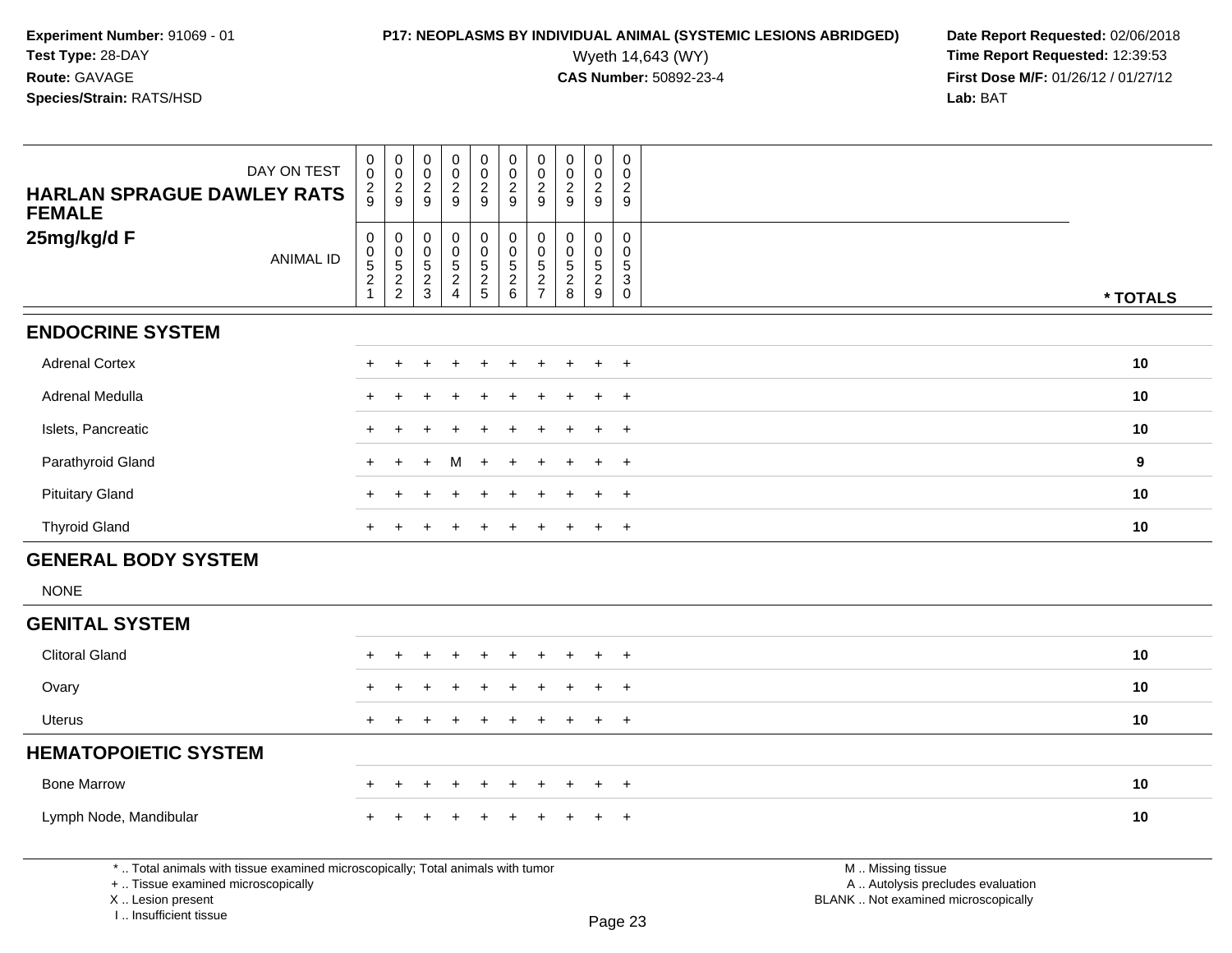**Experiment Number:** 91069 - 01**Test Type:** 28-DAY**Route:** GAVAGE

### **Species/Strain:** RATS/HSD

Wyeth 14,643 (WY) **Time Report Requested:** 12:39:53<br>**CAS Number:** 50892-23-4 **Time Report Requested:** 12:39:53 **First Dose M/F:** 01/26/12 / 01/27/12<br>Lab: BAT **Lab:** BAT

| DAY ON TEST<br><b>HARLAN SPRAGUE DAWLEY RATS</b><br><b>FEMALE</b>                                                     | $\pmb{0}$<br>$\mathbf 0$<br>$\overline{c}$<br>9                                     | $\pmb{0}$<br>$\mathsf{O}\xspace$<br>$\frac{2}{9}$ | $\pmb{0}$<br>$\mathbf 0$<br>$\frac{2}{9}$                         | $\pmb{0}$<br>$\mathbf 0$<br>$\overline{2}$<br>9     | $\pmb{0}$<br>$\mathbf 0$<br>$\frac{2}{9}$ | $\pmb{0}$<br>$\mathbf 0$<br>$\overline{2}$<br>9     | $\pmb{0}$<br>0<br>$\overline{c}$<br>9                              | $\pmb{0}$<br>$\mathbf 0$<br>$\overline{2}$<br>$9\,$ | $\pmb{0}$<br>$\mathbf 0$<br>$\overline{c}$<br>9      | $\mathbf 0$<br>$\mathbf 0$<br>$\overline{c}$<br>9                |                                                        |          |
|-----------------------------------------------------------------------------------------------------------------------|-------------------------------------------------------------------------------------|---------------------------------------------------|-------------------------------------------------------------------|-----------------------------------------------------|-------------------------------------------|-----------------------------------------------------|--------------------------------------------------------------------|-----------------------------------------------------|------------------------------------------------------|------------------------------------------------------------------|--------------------------------------------------------|----------|
| 25mg/kg/d F<br><b>ANIMAL ID</b>                                                                                       | $\pmb{0}$<br>$\ddot{\mathbf{0}}$<br>$\,$ 5 $\,$<br>$\overline{2}$<br>$\overline{1}$ | $\mathbf 0$<br>$\pmb{0}$<br>$\frac{5}{2}$         | $\pmb{0}$<br>$\boldsymbol{0}$<br>$5\phantom{.0}$<br>$\frac{2}{3}$ | 0<br>$\mathbf 0$<br>$\overline{5}$<br>$\frac{2}{4}$ | 0<br>0<br>5<br>2<br>5                     | $\mathbf 0$<br>$\mathsf{O}\xspace$<br>$\frac{5}{2}$ | $\mathbf 0$<br>0<br>$\sqrt{5}$<br>$\overline{2}$<br>$\overline{7}$ | $\mathbf 0$<br>$\mathsf{O}\xspace$<br>$\frac{5}{2}$ | 0<br>$\mathbf 0$<br>$5\phantom{.0}$<br>$\frac{2}{9}$ | $\mathbf 0$<br>$\mathbf 0$<br>5<br>$\overline{3}$<br>$\mathbf 0$ |                                                        | * TOTALS |
| Lymph Node, Mesenteric                                                                                                | $\ddot{}$                                                                           | $\ddot{}$                                         | ÷                                                                 | $\ddot{}$                                           | $\ddot{}$                                 | $\ddot{}$                                           | $\ddot{}$                                                          | $\overline{1}$                                      | $\ddot{}$                                            | $+$                                                              |                                                        | 10       |
| Spleen                                                                                                                |                                                                                     |                                                   |                                                                   |                                                     |                                           |                                                     |                                                                    |                                                     |                                                      | $+$                                                              |                                                        | 10       |
| Thymus                                                                                                                |                                                                                     |                                                   |                                                                   |                                                     |                                           |                                                     |                                                                    |                                                     | $\ddot{}$                                            | $+$                                                              |                                                        | 10       |
| <b>INTEGUMENTARY SYSTEM</b>                                                                                           |                                                                                     |                                                   |                                                                   |                                                     |                                           |                                                     |                                                                    |                                                     |                                                      |                                                                  |                                                        |          |
| Mammary Gland                                                                                                         |                                                                                     |                                                   |                                                                   |                                                     |                                           |                                                     |                                                                    |                                                     | $\ddot{}$                                            | $+$                                                              |                                                        | 10       |
| Skin                                                                                                                  |                                                                                     |                                                   |                                                                   |                                                     |                                           |                                                     |                                                                    |                                                     | $\pm$                                                | $+$                                                              |                                                        | 10       |
| <b>MUSCULOSKELETAL SYSTEM</b>                                                                                         |                                                                                     |                                                   |                                                                   |                                                     |                                           |                                                     |                                                                    |                                                     |                                                      |                                                                  |                                                        |          |
| Bone                                                                                                                  | $+$                                                                                 |                                                   |                                                                   |                                                     |                                           |                                                     |                                                                    |                                                     | $\ddot{}$                                            | $+$                                                              |                                                        | 10       |
| <b>NERVOUS SYSTEM</b>                                                                                                 |                                                                                     |                                                   |                                                                   |                                                     |                                           |                                                     |                                                                    |                                                     |                                                      |                                                                  |                                                        |          |
| <b>Brain</b>                                                                                                          | $+$                                                                                 | $+$                                               | $\ddot{}$                                                         | $\ddot{}$                                           | $+$                                       | $+$                                                 | $+$                                                                | $+$                                                 | $+$                                                  | $+$                                                              |                                                        | 10       |
| <b>RESPIRATORY SYSTEM</b>                                                                                             |                                                                                     |                                                   |                                                                   |                                                     |                                           |                                                     |                                                                    |                                                     |                                                      |                                                                  |                                                        |          |
| Lung                                                                                                                  |                                                                                     |                                                   |                                                                   |                                                     |                                           |                                                     |                                                                    |                                                     |                                                      | $\overline{+}$                                                   |                                                        | 10       |
| Nose                                                                                                                  |                                                                                     |                                                   |                                                                   |                                                     |                                           |                                                     |                                                                    |                                                     |                                                      | $\pm$                                                            |                                                        | 10       |
| Trachea                                                                                                               | $\div$                                                                              |                                                   |                                                                   |                                                     |                                           |                                                     |                                                                    |                                                     | $+$                                                  | $+$                                                              |                                                        | 10       |
| <b>SPECIAL SENSES SYSTEM</b>                                                                                          |                                                                                     |                                                   |                                                                   |                                                     |                                           |                                                     |                                                                    |                                                     |                                                      |                                                                  |                                                        |          |
| Eye                                                                                                                   |                                                                                     |                                                   |                                                                   |                                                     |                                           |                                                     |                                                                    |                                                     | $\pm$                                                | $+$                                                              |                                                        | 10       |
| *  Total animals with tissue examined microscopically; Total animals with tumor<br>+  Tissue examined microscopically |                                                                                     |                                                   |                                                                   |                                                     |                                           |                                                     |                                                                    |                                                     |                                                      |                                                                  | M  Missing tissue<br>A  Autolysis precludes evaluation |          |

 Lesion present BLANK .. Not examined microscopicallyX .. Lesion present